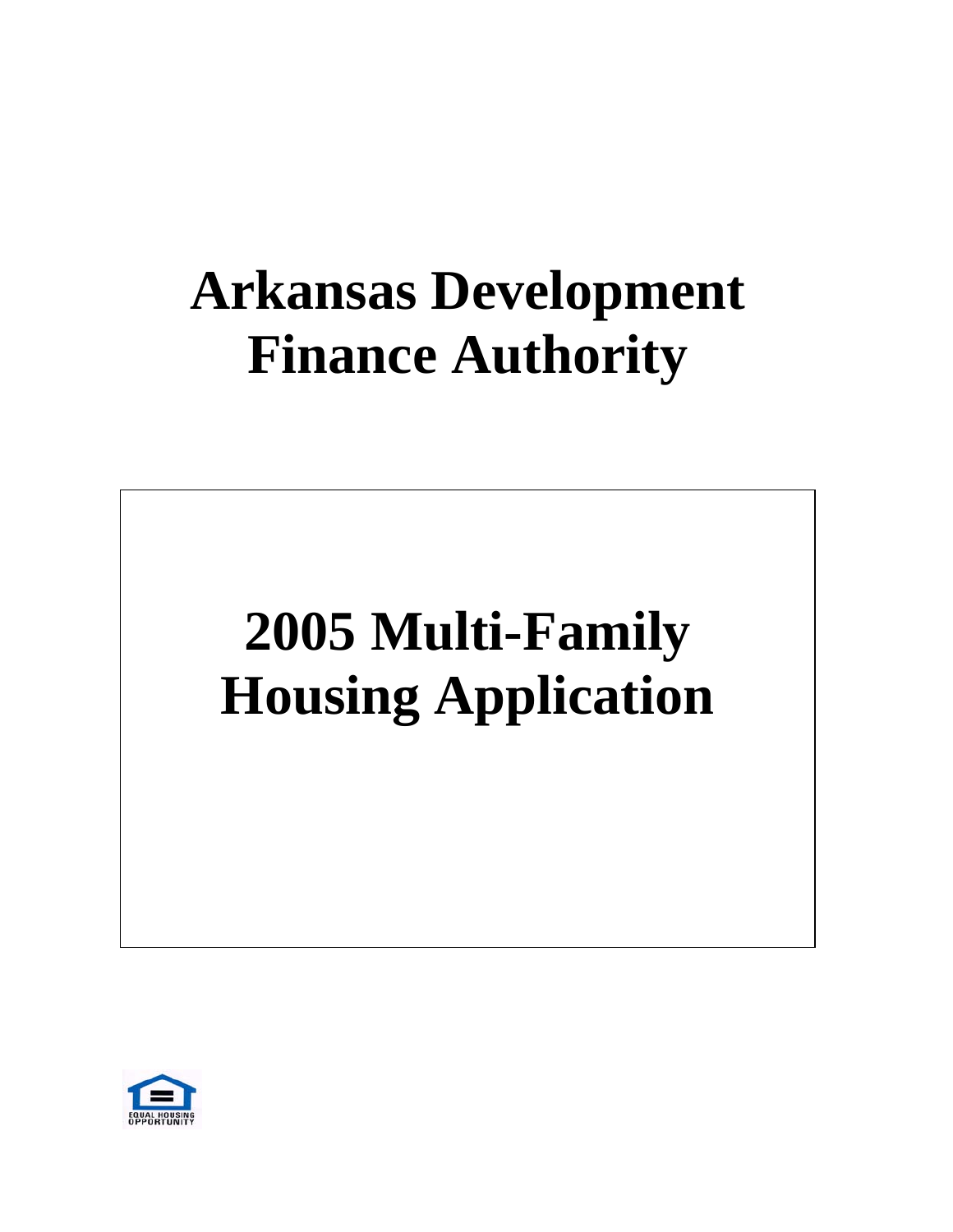# **Table of Contents**

## **Contents**

## Page

| $\ddot{\phantom{0}}$ |
|----------------------|
|                      |

#### **APPLICATION**

| I.           |  |
|--------------|--|
| $\mathbf{H}$ |  |
| Ш            |  |
| IV           |  |
| V.           |  |
| VI.          |  |
| VII.         |  |
| VIII.        |  |
| IX.          |  |
| $\mathbf{X}$ |  |
| XI.          |  |
| XII.         |  |
| <b>XIII</b>  |  |
| <b>XIV</b>   |  |
| XV           |  |
| <b>XVI</b>   |  |
| <b>XVII</b>  |  |
| <b>XVIII</b> |  |
| XIX.         |  |
| XX           |  |
| <b>XXI</b>   |  |
| XXII.        |  |
|              |  |
| XXIV.        |  |
| <b>XXV</b>   |  |
|              |  |
|              |  |
|              |  |
|              |  |
| XXX.         |  |
|              |  |
|              |  |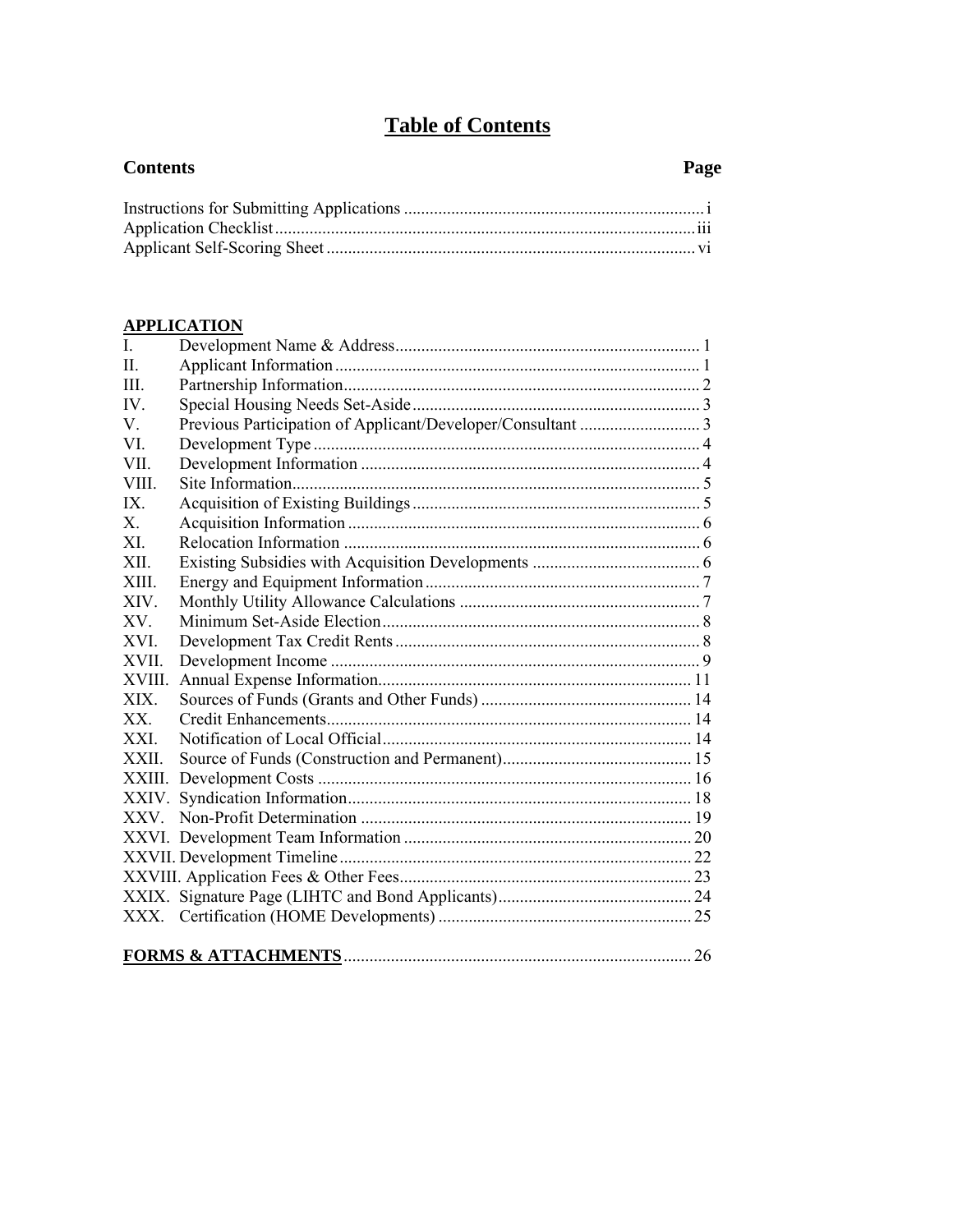## **INSTRUCTIONS FOR SUBMITTING APPLICATIONS**

**All multi-family housing program applicants must use the following instructions for submitting an Application. All applications must be submitted in the required format.** 

**1. Applicants applying for a particular program must also follow the rules and regulations for that program. Please see the following program guides for more information and requirements:** 

**For all Low-Income Housing Tax Credit ("LIHTC") Applicants: 2005 Qualified Allocation Plan LIHTC Compliance Monitoring and Procedure Manual ADFA Approved Market Firm List ADFA Market Study Guidelines** 

**For all HOME Program Applicants: HOME Program Policy and Operations Manual HOME Compliance Monitoring & Procedure Manual** 

**For all Tax-Exempt Bond Applicants: 2005 Guidelines for Allocating Tax-Exempt Multi-Family Private Activity Volume Cap ADFA Rules & Regulations for Allocation of the State Volume Cap for Private Activity Bonds 2005 Qualified Allocation Plan** 

**2. SUBMIT ONE (1) SIGNED ORIGINAL AND ALL EXHIBITS.**  • **HOME PROGRAM APPLICANTS MUST ALSO SUBMIT ONE (1) COMPLETE COPY OF THE APPLICATION AND ALL EXHIBITS).** 

#### **ALL APPLICATIONS MUST BE SUBMITTED BY THE PROGRAM DEADLINE.**

| <b>APPLYING FOR LIHTC/TAX-EXEMPT BONDS</b>                                                                                                     | <b>APPLYING FOR HOME FUNDS ONLY</b>                                                                                     |
|------------------------------------------------------------------------------------------------------------------------------------------------|-------------------------------------------------------------------------------------------------------------------------|
| <b>Submit Complete Application to:</b>                                                                                                         | <b>Submit Complete Application to:</b>                                                                                  |
| <b>Multi-Family Housing Department</b><br><b>Arkansas Development Finance Authority</b><br><b>P.O. Box 8023</b><br>Little Rock, Arkansas 72203 | <b>HOME</b> Department<br><b>Arkansas Development Finance Authority</b><br>P.O. Box 8023<br>Little Rock, Arkansas 72203 |
| <b>Physical delivery to:</b>                                                                                                                   | <b>Physical delivery to:</b>                                                                                            |
| 423 Main Street, Suite 500                                                                                                                     | 423 Main Street, Suite 500                                                                                              |
| Little Rock, Rock Arkansas 72201                                                                                                               | <b>Little Rock, Rock Arkansas 72201</b>                                                                                 |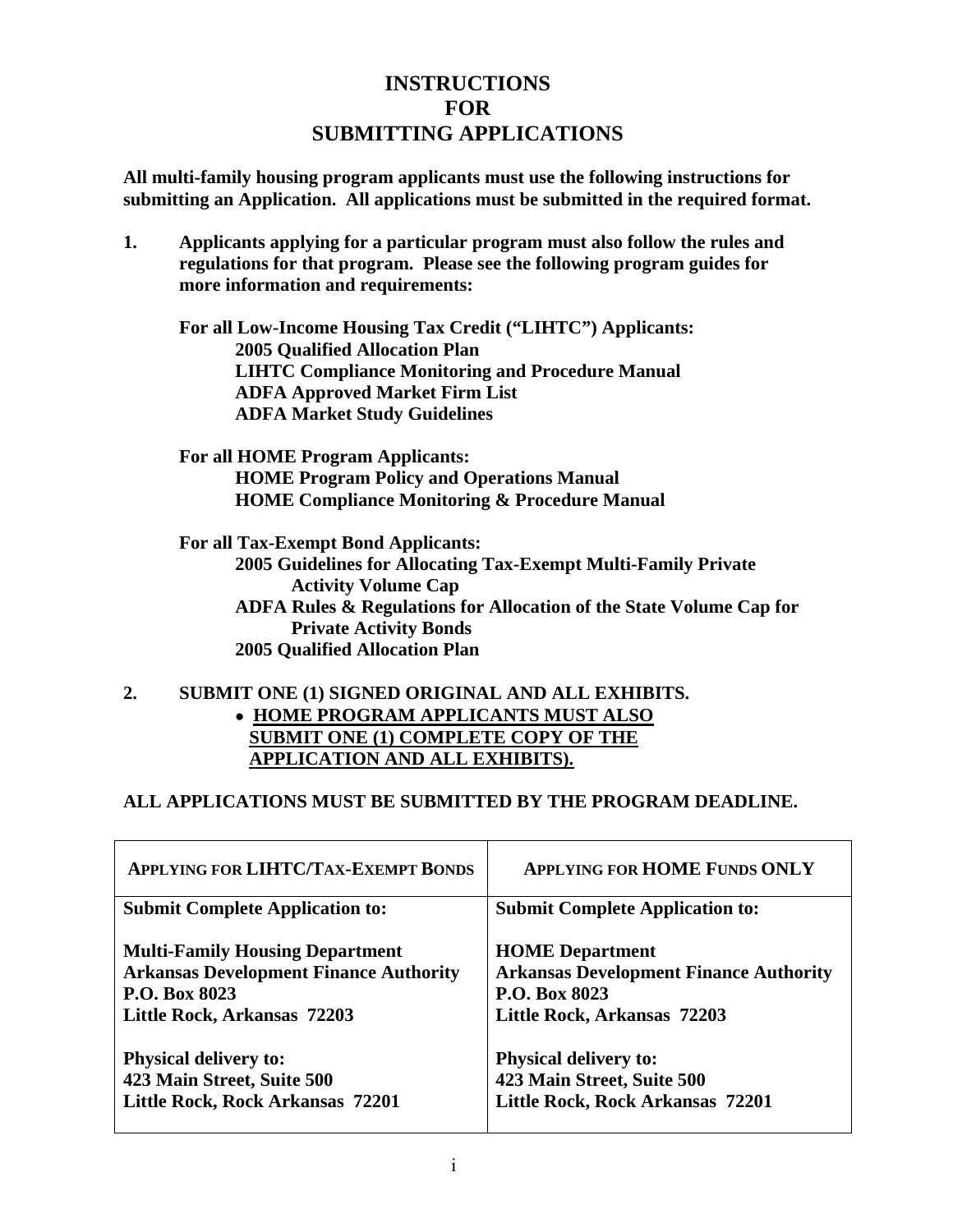#### **3. ALSO SUBMIT THE APPLICATION ELECTRONICALLY ONLINE AS PROVIDED BY ADFA.**

- **4.** Answer **all** questions. If not applicable to your application, mark N/A.
- **5.** Only materials submitted on the standard forms included in the application packets (or copies of the forms) will be accepted for review. Use only forms provided and additional sheets if necessary.
- **6. REQUIRED FORMAT: Place the original and, if applicable, copy of the application and exhibits in a sufficiently sized 3-ring binder. Do not otherwise bind, staple or use Acco fasteners. Arrange the application as follows:**

**TAB #1 should include the Application Checklist, Self-Scoring Sheet (LIHTC) and complete Application.** 

**All other exhibits/forms should be behind the corresponding numbered TAB on the Application Checklist. DO NOT SKIP TAB NUMBERS. If an exhibit does not apply to your application place a sheet of paper with "N/A" behind the TAB.** 

**If you have extra exhibits that do not fall under a specific TAB listed in the checklist, attach additional TABs starting with number 46.** 

## **IF YOUR APPLICATION DOES NOT COMPLY WITH THE REQUIRED FORMAT, THE APPLICATION WILL BE CONSIDERED AS INCOMPLETE AND WILL NOT BE PROCESSED.**

#### **ADDITIONAL REQUIREMENTS FOR HOME PROGRAM APPLICANTS**

 **Standard Form 424 and Standard Form 424-M** must be submitted with your application to the State Clearinghouse, if you have not done so.

#### **If the applicant is not a state agency, a copy of this same information must be submitted to the appropriate area-wide Clearinghouse. The state address is:**

 State Clearinghouse  $1515$  W.  $7<sup>th</sup>$  Street 1515 Building, Room 417 Little Rock, AR 72201

## **RETAIN A COPY OF THE FULL APPLICATION AND EXHIBITS/FORMS FOR YOUR FILES.**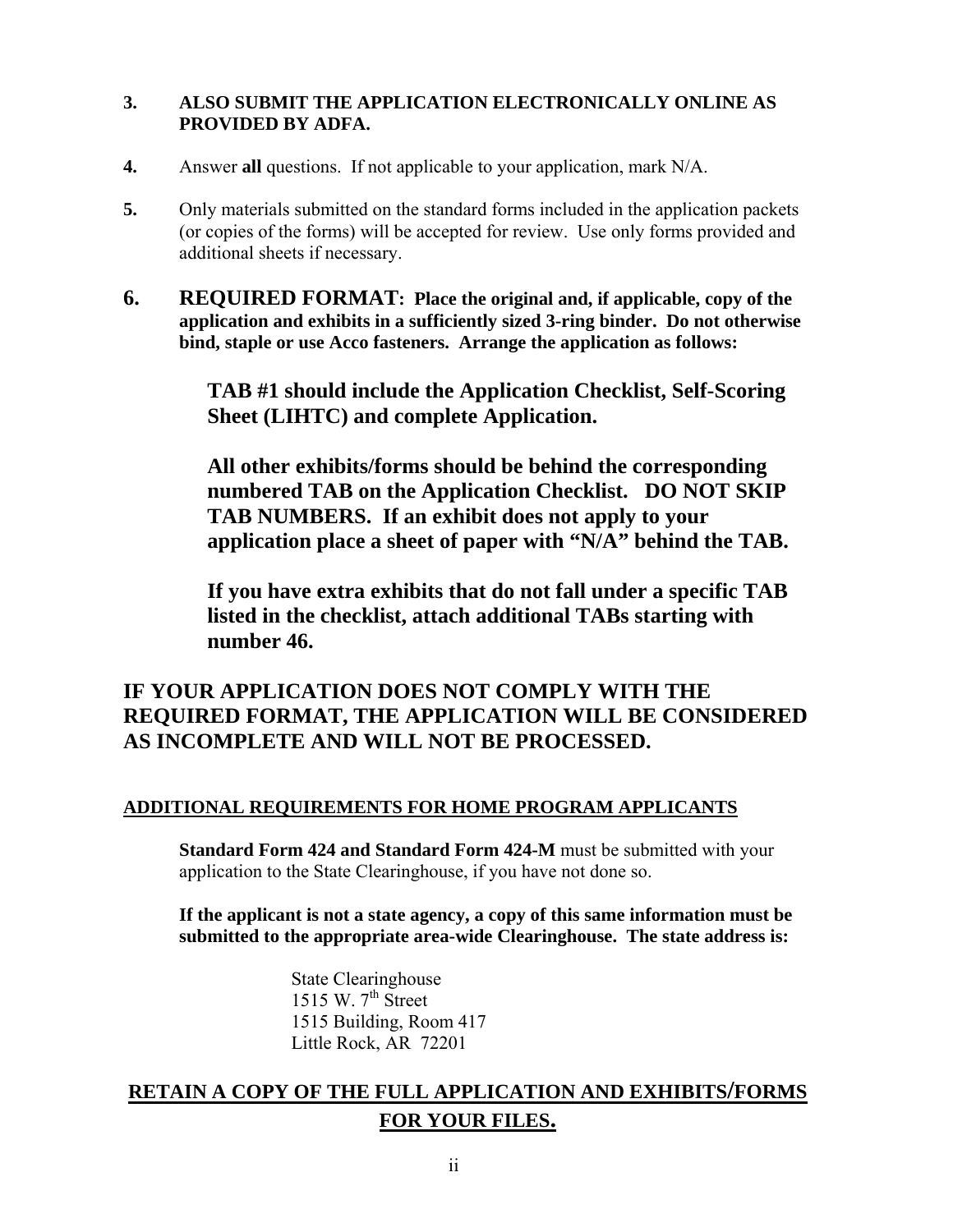# **APPLICATION CHECKLIST**

**2005 Multi-Family Housing Application. Submit one (1) original and, if also a HOME applicant, one (1) copy of the following) Place a check by each item included in the application. Put N/A next to each item that does not apply to your application. DO NOT LEAVE ANY ITEM UNMARKED.**

#### **Tab No.**

| 1.  | Complete Application (signed and dated), including application checklist<br>and self-scoring sheet (self-scoring for LIHTC applicants only) |          |
|-----|---------------------------------------------------------------------------------------------------------------------------------------------|----------|
| 2.  | Application Fee: (select one) (Place a copy of the check behind TAB #2)                                                                     |          |
|     | LIHTC:                                                                                                                                      |          |
|     | Non-Profit Owner:                                                                                                                           | \$300.00 |
|     | $\Gamma$ For Profit Owner with four (4) or less units:                                                                                      | \$300.00 |
|     | For Profit Owner with more than four (4) units:                                                                                             | \$500.00 |
|     | Tax-Exempt Bonds:                                                                                                                           |          |
|     | All developments:                                                                                                                           | \$500.00 |
|     | 3. Narrative description of the development                                                                                                 |          |
|     | 4. Financial commitment letter from each funding source                                                                                     |          |
|     | 5. Utility allowance calculation                                                                                                            |          |
|     | 6. Site control information                                                                                                                 |          |
|     | Deed: _____ Option: _____ Purchase Contract: ____                                                                                           |          |
|     | Other (specify):<br>Verification of Arm's Length Transaction                                                                                |          |
|     |                                                                                                                                             |          |
|     | 7. Zoning information                                                                                                                       |          |
| 8.  | Independent Market Study & Additional Site Maps, including a street                                                                         |          |
|     | map to exact location of site                                                                                                               |          |
|     | 9. Letter of support from highest elected local official. Letters of support from                                                           |          |
|     | other sources                                                                                                                               |          |
|     | 11. Letter of Participation and Resume of Development Team Members                                                                          |          |
|     | 12. Previous Participation Record                                                                                                           |          |
|     | 13. <b>Articles of Incorporation and IRS Documentation (for all Non-profit</b>                                                              |          |
|     | Applicants)                                                                                                                                 |          |
|     | 14. Preliminary plans & specifications                                                                                                      |          |
| 15. | Environmental Checklist and Environmental Assessment (forms attached)                                                                       |          |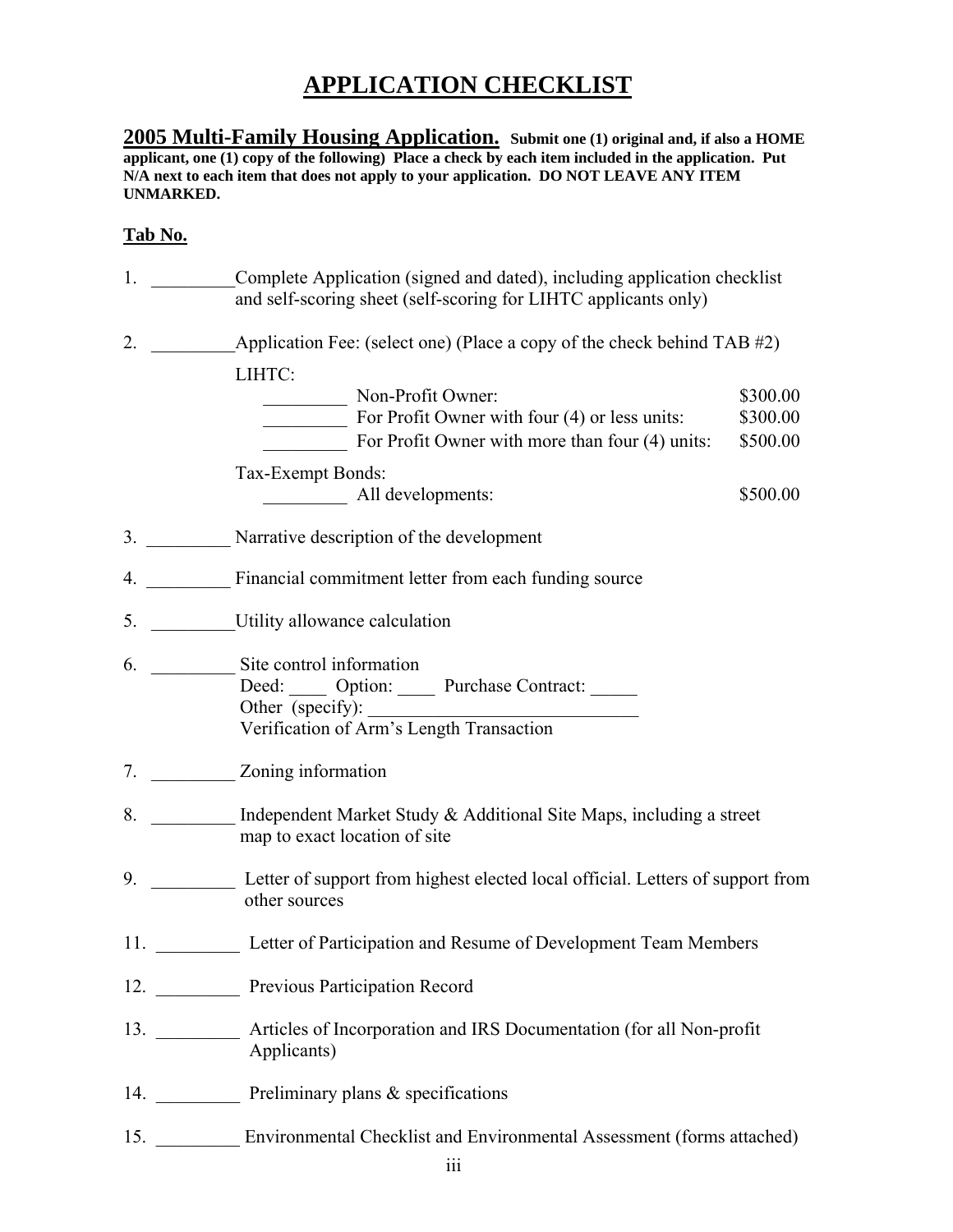- 16. Capital Needs Assessment (For Rehab Only)
- 17. Tenant Income Audit (For Rehab Only)
- 18. \_\_\_\_\_\_\_\_\_ Pro Forma (use form attached and identify name of financial institution where funds will be held)
- 19. \_\_\_\_\_\_\_\_\_ Section 106 Clearance Letter from AR Dept. of Heritage
- 20. Form RD 1924-13
- 21. \_\_\_\_\_\_\_\_\_ Letter from Architect regarding energy efficiencies and that the development will comply with all federal and state accessibility laws
- 22. \_\_\_\_\_\_\_\_\_ By-Laws and Charter for Local Tax-Exempt Organization from supportive service provider
- 23. Public Housing Authority letter regarding waiting list referral
- 24. \_\_\_\_\_\_\_\_\_ Applicant statements regarding: \_\_\_\_ a. Election to extend affordability period to 30 years for HOME units \_\_\_\_ b. Election to serve very low-income households \_\_\_\_ c. Election to extend affordability period beyond 30 years. 25. Copy of census tract and revitalization plan (if applicable)
- 26. \_\_\_\_\_\_\_\_\_ Certificate of Need or Permit of Approval (Assisted Living Developments Only)
- 27. \_\_\_\_\_\_\_\_\_ Conflict of Interest Acknowledgement

## **Additional requirements for Applicants also applying for HOME Program Funds:**

- 28. Cover sheet with applicant name
- 29. \_\_\_\_\_\_\_\_\_ Standard Form 424
- 30. \_\_\_\_\_\_\_\_\_ Standard Form 424-M
- 31. \_\_\_\_\_\_\_\_\_ Certification Page (signed and dated)
- 32. Appraisal
- 33. \_\_\_\_\_\_\_\_\_ Copy of bid proposals or the results of bid proposals (if applicable for multi-family developments)
- 34. \_\_\_\_\_\_\_\_\_ Copy of general contracts, estimates or sworn statements supporting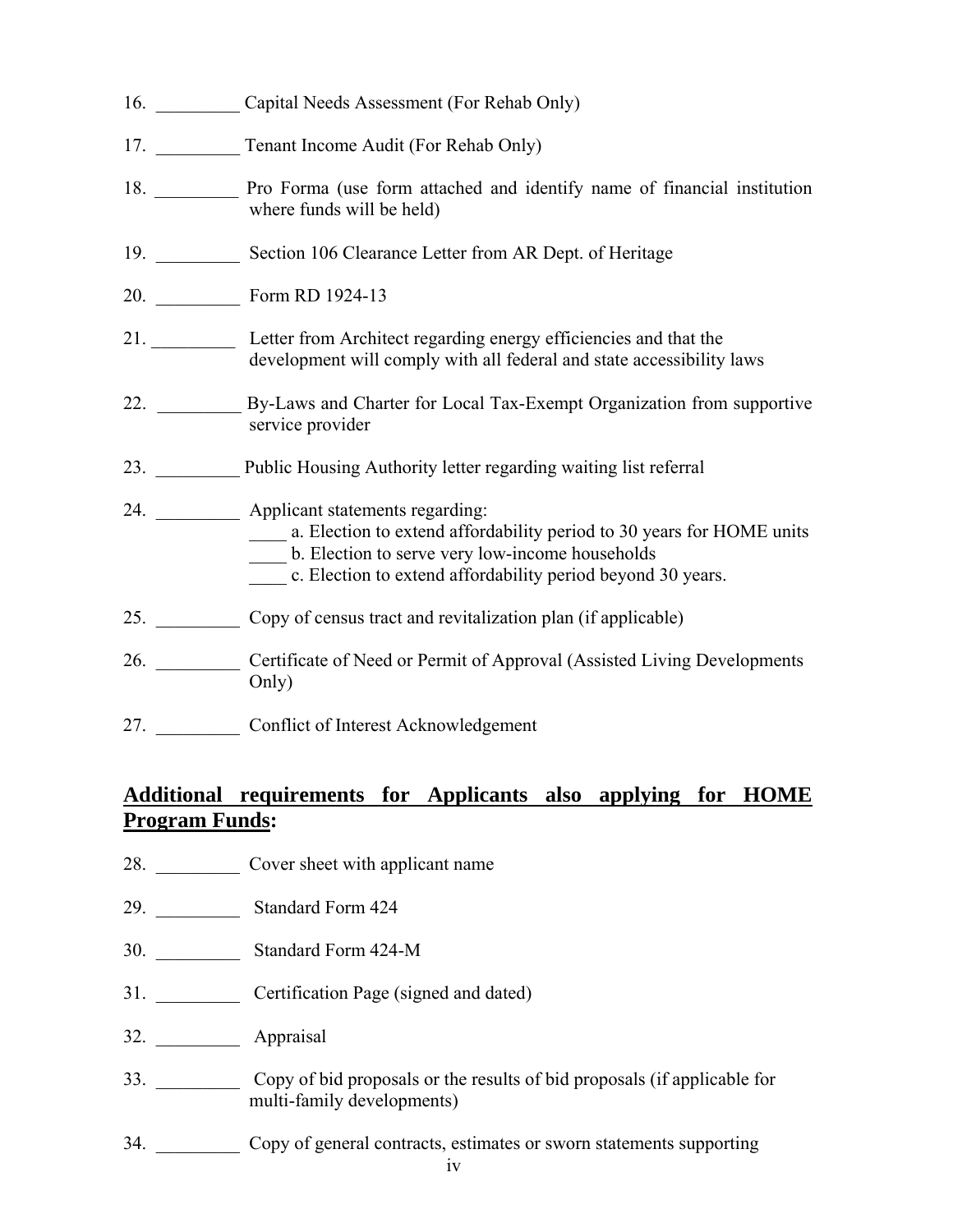proposed budget

| 35. | Copy of "NOTICE TO BID" advertisement, as applicable |
|-----|------------------------------------------------------|
|     |                                                      |

- 36. \_\_\_\_\_\_\_\_\_ Copy of Contractor Agreement, if negotiated
- 37. Copy of the Affirmative Marketing Plan
- 38. \_\_\_\_\_\_\_\_\_ Copy of City's Adopted Fair Housing Ordinance
- 39. \_\_\_\_\_\_\_\_\_ Completed and signed Minority and Women Business Plan
- 40. \_\_\_\_\_\_\_\_\_ Financial Statements of Development Owner(s)
	- \_\_\_\_\_\_\_\_a. New Applicant-Balance Sheet, Profit and Loss Statement for past two years \_\_\_\_\_\_\_\_ b. Prior or Current Applicant-Balance Sheet, Profit/Loss Statement for past year
- 41. Plan for Section 3
- 42. \_\_\_\_\_\_\_\_\_ Cooperative Agreement, if joint application.
- 43. \_\_\_\_\_\_\_\_\_ Form W-9 Request for Taxpayer Identification Number and Certification
- 44. \_\_\_\_\_\_\_\_\_ Contract and Grant Disclosure and Certification Form
- 45. \_\_\_\_\_\_\_\_\_ Phase I Environmental Site Assessment

Start with TAB #46 for attachments not specified above.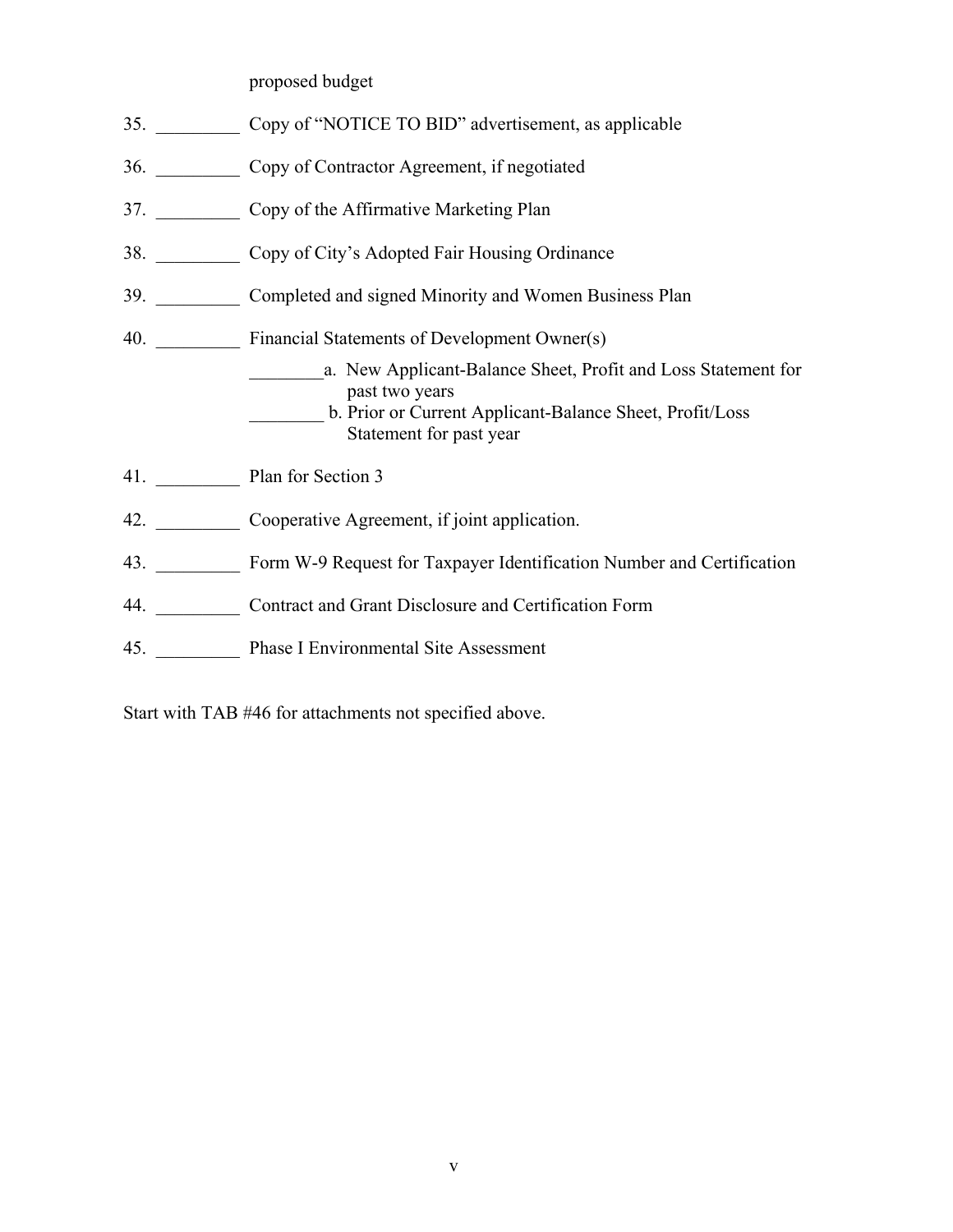### **ADFA MULTI-FAMILY HOUSING 2005 LIHTC APPLICANT SELF-SCORING**

#### **For Low-Income Housing Tax Credit Applicants Only**

|      | <b>QAP SELECTION CRITERIA</b>                                                           |                       | <b>POINTS</b>                                                                                                                                                                                                                                                                                                                                                                                                                                         |
|------|-----------------------------------------------------------------------------------------|-----------------------|-------------------------------------------------------------------------------------------------------------------------------------------------------------------------------------------------------------------------------------------------------------------------------------------------------------------------------------------------------------------------------------------------------------------------------------------------------|
| #1.  | Location:                                                                               | $(15$ pts.)           |                                                                                                                                                                                                                                                                                                                                                                                                                                                       |
| #2.  | Development of Special Needs:                                                           | (Maximum 15 pts.)     | $\begin{tabular}{ccccc} \multicolumn{2}{c }{\textbf{1} & \multicolumn{2}{c }{\textbf{2} & \multicolumn{2}{c }{\textbf{3} & \multicolumn{2}{c }{\textbf{4} & \multicolumn{2}{c }{\textbf{5} & \multicolumn{2}{c }{\textbf{6} & \multicolumn{2}{c }{\textbf{6} & \multicolumn{2}{c }{\textbf{6} & \multicolumn{2}{c }{\textbf{6} & \multicolumn{2}{c }{\textbf{6} & \multicolumn{2}{c }{\textbf{6} & \multicolumn{2}{c }{\textbf{6} & \multicolumn{2}{$ |
| #3.  | Involves rehabilitation of existing structures                                          | $(10 \text{ pts.})$   | <u> 1989 - Jan Sarajević, politik po</u>                                                                                                                                                                                                                                                                                                                                                                                                              |
| #4.  | Involves preservation or rehabilitation of existing<br>affordable housing               | $(10 \text{ pts.})$   | <u> Alexandro Alexandro III e a continua a continua a continua a continua a continua a continua a continua a con</u>                                                                                                                                                                                                                                                                                                                                  |
| #5.  | Lowering of developer and consultant fees                                               | $(5$ pts.)            |                                                                                                                                                                                                                                                                                                                                                                                                                                                       |
| #6.  | A minimum of 20% of the total housing<br>units in the development are market rate units | $(5$ pts.)            |                                                                                                                                                                                                                                                                                                                                                                                                                                                       |
| #7.  | Development provides additional amenities                                               | $(10 \text{ pts.})$   | $\overline{\phantom{a}}$                                                                                                                                                                                                                                                                                                                                                                                                                              |
| #8.  | Development promotes energy efficiencies                                                | (Maximum 15 pts.)     |                                                                                                                                                                                                                                                                                                                                                                                                                                                       |
| #9.  | Participation of Local Tax Exempt Organization                                          | $(5$ pts.)            |                                                                                                                                                                                                                                                                                                                                                                                                                                                       |
| #10. | Use of Public Housing Waiting List                                                      | $(5 \text{ pts.})$    |                                                                                                                                                                                                                                                                                                                                                                                                                                                       |
| #11. | Site Visit                                                                              | (Maximum 10 pts.)     | $\overline{a}$ . The contract of $\overline{a}$ and $\overline{a}$ and $\overline{a}$ and $\overline{a}$ and $\overline{a}$ and $\overline{a}$ and $\overline{a}$ and $\overline{a}$ and $\overline{a}$ and $\overline{a}$ and $\overline{a}$ and $\overline{a}$ and $\overline{a}$ and $\overline{a}$ and $\overline{a}$ and                                                                                                                         |
| #12. | Market Feasibility Study                                                                | (Maximum 15 pts.)     |                                                                                                                                                                                                                                                                                                                                                                                                                                                       |
| #13. | Applicant requesting HOME Funds and<br>electing to extend affordability period          | (Maximum 10 pts.)     |                                                                                                                                                                                                                                                                                                                                                                                                                                                       |
|      | <b>QAP LEGISLATED PRIORITIES</b>                                                        |                       |                                                                                                                                                                                                                                                                                                                                                                                                                                                       |
| #1.  | Serves the lowest group possible                                                        | (3 <sub>pts</sub> )   |                                                                                                                                                                                                                                                                                                                                                                                                                                                       |
| #2.  | Extends the duration of Low-Income use                                                  | $(4$ pts.)            |                                                                                                                                                                                                                                                                                                                                                                                                                                                       |
| #3.  | <b>QCT Community Revitalization Plan</b>                                                | (3 <sub>p</sub> its.) |                                                                                                                                                                                                                                                                                                                                                                                                                                                       |

**TOTAL POINTS** 

**(Maximum 140 pts.)** 

Refer to Selection Criteria section of the 2005 Qualified Allocation Plan (QAP) for instructions on submission of scoring and supporting documentation.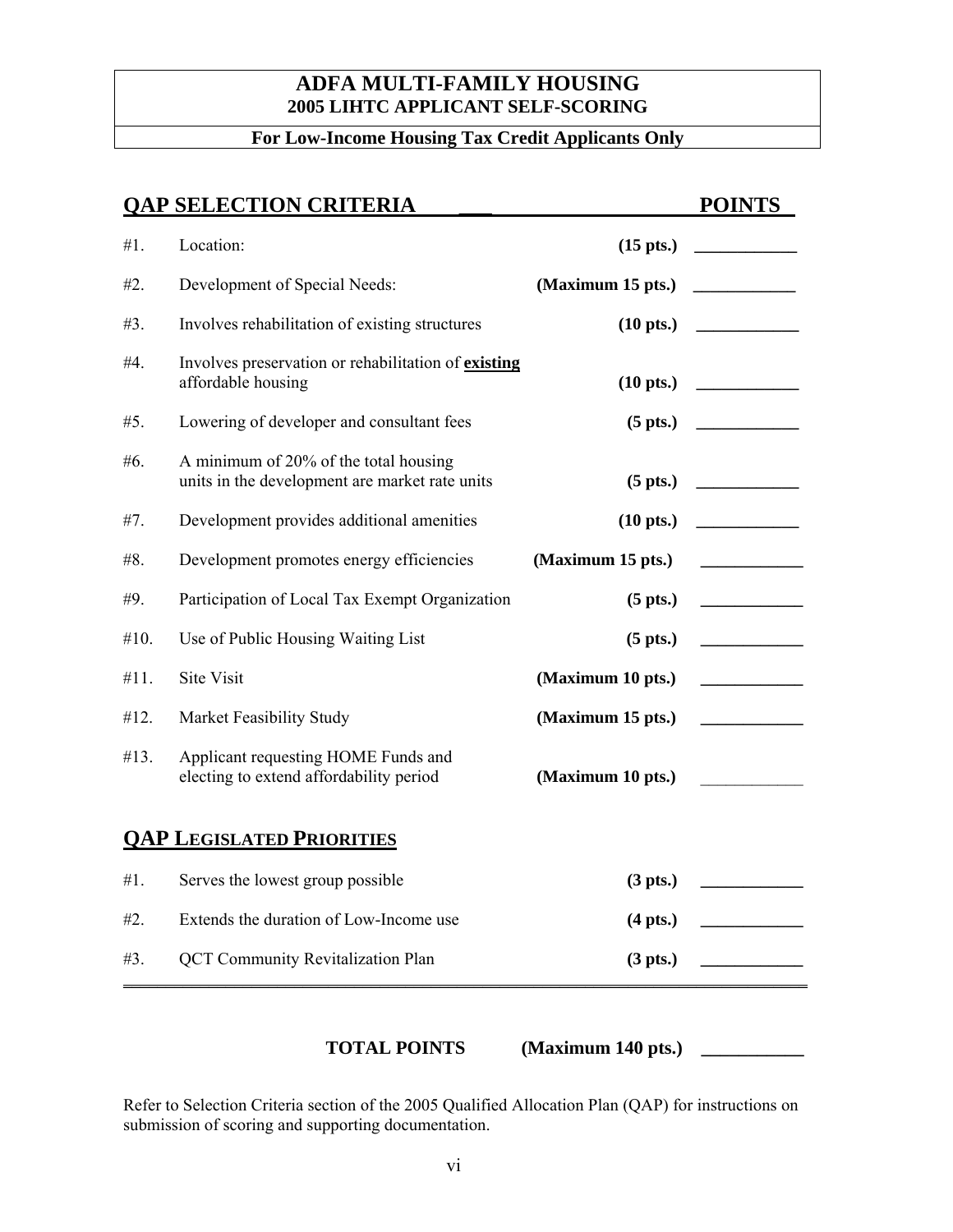## *2005 MULTI-FAMILY HOUSING APPLICATION*  **ARKANSAS DEVELOPMENT FINANCE AUTHORITY 423 Main Street, Suite 500 Little Rock, Arkansas 72201 Phone: (501) 682-5900 Fax: (501) 682-5859**

*Application Date:* \_\_\_\_\_\_\_\_\_\_\_\_\_\_\_\_\_\_\_\_\_\_ Received by:

 *Date Stamp:* 

**Applicant is applying for: (check only one)** 

**\_\_\_\_\_2005 Low-Income Housing Tax Credits (only) \_\_\_\_\_\_HOME Program (only)** 

**\_\_\_\_\_2005 Low-Income Housing Tax Credits & HOME Program Funds** 

**\_\_\_\_\_Tax-Exempt Multi-Family Volume Cap with 4% LIHTC** 

## **I. DEVELOPMENT NAME & ADDRESS**

**(List name under which development will do business. i.e. XYZ Apartments)** 

| City:                   |                                                                                                                                                | State: <u>Zip Code:</u> |
|-------------------------|------------------------------------------------------------------------------------------------------------------------------------------------|-------------------------|
|                         | Is this a Qualified Census Tract: Yes__________ No ___________                                                                                 |                         |
|                         | Is the Development Located in: Metropolitan Statistical Area: Yes________ No_________<br>Difficult to Develop Area: Yes__________ No__________ |                         |
|                         | (As defined by the U.S. Department of Housing and Urban Development)                                                                           |                         |
| U.S.                    | <b>State</b>                                                                                                                                   | <b>State</b>            |
| Congressional District: | <b>Senate District:</b> House District:                                                                                                        |                         |

#### **II. APPLICANT INFORMATION**

**(NAME UNDER WHICH APPLICANT DOES BUSINESS. (IF APPLICANT IS THE PARTNERSHIP/OWNER, COMPLETE PARTNERSHIP INFORMATION BELOW.)** 

**\_\_\_\_ For Profit \_\_\_\_ Non-Profit** (Non-Profits must complete Section XXV.)

| State: <u>Zip Code: 2000</u> |                                                                                                                                                                                                                                                                                                              |
|------------------------------|--------------------------------------------------------------------------------------------------------------------------------------------------------------------------------------------------------------------------------------------------------------------------------------------------------------|
|                              | $\mathcal{L}_{\text{C}}$ and the second $\mathbf{f}_{\text{C}}$ and $\mathbf{F}$ and $\mathbf{F}$ are secondized to be a secondized as $\mathbf{f}_{\text{C}}$ and $\mathbf{f}_{\text{C}}$ are secondized as $\mathbf{f}_{\text{C}}$ and $\mathbf{f}_{\text{C}}$ are secondized as $\mathbf{f}_{\text{C}}$ a |

**\*Contact person for all ADFA correspondence and contact regarding this development.**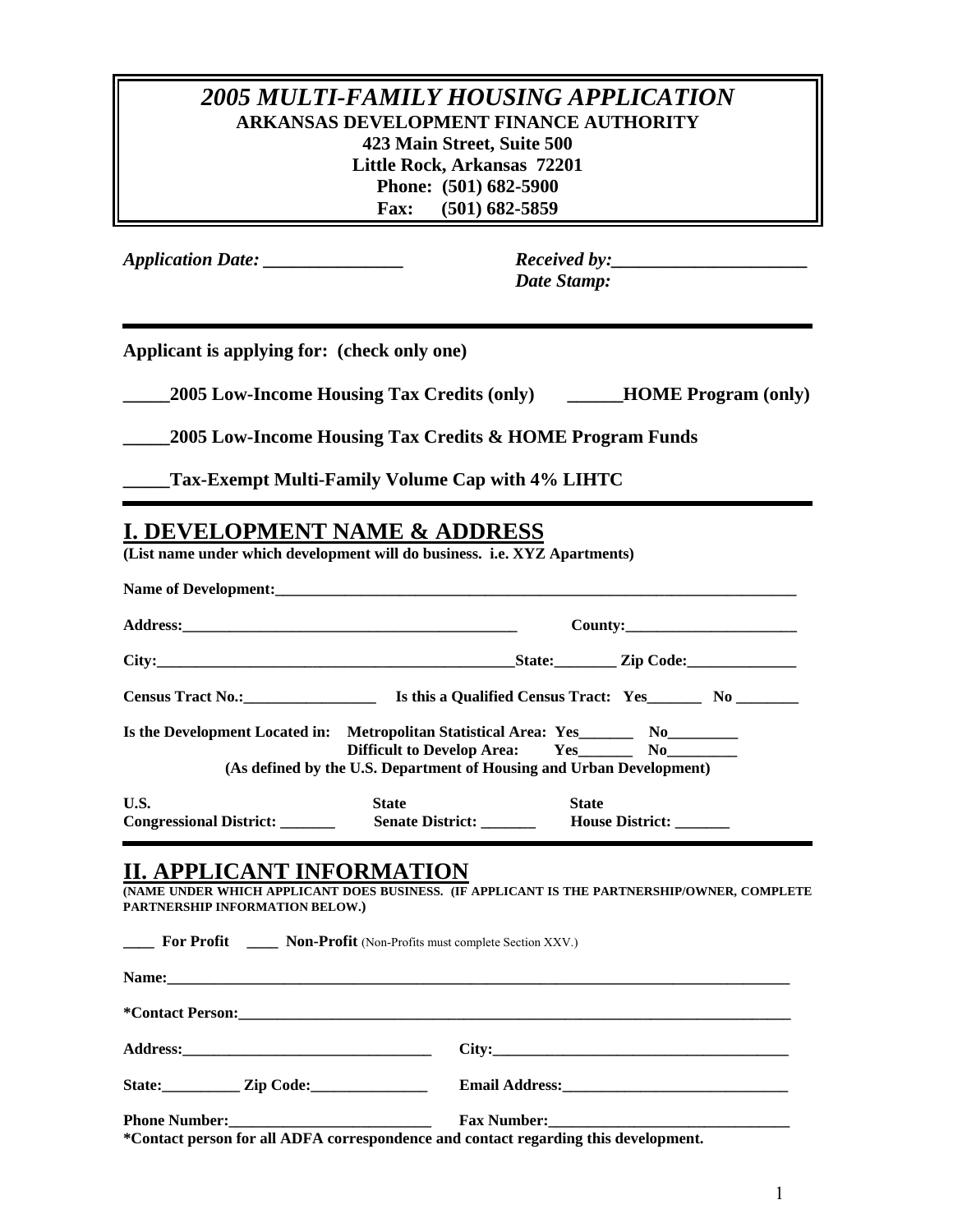Is the Applicant also the Developer? Yes\_\_\_\_\_\_\_\_\_ No\_\_\_\_\_\_\_\_ **If not, please complete the following information:** 

# **Developer (If different than the Applicant):**

| State: <u>The Code: The Code: Email Address:</u> The Code: The Code: The Code: The Code: The Code: The Code: The Code: The Code: The Code: The Code: The Code: The Code: The Code: The Code: The Code: The Code: The Code: The Code |
|-------------------------------------------------------------------------------------------------------------------------------------------------------------------------------------------------------------------------------------|
| Fax Number:                                                                                                                                                                                                                         |
| *Contact person for all ADFA correspondence and contact regarding this development.                                                                                                                                                 |
|                                                                                                                                                                                                                                     |

### **III. PARTNERSHIP INFORMATION:** (Please note: ADFA reserves tax credits to the

Partnership or its General Partner(s). Reservations are non-transferable. Any changes in General Partner Status requires a new application)

**\_\_\_\_\_\_ For Profit** \_\_\_\_\_\_\_\_\_ Non-Profit (Non-Profits must complete Section XXV.)

#### **LIMITED PARTNERSHIP: \_\_\_\_\_\_\_\_\_\_\_\_\_\_\_\_\_\_\_\_\_\_\_\_\_\_\_\_\_\_\_\_\_\_\_\_\_\_\_\_\_\_\_\_\_\_\_\_\_\_\_\_\_\_\_\_\_\_**

**Federal Tax Identification Number:\_\_\_\_\_\_\_\_\_\_\_\_\_\_\_\_\_\_\_\_\_\_\_\_\_\_\_\_\_\_\_\_\_\_\_\_\_\_\_\_\_\_\_\_\_\_\_\_\_\_\_\_** 

| <b>NAME OF GENERAL PARTNER(S)</b> | <b>ADDRESS/PHONE NO.</b> | % OF OWNERSHIP |
|-----------------------------------|--------------------------|----------------|
|                                   |                          |                |
|                                   |                          |                |
|                                   |                          |                |
|                                   |                          |                |
|                                   |                          |                |
|                                   |                          |                |
|                                   |                          |                |
|                                   |                          |                |
| <b>TOTAL</b>                      |                          | 100%           |

| <b>NAME OF LIMITED PARTNER(S)</b> | <b>ADDRESS/PHONE NO.</b> | % OF OWNERSHIP |
|-----------------------------------|--------------------------|----------------|
|                                   |                          |                |
|                                   |                          |                |
|                                   |                          |                |
|                                   |                          |                |
|                                   |                          |                |
|                                   |                          |                |
|                                   |                          |                |
|                                   |                          |                |
| <b>TOTAL</b>                      |                          | 100%           |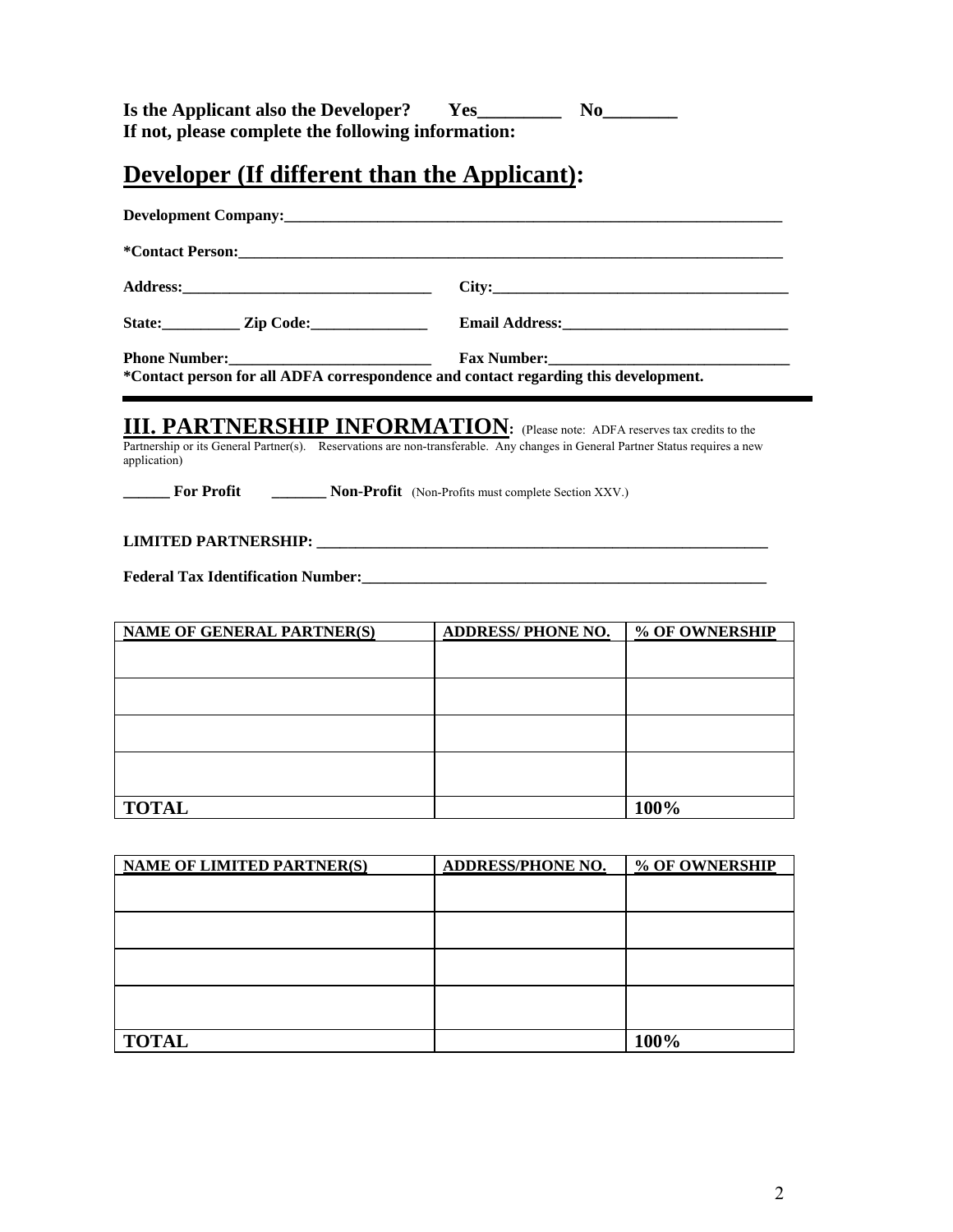## **IV. SPECIAL HOUSING NEEDS SET-ASIDES**

**(LIHTC Applicants only) Applicant must meet Set-Aside Requirements** 

Will a qualified non-profit organization, as defined in IRC  $\S$  501(c)(3) or  $\S$  501(c)(4), materially **participate in the development and operation of the development throughout the compliance period ?** 

 **\_\_\_\_\_\_\_\_\_\_\_ Yes \_\_\_\_\_\_\_\_\_\_ No** 

**Is the applicant requesting HOME Program funds for the development or has the applicant received a commitment for funding to the development from Rural Development?** 

 **\_\_\_\_\_\_\_\_\_\_\_ Yes \_\_\_\_\_\_\_\_\_\_ No** 

**Will the development be an Assisted Living Development?** 

 ${\bf Yes}$  and  ${\bf No}$ 

## **V. PREVIOUS PARTICIPATION OF APPLICANT/DEVELOPER/ CONSULTANT**

**Separately list all previous participation of the applicant, developer, and consultant in any development which received an allocation of federal low-income housing tax credits from ADFA. (Attach separate listing if necessary).** 

**\*\*For developments requesting HOME funds, identify the past five years of participation by the applicant, developer, and consultant in HOME program funds developments.** 

| <b>NAME OF PARTICIPANT AND</b> | <b>LOCATION</b> | DATE OF LIHTC RESERVATION |
|--------------------------------|-----------------|---------------------------|
| <b>DEVELOPMENT</b>             |                 | AND STATUS OF DEVELOPMENT |
|                                |                 |                           |
|                                |                 |                           |
|                                |                 |                           |
|                                |                 |                           |
|                                |                 |                           |
|                                |                 |                           |
|                                |                 |                           |
|                                |                 |                           |
|                                |                 |                           |
|                                |                 |                           |
|                                |                 |                           |
|                                |                 |                           |
|                                |                 |                           |
|                                |                 |                           |
|                                |                 |                           |
|                                |                 |                           |
|                                |                 |                           |
|                                |                 |                           |
|                                |                 |                           |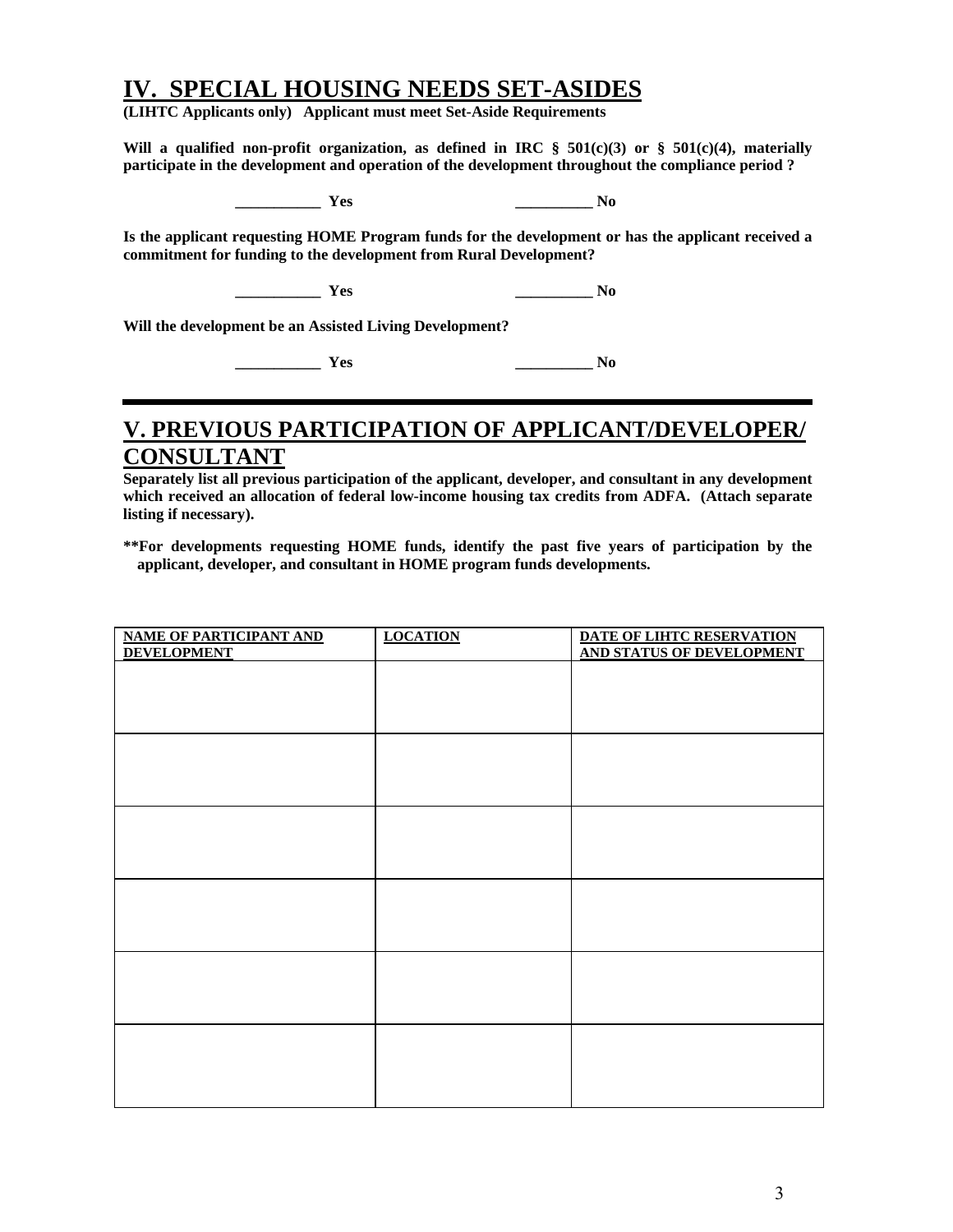# **VI. DEVELOPMENT TYPE**

**\_\_\_\_Bedroom(s)** 

| <b>New Construction</b><br>without Federal Subsidies                                                                                                                                                           |                                                                                       | <b>New Construction</b><br>with Federal Subsidies<br>________ Acquisition/Rehabilitation<br>with Federal Subsidies |  |                                       |
|----------------------------------------------------------------------------------------------------------------------------------------------------------------------------------------------------------------|---------------------------------------------------------------------------------------|--------------------------------------------------------------------------------------------------------------------|--|---------------------------------------|
| <b>Acquisition/Rehabilitation</b><br>without Federal Subsidies                                                                                                                                                 |                                                                                       |                                                                                                                    |  |                                       |
| <b>EXACCOLOGY ACCOLLEGY ACCOLLEGY ACCOLLEGY ACCOLLEGY ACCOLLEGY ACCOLLEGY ACCOLLEGY ACCOLLEGY ACCOLLEGY ACCOLLEGY</b>                                                                                          |                                                                                       |                                                                                                                    |  |                                       |
| VII. DEVELOPMENT INFORMATION                                                                                                                                                                                   |                                                                                       |                                                                                                                    |  |                                       |
| Total No. of Units: No. of Low-Income Units: Percentage of Low-Income Units:                                                                                                                                   |                                                                                       |                                                                                                                    |  |                                       |
| Included in No. of LIHTC Units:<br>Included in No. of Market Rate Units: Yes___________ No____________<br>Designated as common area space and not calculated in total number of units: Yes_________ No________ |                                                                                       | $Yes$ No No                                                                                                        |  |                                       |
| <b>Type of Construction:</b>                                                                                                                                                                                   |                                                                                       |                                                                                                                    |  |                                       |
| <b>Row/Townhouse</b><br><b>Detached Single Family</b><br><b>Garden Apartments</b>                                                                                                                              | <b>Elevator</b><br><b>Slab on Grade</b><br><b>Full Basement</b><br><b>Crawl Space</b> |                                                                                                                    |  | $Yes$ No<br>$Yes$ No<br>$Yes$ No $No$ |
| Total No. of Buildings:<br>Total No. of Parking Spaces:<br>Total Gross Floor Area for all Buildings: ________ (Sq. Feet)<br>Total Residential Floor Area: Total Non-Residential Floor Area: ________________   |                                                                                       | Total No. of Stories:<br><u>Letting</u><br>Total No. of Handicap Parking Spaces: ____________                      |  |                                       |
|                                                                                                                                                                                                                | (Sq. Feet)                                                                            |                                                                                                                    |  | (Sq. Feet)                            |
| <b>Type of Units:</b><br><b>Multi-Family Housing</b><br><b>Transient Housing</b><br><b>Elderly Housing</b>                                                                                                     |                                                                                       | Single Room Occupancy<br><b>Assisted Living</b><br><b>Other:</b> Other:                                            |  |                                       |
| Targeting of Units: (If proposed development is elderly, all units must be designated elderly)                                                                                                                 |                                                                                       |                                                                                                                    |  |                                       |
| <b>Elderly No. of Units:</b><br>Handicapped No. of Units:                                                                                                                                                      |                                                                                       | Family No. of Units (3 & 4 bedrooms)<br>Other: No of Units:                                                        |  |                                       |
| (For HOME Applicants) Number of Units that are 504 accessible: ____________                                                                                                                                    |                                                                                       |                                                                                                                    |  |                                       |
| <b>UNIT SIZE BREAKDOWN</b>                                                                                                                                                                                     | NO. OF<br><b>UNITS</b>                                                                | <b>UNIT SQ.</b><br><b>FOOTAGE</b>                                                                                  |  | <b>AVERAGE COST</b><br>PER SQ. FT     |
| <b>Efficiency</b>                                                                                                                                                                                              |                                                                                       |                                                                                                                    |  | $\sim$                                |
| <b>Bedroom(s)</b>                                                                                                                                                                                              |                                                                                       |                                                                                                                    |  | <b>AVERAGE</b>                        |

**Dedroom(s) COST PER UNIT** 

**\_\_\_\_Bedroom(s) \$\_\_\_\_\_\_\_\_\_\_\_\_**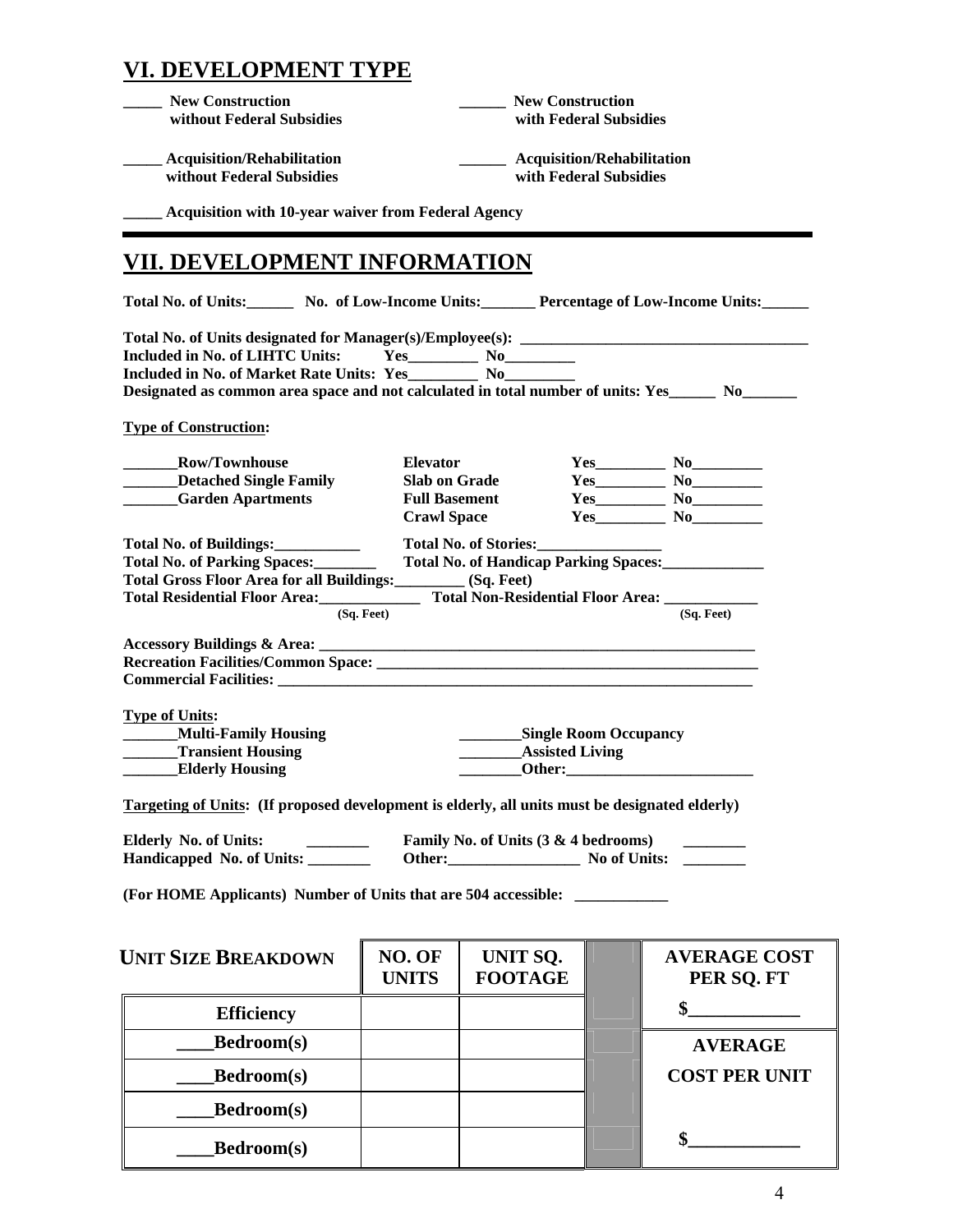# **VIII. SITE INFORMATION**

|    |                                                                                            | (Site Control Documentation must be submitted at TAB #6)                                                                                                                                                                 |                                                                                                                                                                                                                                                |                               |                                                         |
|----|--------------------------------------------------------------------------------------------|--------------------------------------------------------------------------------------------------------------------------------------------------------------------------------------------------------------------------|------------------------------------------------------------------------------------------------------------------------------------------------------------------------------------------------------------------------------------------------|-------------------------------|---------------------------------------------------------|
|    | If yes, control is in the form of:                                                         | Is site currently under control for the development? Yes_______                                                                                                                                                          |                                                                                                                                                                                                                                                | No                            |                                                         |
|    | Deed<br><b>Purchase Contract</b>                                                           | ______Option<br>Other:                                                                                                                                                                                                   |                                                                                                                                                                                                                                                |                               |                                                         |
|    |                                                                                            |                                                                                                                                                                                                                          |                                                                                                                                                                                                                                                |                               |                                                         |
|    |                                                                                            | Has an appraisal been completed on the property? Yes No No<br>Appraised Value of the Land and Improvements: \$                                                                                                           |                                                                                                                                                                                                                                                |                               |                                                         |
|    |                                                                                            | Total Cost of Land: \$                                                                                                                                                                                                   |                                                                                                                                                                                                                                                |                               |                                                         |
|    |                                                                                            |                                                                                                                                                                                                                          |                                                                                                                                                                                                                                                |                               |                                                         |
|    |                                                                                            |                                                                                                                                                                                                                          |                                                                                                                                                                                                                                                |                               |                                                         |
|    | When will the zoning issue be resolved?                                                    | Is site properly zoned for your development? Yes_______<br>If no, is site currently in the process of rezoning? Yes______<br>(Proper zoning documentation or application for proper zoning must be submitted at TAB #7.) | <u> 2000 - 2000 - 2000 - 2000 - 2000 - 2000 - 2000 - 2000 - 2000 - 2000 - 2000 - 2000 - 2000 - 2000 - 2000 - 200</u>                                                                                                                           | No                            | (Month/Year)                                            |
|    | Are all utilities presently available to the site?<br>Electric _____Water<br><b>Sewer</b>  | If no, which utilities need to be brought to the site?<br><b>Gas</b>                                                                                                                                                     | <b>Phone</b><br>Other: The Company of the Company of the Company of the Company of the Company of the Company of the Company of the Company of the Company of the Company of the Company of the Company of the Company of the Company of the C |                               |                                                         |
|    | (Complete for all rehabilitation developments)                                             | IX. ACQUISITION OF EXISTING BUILDINGS<br>How many buildings will be acquired for the development?                                                                                                                        |                                                                                                                                                                                                                                                |                               |                                                         |
|    |                                                                                            | Are all the buildings currently under control for the development? Yes__________ No________                                                                                                                              |                                                                                                                                                                                                                                                |                               |                                                         |
|    |                                                                                            | If no, how many buildings are under control for the development?                                                                                                                                                         |                                                                                                                                                                                                                                                |                               |                                                         |
|    |                                                                                            | When will the rest of the buildings be under control for acquisition?                                                                                                                                                    |                                                                                                                                                                                                                                                |                               | (Month / Year)                                          |
|    | <b>LIST BUILDINGS</b><br><b>UNDER CONTROL</b><br><b>ADDRESS(ES) OF</b><br><b>BUILDINGS</b> | <b>TYPE OF CONTROL</b><br><b>OWNERSHIP, OPTION,</b><br><b>PURCHASE</b><br><b>CONTRACT</b>                                                                                                                                | <b>EXPIRATION</b><br><b>DATE OF</b><br><b>CONTROL</b><br><b>DOCUMENT</b>                                                                                                                                                                       | <u>NO. OF</u><br><b>UNITS</b> | <u>ACQUISITION</u><br><b>COST OF</b><br><b>BUILDING</b> |
| 1. |                                                                                            |                                                                                                                                                                                                                          |                                                                                                                                                                                                                                                |                               | \$                                                      |

**2.**  $\vert$  **\$** 

**3. 1 1 1 1 1 1 1 1 1** 

**4. \$** 

5

**5. 1 1 1 1 1 1 1 1 1 (Attach Needed Additional Pages)**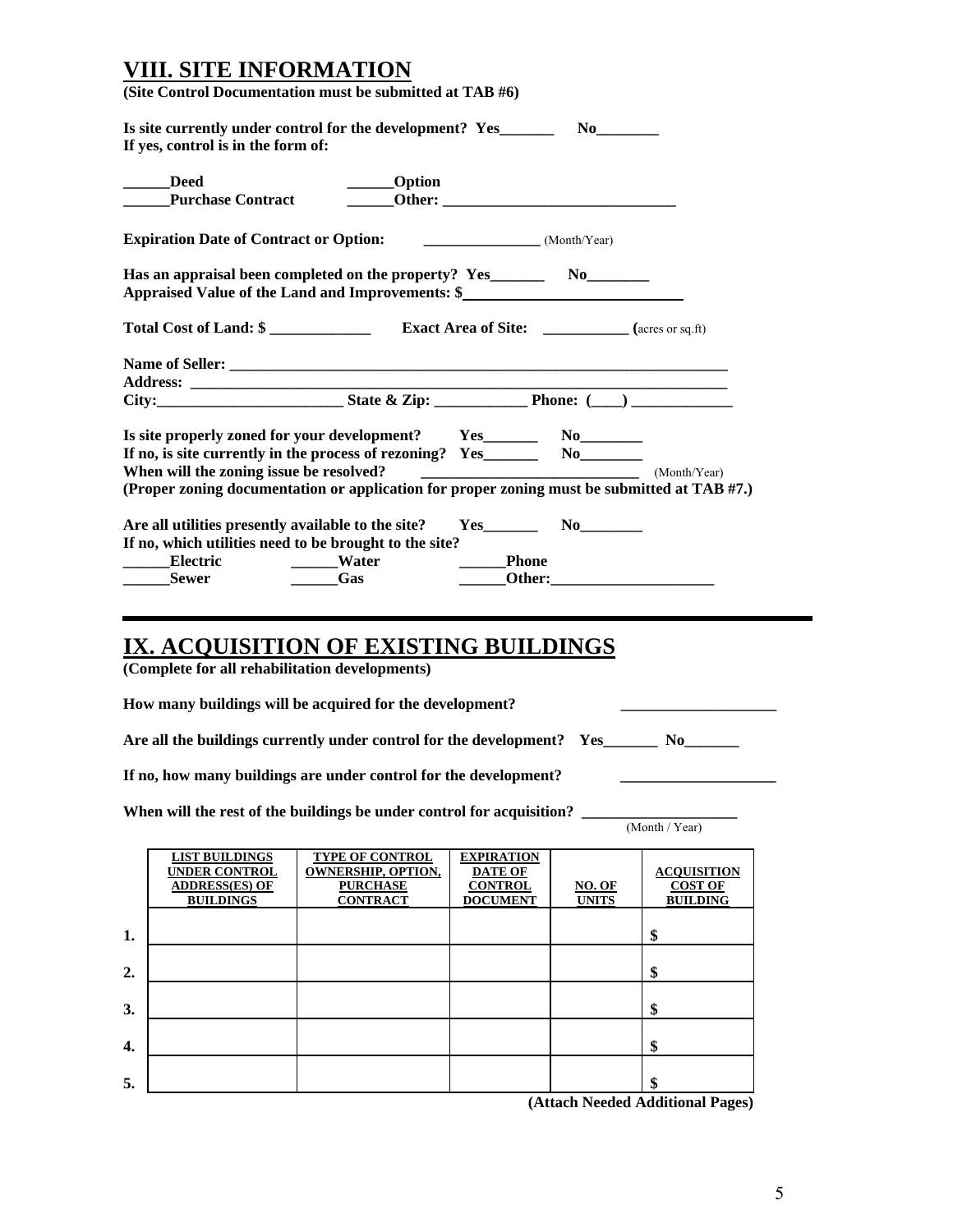# **X. ACQUISITION INFORMATION**

**Building(s) acquired or to be acquired from: \_\_\_\_\_Related Party \_\_\_\_\_Unrelated Party** 

**Building(s) acquired or to be acquired with Buyer's Basis** 

 **\_\_\_\_\_Determined with reference to Seller's Basis** 

Not Determined with reference to Seller's Basis

**List below by Building Address, the date the building was placed in service, date the building was or is planned for acquisition and the number of years between the date the building was placed in service and the date of acquisition.** 

|    | <b>ADDRESS OF</b><br><b>BUILDINGS</b> | PRIOR LIHTC<br><b>ALLOCATION</b><br>$*{\rm v}\kappa*$<br><b>OR</b><br>NO | <b>LAST YEAR OF</b><br><b>PRIOR</b><br><b>COMPLIANCE</b><br><b>PERIOD</b> | PLACED-IN-<br><b>SERVICE</b><br><b>DATE BY THE</b><br><b>PREVIOUS</b><br><b>OWNER</b> | <b>DATE</b><br>OF<br><b>ACQUISITION</b><br><b>BY THE</b><br><b>APPLICANT</b> | <b>NUMBER OF</b><br><b>YEARS</b><br><b>BETWEEN PIS</b><br><b>AND</b><br><b>ACQUISITION</b> |
|----|---------------------------------------|--------------------------------------------------------------------------|---------------------------------------------------------------------------|---------------------------------------------------------------------------------------|------------------------------------------------------------------------------|--------------------------------------------------------------------------------------------|
| 1. |                                       |                                                                          |                                                                           |                                                                                       |                                                                              |                                                                                            |
| 2. |                                       |                                                                          |                                                                           |                                                                                       |                                                                              |                                                                                            |
| 3. |                                       |                                                                          |                                                                           |                                                                                       |                                                                              |                                                                                            |
| 4. |                                       |                                                                          |                                                                           |                                                                                       |                                                                              |                                                                                            |
| 5. |                                       |                                                                          |                                                                           |                                                                                       |                                                                              |                                                                                            |
| 6. |                                       |                                                                          |                                                                           |                                                                                       |                                                                              |                                                                                            |

**(Attach Needed Additional Pages)** 

**\*If YES\*, is there a previously recorded "LAND USE RESTRICTION AGREEMENT" on any building that is a part of the development? Yes \_\_\_ / No \_\_\_\_ If Yes, attach at TAB #46.** 

# **XI. RELOCATION INFORMATION**

Are the units currently occupied by tenants? Yes\_\_\_\_\_\_\_\_ No\_\_\_\_\_\_\_\_

Does this development involve any relocation of tenants within the development? Yes **No\_\_\_\_\_\_\_** 

Does this development involve any relocation of tenants outside the development? Yes  $\mathbf{No}$ 

**\_\_\_\_\_\_\_\_\_\_\_\_\_\_\_\_\_\_\_\_\_\_\_\_\_\_\_\_\_\_\_\_\_\_\_\_\_\_\_\_\_\_\_\_\_\_\_\_\_\_\_\_\_\_\_\_\_\_\_\_\_\_\_\_\_\_\_\_\_\_\_\_\_\_\_\_\_\_\_\_\_\_\_\_\_\_\_\_ \_\_\_\_\_\_\_\_\_\_\_\_\_\_\_\_\_\_\_\_\_\_\_\_\_\_\_\_\_\_\_\_\_\_\_\_\_\_\_\_\_\_\_\_\_\_\_\_\_\_\_\_\_\_\_\_\_\_\_\_\_\_\_\_\_\_\_\_\_\_\_\_\_\_\_\_\_\_\_\_\_\_\_\_\_\_\_\_** 

**If yes, please describe the proposed relocation assistance, if any.** 

 **(Complete tenant audit is required for all rehab developments – attach at TAB #18)** 

## **XII. EXISTING SUBSIDIES WITH ACQUISITION DEVELOPMENTS**

**\_\_\_\_\_\_\_ Section 221(d)(3) BMIR** 

**\_\_\_\_\_\_\_ Section 521 Rental Assistance** 

**\_\_\_\_\_\_\_ Section 236** 

**\_\_\_\_\_\_\_ Section 8 Rent Supplement or Rental Assistance payment** 

**Is HUD Approval for Transfer of Physical Asset Required?** Yes No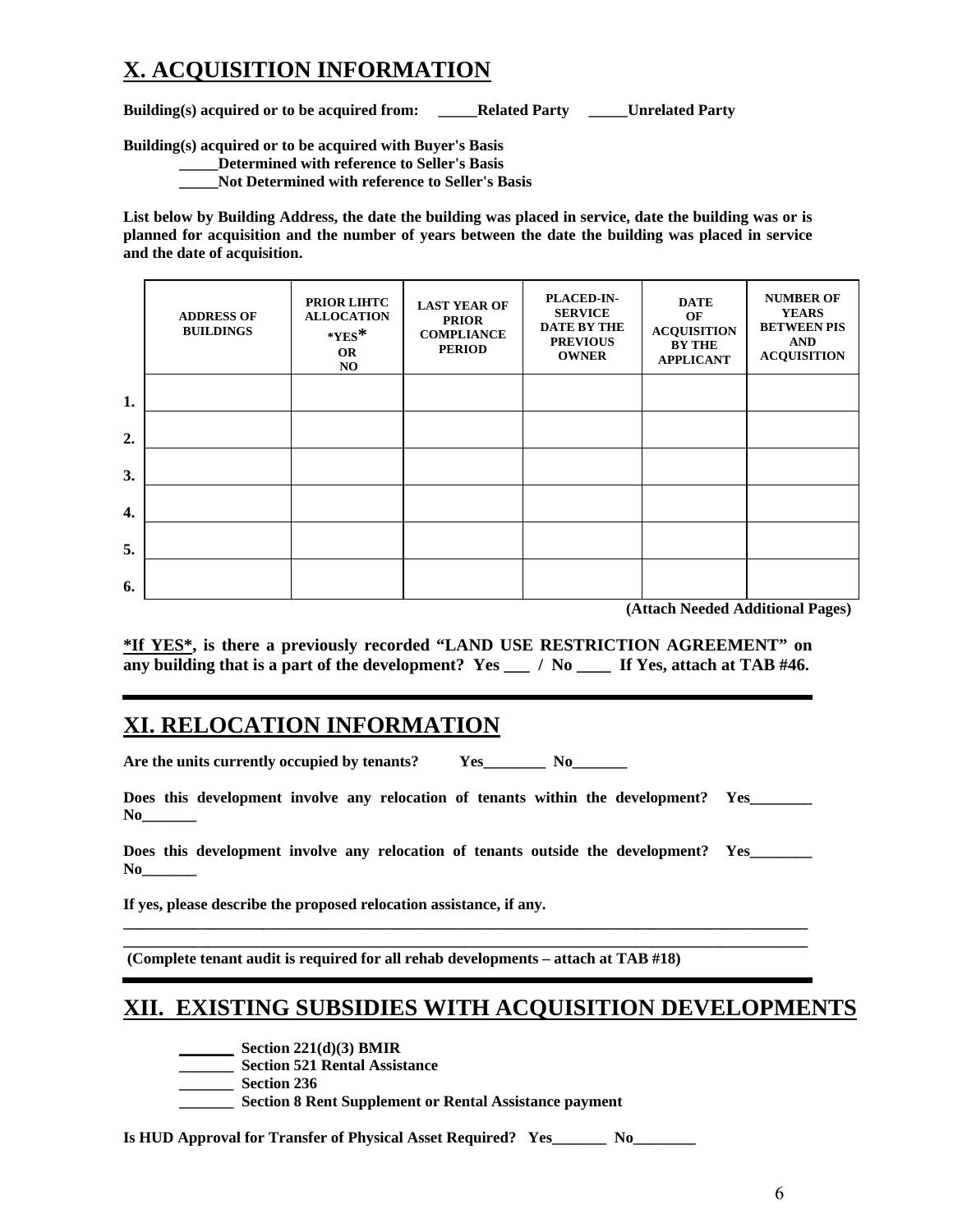# **XIII. ENERGY AND EQUIPMENT INFORMATION**

|                                                               | <b>TYPE SYSTEM (FORCED</b> |                     |                                          |
|---------------------------------------------------------------|----------------------------|---------------------|------------------------------------------|
| <b>ENERGY EQUIPMENT</b>                                       | AIR, HOT WATER, ETC.)      |                     | <b>EFFICIENCY RATING</b>                 |
| <b>Heating</b>                                                |                            |                     |                                          |
| <b>Air Conditioner</b>                                        |                            |                     |                                          |
| <b>Domestic Hot Water</b>                                     |                            |                     |                                          |
| <b>Equipment Included with Unit (Low-Income Units)</b>        |                            |                     |                                          |
| Range                                                         | <b>Refrigerator</b>        | <b>Disposal</b>     | <b>Example 12 Air Conditioning Units</b> |
| <b>Microwave</b>                                              | <b>Dishwasher</b>          | <b>Central Heat</b> | <b>Washer/Dryer Hookups</b>              |
| Laundry Facilities ______ Kitchen Exhaust _______ Central Air |                            |                     | <b>Window Treatments</b>                 |
| <b>Ceiling Fans</b>                                           |                            |                     |                                          |
| <b>Equipment Included with Unit (Market Rate Units)</b>       |                            |                     |                                          |
| Range                                                         | <b>Refrigerator</b>        | <b>Disposal</b>     | <b>Air Conditioning Units</b>            |
| <b>Microwave</b>                                              | <b>Dishwasher</b>          | <b>Central Heat</b> | <b>Washer/Dryer Hookups</b>              |
| Laundry Facilities ______ Kitchen Exhaust _______ Central Air |                            |                     | <b>Window Treatments</b>                 |
| <b>Ceiling Fans</b>                                           | Other:                     |                     |                                          |

# **XIV. MONTHLY UTILITY ALLOWANCE CALCULATIONS**

| <b>UTILITIES</b>                    | Type of<br><b>Utility</b><br>(Gas,<br>Electric) | <b>Utilities</b><br>Paid By<br>(Tenant<br>or<br>Owner) | <b>Utility Allowance/Month</b> |     |     |     |     |            |
|-------------------------------------|-------------------------------------------------|--------------------------------------------------------|--------------------------------|-----|-----|-----|-----|------------|
|                                     |                                                 |                                                        | Eff                            | 1BR | 2BR | 3BR | 4BR | <b>5BR</b> |
| Cooking                             |                                                 |                                                        |                                |     |     |     |     |            |
| <b>Heating</b>                      |                                                 |                                                        |                                |     |     |     |     |            |
| <b>Hot Water</b>                    |                                                 |                                                        |                                |     |     |     |     |            |
| Lighting                            |                                                 |                                                        |                                |     |     |     |     |            |
| <b>Air Conditioning</b>             |                                                 |                                                        |                                |     |     |     |     |            |
| Water                               |                                                 |                                                        |                                |     |     |     |     |            |
| <b>Sewer</b>                        |                                                 |                                                        |                                |     |     |     |     |            |
| <b>Trash</b>                        |                                                 |                                                        |                                |     |     |     |     |            |
| <b>Other</b>                        |                                                 |                                                        |                                |     |     |     |     |            |
| Total tenant paid utility allowance |                                                 |                                                        |                                |     |     |     |     |            |

#### **Source of Utility Allowance Calculation (Documentation must be included as an attachment)**

**\_\_ State PHA \_\_ Local PHA \_\_\_\_\_\_\_\_\_\_\_\_\_\_\_\_\_\_\_\_\_\_\_** 

**\_\_ Utility Company \_\_ Other \_\_\_\_\_\_\_\_\_\_\_\_\_\_\_\_\_\_\_\_\_\_\_\_\_\_\_**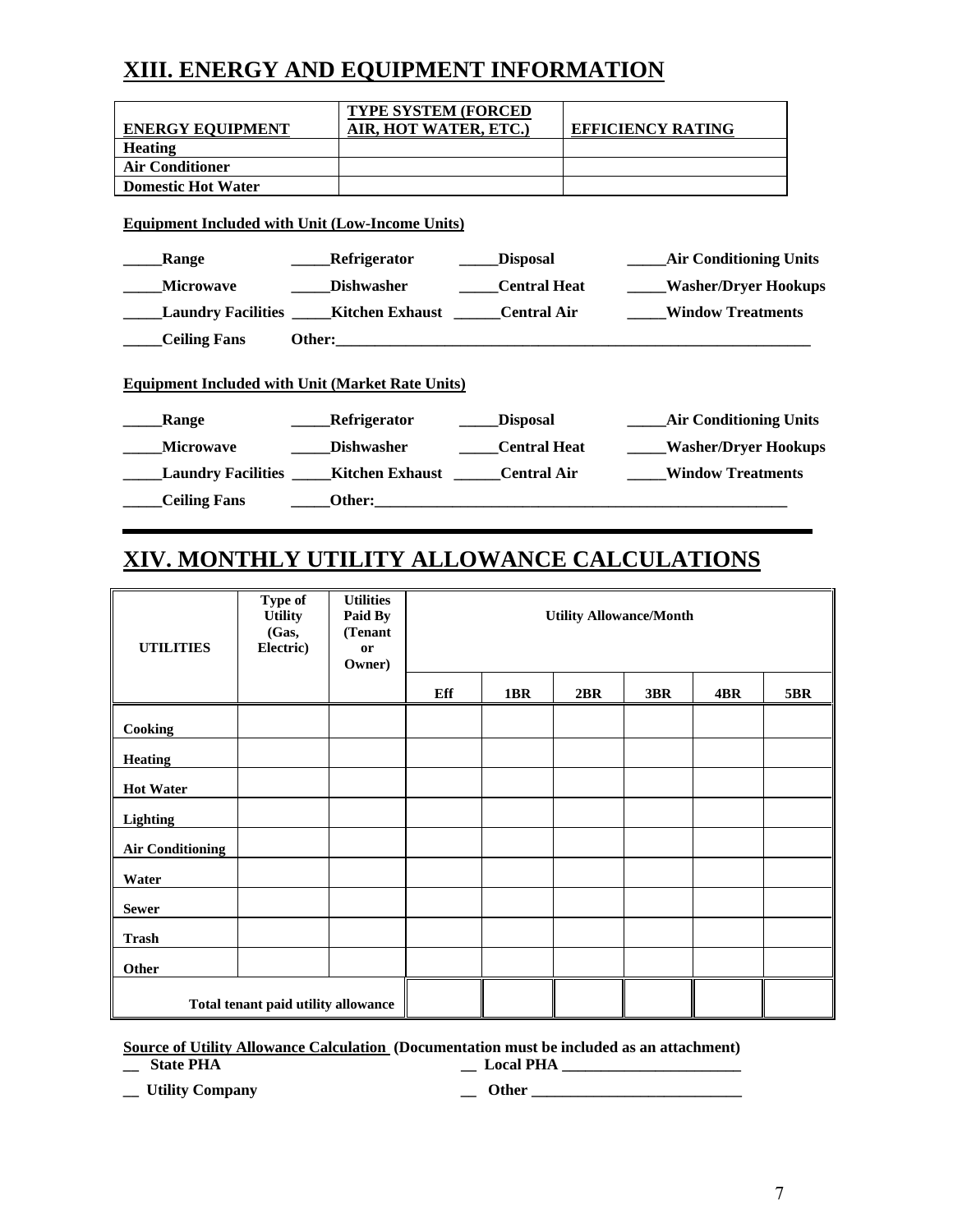# **XV. MINIMUM SET-ASIDE ELECTION**

**The Owner irrevocably elects on the Minimum Set-Aside Requirements (Check only one)** 

- **\_\_\_\_ At least 20% of the rental residential units in this development are rent-restricted and to be occupied by individuals whose income is 50% or less of area median income.**
- **\_\_\_\_ At least 40% of the rental residential units in this development are rent-restricted and to be occupied by individuals whose income is 60% or less of area median income.**
- **\_\_\_\_ Deep Rent skewing Options as defined in Section 42.**

#### **HOME APPLICANTS ONLY COMPLETE THE FOLLOWING:**

**Low-Income Affordability and Rent Control Period (check one)** 

- **\_\_\_\_\_ 5 Years HOME Assistance/Unit <\$15,000/unit \_\_\_\_\_10 Years HOME Assistance/Unit \$15,000-\$40,000/unit \_\_\_\_\_15 Years HOME Assistance/Unit >\$40,000/unit \_\_\_\_\_20 Years New Construction \_\_\_\_ \_\_ Years FHA Insured \_\_\_\_ \_\_ Years (Other)**
- Are any low-income units receiving or will receive Rental Assistance? Yes No **If yes, list the type of Rental Assistance:**

| <b>Section 8 New Construction</b><br><b>Substantial Rehabilitation</b> | <b>Section 8 Development Based Assistance</b> |
|------------------------------------------------------------------------|-----------------------------------------------|
| <b>Section 8 Moderate Rehabilitation</b>                               | <b>Section 521 Rental Assistance</b>          |
| <b>Section 8 Certificates</b>                                          | <b>Section 8 Vouchers</b>                     |
| <b>State Assistance</b>                                                | Other                                         |

No. of units receiving Assistance: \_\_\_\_\_\_\_\_\_\_ Rental Assistance Contract Expires:

## **XVI. DEVELOPMENT TAX CREDIT RENTS:**

**List the maximum applicable affordable housing tax credit rents for the development location:** 

|                           | 0-BDR. | -BDR. | $2-BDR.$ | $3-BDR.$ | 4-BDR |
|---------------------------|--------|-------|----------|----------|-------|
| 30% of Area Median Income |        |       |          |          |       |
| 50% of Area Median Income |        |       |          |          |       |
| 60% of Area Median Income |        |       |          |          |       |

**Development Affordability:** Describe the procedures that will be used to ensure that the units remain affordable and occupied by low-income households for at least the required term of LIHTC or HOME Program Affordability.

 $\mathcal{L}_\mathcal{L} = \{ \mathcal{L}_\mathcal{L} = \{ \mathcal{L}_\mathcal{L} = \{ \mathcal{L}_\mathcal{L} = \{ \mathcal{L}_\mathcal{L} = \{ \mathcal{L}_\mathcal{L} = \{ \mathcal{L}_\mathcal{L} = \{ \mathcal{L}_\mathcal{L} = \{ \mathcal{L}_\mathcal{L} = \{ \mathcal{L}_\mathcal{L} = \{ \mathcal{L}_\mathcal{L} = \{ \mathcal{L}_\mathcal{L} = \{ \mathcal{L}_\mathcal{L} = \{ \mathcal{L}_\mathcal{L} = \{ \mathcal{L}_\mathcal{$  $\mathcal{L}_\mathcal{L} = \{ \mathcal{L}_\mathcal{L} = \{ \mathcal{L}_\mathcal{L} = \{ \mathcal{L}_\mathcal{L} = \{ \mathcal{L}_\mathcal{L} = \{ \mathcal{L}_\mathcal{L} = \{ \mathcal{L}_\mathcal{L} = \{ \mathcal{L}_\mathcal{L} = \{ \mathcal{L}_\mathcal{L} = \{ \mathcal{L}_\mathcal{L} = \{ \mathcal{L}_\mathcal{L} = \{ \mathcal{L}_\mathcal{L} = \{ \mathcal{L}_\mathcal{L} = \{ \mathcal{L}_\mathcal{L} = \{ \mathcal{L}_\mathcal{$  $\mathcal{L}_\mathcal{L} = \{ \mathcal{L}_\mathcal{L} = \{ \mathcal{L}_\mathcal{L} = \{ \mathcal{L}_\mathcal{L} = \{ \mathcal{L}_\mathcal{L} = \{ \mathcal{L}_\mathcal{L} = \{ \mathcal{L}_\mathcal{L} = \{ \mathcal{L}_\mathcal{L} = \{ \mathcal{L}_\mathcal{L} = \{ \mathcal{L}_\mathcal{L} = \{ \mathcal{L}_\mathcal{L} = \{ \mathcal{L}_\mathcal{L} = \{ \mathcal{L}_\mathcal{L} = \{ \mathcal{L}_\mathcal{L} = \{ \mathcal{L}_\mathcal{$  $\mathcal{L}_\text{max} = \mathcal{L}_\text{max} = \mathcal{L}_\text{max} = \mathcal{L}_\text{max} = \mathcal{L}_\text{max} = \mathcal{L}_\text{max} = \mathcal{L}_\text{max} = \mathcal{L}_\text{max} = \mathcal{L}_\text{max} = \mathcal{L}_\text{max} = \mathcal{L}_\text{max} = \mathcal{L}_\text{max} = \mathcal{L}_\text{max} = \mathcal{L}_\text{max} = \mathcal{L}_\text{max} = \mathcal{L}_\text{max} = \mathcal{L}_\text{max} = \mathcal{L}_\text{max} = \mathcal{$  $\mathcal{L}_\text{max} = \mathcal{L}_\text{max} = \mathcal{L}_\text{max} = \mathcal{L}_\text{max} = \mathcal{L}_\text{max} = \mathcal{L}_\text{max} = \mathcal{L}_\text{max} = \mathcal{L}_\text{max} = \mathcal{L}_\text{max} = \mathcal{L}_\text{max} = \mathcal{L}_\text{max} = \mathcal{L}_\text{max} = \mathcal{L}_\text{max} = \mathcal{L}_\text{max} = \mathcal{L}_\text{max} = \mathcal{L}_\text{max} = \mathcal{L}_\text{max} = \mathcal{L}_\text{max} = \mathcal{$  $\mathcal{L}_\mathcal{L} = \{ \mathcal{L}_\mathcal{L} = \{ \mathcal{L}_\mathcal{L} = \{ \mathcal{L}_\mathcal{L} = \{ \mathcal{L}_\mathcal{L} = \{ \mathcal{L}_\mathcal{L} = \{ \mathcal{L}_\mathcal{L} = \{ \mathcal{L}_\mathcal{L} = \{ \mathcal{L}_\mathcal{L} = \{ \mathcal{L}_\mathcal{L} = \{ \mathcal{L}_\mathcal{L} = \{ \mathcal{L}_\mathcal{L} = \{ \mathcal{L}_\mathcal{L} = \{ \mathcal{L}_\mathcal{L} = \{ \mathcal{L}_\mathcal{$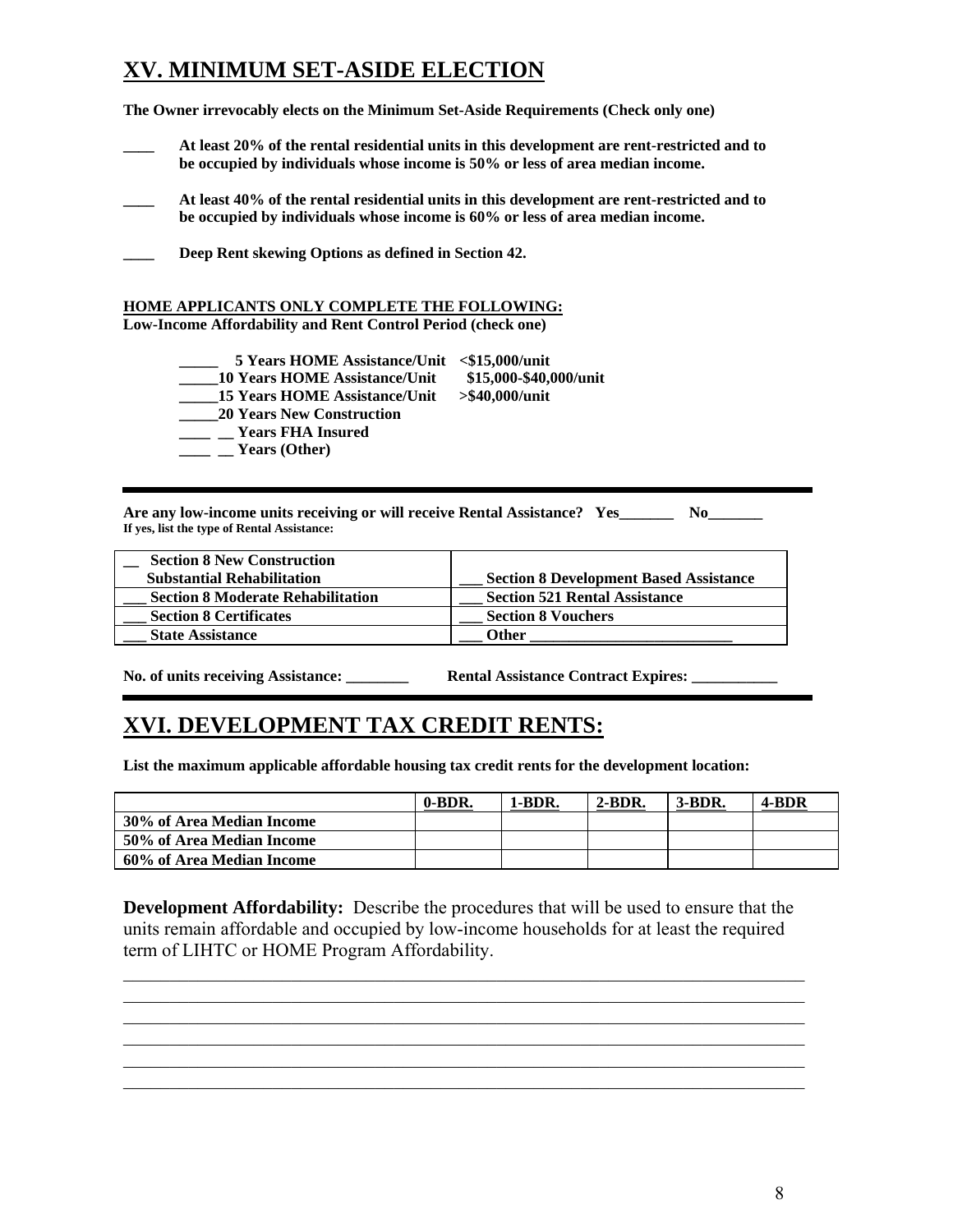# **XVII. DEVELOPMENT INCOME**

#### Tax Credit Units Only Total Number of Tax Credit Units: **(DO NOT INCLUDE HOME ASSISTED UNITS – USE NEXT PAGE FOR HOME ASSISTED UNITS)**

| # of<br><b>Bedrooms</b> | % Area<br><b>Median</b><br><b>Income</b><br>(30/50/60) | #<br>of Units | <b>Proposed</b><br><b>Monthly</b><br><b>Net Rent Per</b><br>Unit | <b>Monthly</b><br><b>Utility</b><br><b>Allowance</b> | <b>Monthly Gross</b><br><b>Rent Per Unit</b> | <b>Total Monthly</b><br><b>Income</b><br>By Unit Type |
|-------------------------|--------------------------------------------------------|---------------|------------------------------------------------------------------|------------------------------------------------------|----------------------------------------------|-------------------------------------------------------|
|                         |                                                        |               | \$                                                               | \$                                                   | \$                                           | \$                                                    |
|                         |                                                        |               | \$                                                               | \$                                                   | \$                                           | \$                                                    |
|                         |                                                        |               | \$                                                               | \$                                                   | \$                                           | \$                                                    |
|                         |                                                        |               | \$                                                               | \$                                                   | \$                                           | \$                                                    |
|                         |                                                        |               | \$                                                               | \$                                                   | \$                                           | \$                                                    |
|                         |                                                        |               | \$                                                               | \$                                                   | \$                                           | \$                                                    |
|                         |                                                        |               |                                                                  |                                                      | <b>Total Monthly</b><br><b>Rental Income</b> | \$                                                    |
|                         |                                                        |               |                                                                  |                                                      | <b>Total Annual</b><br><b>Rental Income</b>  | \$                                                    |

**Other Income Source: \_\_\_\_\_\_\_\_\_\_\_\_\_\_\_\_\_\_\_\_\_\_\_\_\_\_\_\_\_\_\_\_\_ \$ \_\_\_\_\_\_\_\_\_\_\_\_\_\_\_\_\_\_\_** 

 **Less Vacancy Allowance: \_\_\_\_\_\_\_\_\_\_% (\$\_\_\_\_\_\_\_\_\_\_\_\_\_\_\_\_\_\_\_\_)** 

 **Total Monthly Income: \$ \_\_\_\_\_\_\_\_\_\_\_\_\_\_\_\_\_\_\_** 

What is the estimated annual percentage increase in annual income? \_\_\_\_\_\_\_\_\_\_\_\_\_\_ %

| <b>Market Rate Units Only</b> |  |  |
|-------------------------------|--|--|
|                               |  |  |

Total Number of Market Rate Units: \_\_\_\_\_\_\_\_\_\_\_\_\_

| # of<br><b>Bedrooms</b>                                            | #<br>of Units                        | <b>Proposed</b><br><b>Monthly Rent</b>       | <b>Total Monthly Rent</b><br><b>By Unit Type</b> |
|--------------------------------------------------------------------|--------------------------------------|----------------------------------------------|--------------------------------------------------|
|                                                                    |                                      | \$                                           | \$                                               |
|                                                                    |                                      | \$                                           | \$                                               |
|                                                                    |                                      | \$                                           | \$                                               |
|                                                                    |                                      | \$                                           | \$                                               |
|                                                                    |                                      | \$                                           | \$                                               |
|                                                                    |                                      | <b>Total Monthly</b><br><b>Rental Income</b> | \$                                               |
|                                                                    |                                      | <b>Total Annual Rental</b><br><b>Income</b>  | \$                                               |
|                                                                    |                                      |                                              | $\frac{\text{S}}{\text{S}}$                      |
|                                                                    | Less Vacancy Allowance: 2008/09/2010 |                                              | $\left(\frac{2}{3}\right)$                       |
|                                                                    | <b>Total Monthly Income:</b>         |                                              | $\sim$                                           |
| What is the estimated annual percentage increase in annual income? |                                      |                                              | $\frac{0}{0}$                                    |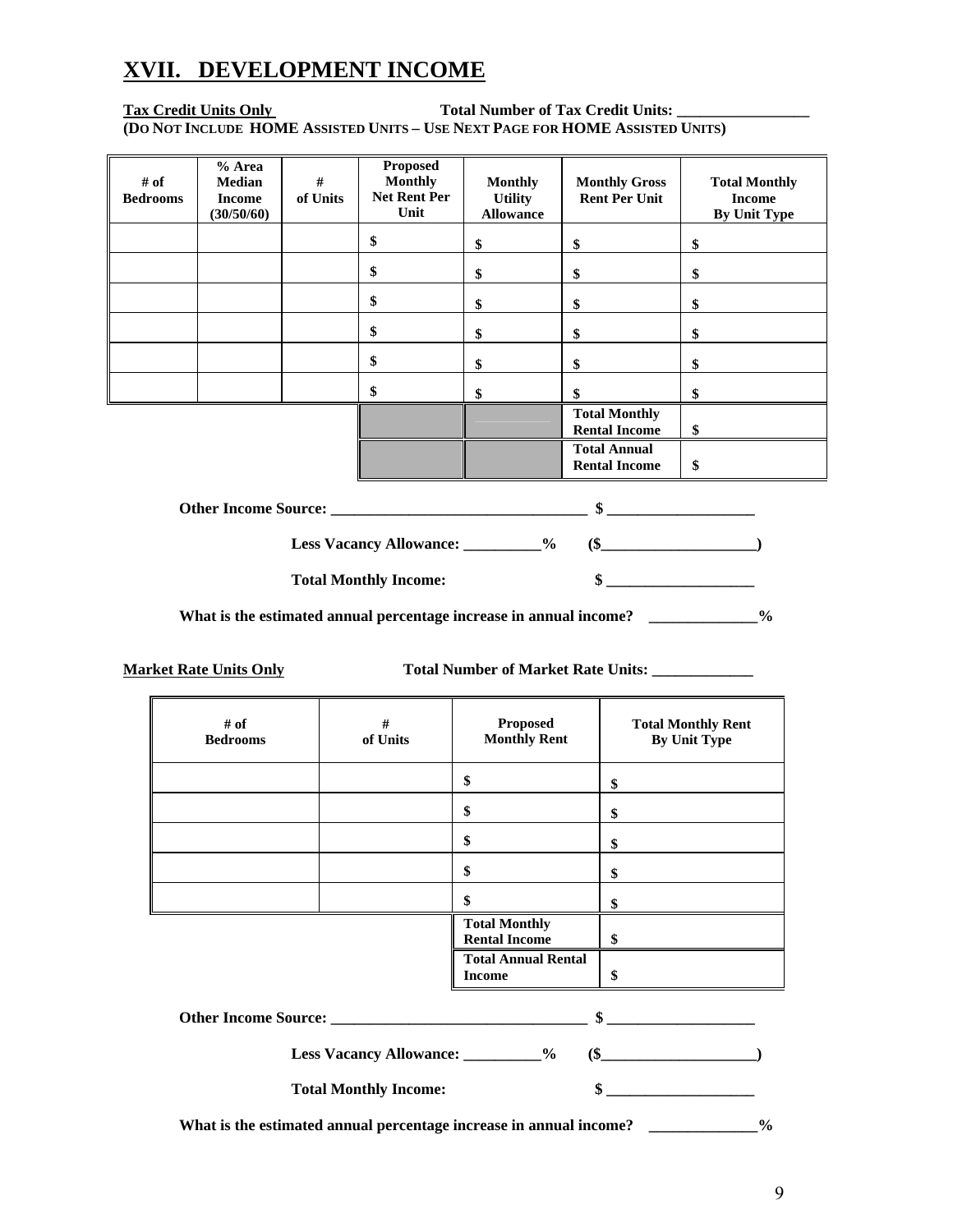#### **HOME Assisted Units (Fill out Low HOME Rents and High HOME Rents Sections)**

Low HOME Rents: Low HOME Rents - at least 20% of the rental units assisted with HOME funds must have rents no greater than the established Low HOME Rents. These are very low-income families. **Low HOME Rents are defined as rents that are not greater than 30% of the adjusted gross income of a family whose income is 50% of the median income for the area (AMI), adjusted for unit size.** Your Proposed Rents plus the HUD Utility Allowance for the unit cannot be greater than these rent limits for each bedroom size. Please click on the following website to obtain HUD maximum rent limits http://www.hud.gov/cpd/home/limits/rent/rentlimt.html and http://www.hud.gov/cpd/home/limits/income/income.html for HUD income limits.

| (a)<br># of<br><b>Bedrooms</b> | (b)<br>#<br>of Units | (c)<br><b>Utility</b><br><b>Allowance</b> | (d)<br><b>Proposed Monthly</b><br><b>Rents</b>          | (e)<br><b>Maximum Low</b><br><b>HOME Rent*</b><br>$(c + d$ cannot exceed<br>HUD max low rent) | (f)<br><b>Monthly Income</b><br>(b x d) |
|--------------------------------|----------------------|-------------------------------------------|---------------------------------------------------------|-----------------------------------------------------------------------------------------------|-----------------------------------------|
| $\boldsymbol{0}$               |                      | \$                                        | \$                                                      | \$                                                                                            | \$                                      |
|                                |                      | \$                                        | \$                                                      | \$                                                                                            | \$                                      |
| $\overline{2}$                 |                      | \$                                        | \$                                                      | \$                                                                                            | \$                                      |
| 3                              |                      | \$                                        | \$                                                      | \$                                                                                            | \$                                      |
| $\overline{4}$                 |                      | \$                                        | \$                                                      | \$                                                                                            | \$                                      |
| 5                              |                      | \$                                        | \$                                                      | \$                                                                                            | \$                                      |
|                                |                      |                                           | <b>Total Monthly Rental</b><br>Income<br>(add column d) |                                                                                               | (f)<br>\$                               |
|                                |                      |                                           | <b>Total Annual Rental</b><br>Income<br>$(f \times 12)$ |                                                                                               | (g)<br>\$                               |

**High HOME Rents**: High HOME Rents - up to 80% of HOME-assisted rental units may have High HOME Rents. Higher HOME rents are defined as units with rents the lesser of (1) the existing Section 8 Fair Market Rents (FMR) or (2) 30% of the annual gross income of a family whose income equals 65% of the median income for the area, adjusted for unit size.

*Refer to the Rent Limits for your area provided in the website listed above and compare the FMR number and the 65% figure. Write the lower of these two numbers in the last column above for each bedroom size. Your Proposed Rent plus the Utility Allowance for the unit cannot be greater than this rent limit for each bedroom size.* 

| (h)             | (i)      | (j)              | $\left( \mathbf{k}\right)$    | (I)                                 | (m)                                      |
|-----------------|----------|------------------|-------------------------------|-------------------------------------|------------------------------------------|
|                 |          |                  |                               | Max High                            | monthly income                           |
| # of            | # of     | <b>Utility</b>   | <b>Proposed Monthly Rents</b> | <b>HOME</b> rent                    | $(i \times k)$                           |
| <b>Bedrooms</b> | of units | <b>Allowance</b> |                               | $(j + k \text{ cannot exceed HUD})$ |                                          |
|                 |          |                  |                               | high rents)                         |                                          |
| $\theta$        |          |                  | Φ                             |                                     | Φ                                        |
|                 |          |                  |                               |                                     |                                          |
| າ               |          |                  |                               |                                     |                                          |
|                 |          |                  | ₼                             | Φ                                   | ₼                                        |
| 4               |          |                  |                               |                                     |                                          |
|                 |          |                  | \$                            |                                     | \$                                       |
|                 |          |                  |                               | <b>Total Monthly Rental</b>         | (n)                                      |
|                 |          |                  |                               | Income (add column m)               | \$                                       |
|                 |          |                  |                               | <b>Total Annual Rental</b>          | $\boldsymbol{\left( \mathbf{0}\right) }$ |
|                 |          |                  |                               | Income $(n \times 12)$              | ъ                                        |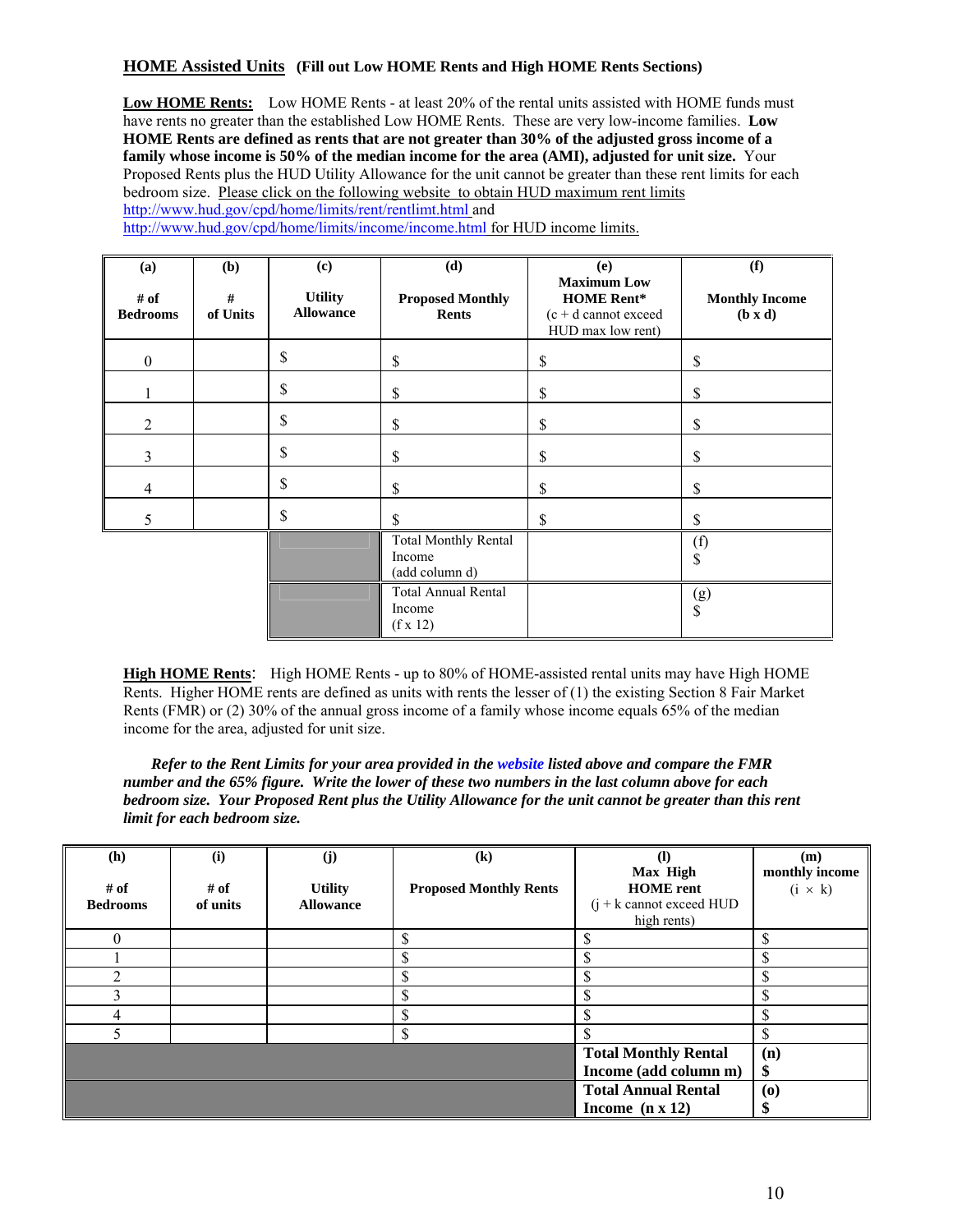#### **ALL APPLICANTS COMPLETE THE FOLLOWING SECTION:**

#### **Total Annual Gross Rent Income:**

| <b>Tax Credit Rent Annual Gross</b>     | \$ |
|-----------------------------------------|----|
| Income                                  |    |
| <b>Low Max HOME Rents Annual Gross</b>  | \$ |
| <b>Income</b>                           |    |
| <b>High Max HOME Rents Annual Gross</b> | \$ |
| Income                                  |    |
| <b>Fair Market Rent Annual Gross</b>    | \$ |
| Income                                  |    |
|                                         |    |
| <b>TOTAL RENTAL INCOME</b>              | \$ |
|                                         |    |

## **XVIII. ANNUAL EXPENSE INFORMATION**

**Annual Expenses** (Complete this section listing the annual operating expenses for all the units).

#### **Annual Development Income**

| Annual Gross Rental Income                                       | \$ |   |
|------------------------------------------------------------------|----|---|
| 2. Vacancy Factor of $\%$ (5-10%)                                | S  |   |
| 3. Annual Effective Gross Residential<br>Income $(1 - 2)$        |    | S |
| Annual Laundry Income<br>4.                                      | S  |   |
| 5.<br>Annual Vending Income                                      | S  |   |
| <b>Annual Late Fees</b><br>6.                                    | \$ |   |
| 7 <sub>1</sub><br>Annual Interest Income                         | S  |   |
| 8.<br>Annual Non-refundable Pet Fee                              | \$ |   |
| 9.<br>Interest Income-reserve                                    | \$ |   |
| 10. Lease Cancellation Fee                                       | \$ |   |
| 11. Deposit Forfeitures                                          | \$ |   |
| 12. Application Fee Income                                       | S  |   |
| 13. Annual Other Income                                          | \$ |   |
| 14. Annual Effective Other Income<br>$(4+5+6+7+8+9+10+11+12+13)$ |    | S |
| <b>Total Annual Effective Income</b><br>$(3+14)$                 |    | S |

#### **Operating Expense Budget - Yearly Estimate**

| 1. General and Administrative     |      |
|-----------------------------------|------|
| Advertising & Marketing           |      |
| Management Fee                    |      |
| Percent of Effective Gross Income | $\%$ |
| Administrative                    |      |
| Legal                             |      |
| Accounting                        |      |
| Office Supplies                   |      |
| <b>Credit Investigations</b>      |      |
| Leasing Fees                      |      |
| Other                             |      |
| <b>TOTAL ADMINISTRATIVE COSTS</b> |      |
|                                   |      |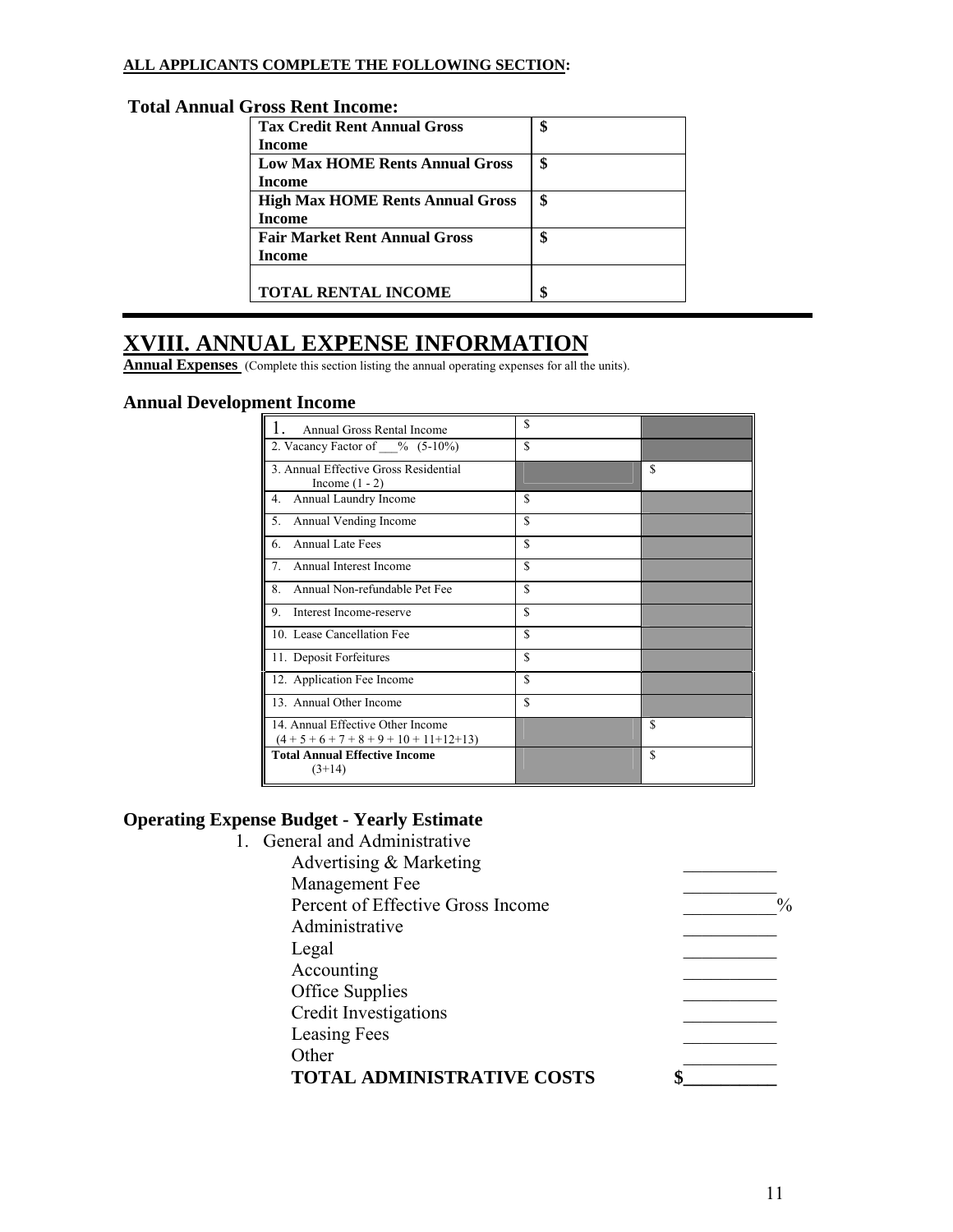|             | 2. Payroll Related<br>Administrative Payroll<br>Maintenance Payroll<br>Workman's Compensation<br><b>Health Insurance</b><br>Payroll Taxes<br>Other Fringe benefits<br><b>TOTAL PAYROLL</b> | \$                          |   |
|-------------|--------------------------------------------------------------------------------------------------------------------------------------------------------------------------------------------|-----------------------------|---|
| 3.          | Maintenance<br>Decorating<br>Pool<br>Exterminating<br>Repairs<br>Security<br><b>Ground Expenses</b><br><b>Building Supplies</b><br>Other<br><b>TOTAL MAINTENANCE COSTS</b>                 |                             |   |
| 4.          | Operating<br>Fuel (heating and hot water)<br>Lighting & Misc. Power<br>Water/Sewer<br><b>Trash Removal</b><br>Janitorial<br>Telephone<br>Other<br><b>TOTAL OPERATING COSTS</b>             | \$                          |   |
| $5_{-}$     | Taxes and Insurance<br><b>Real Estate Taxes</b><br>Insurance<br>Other Taxes, Licenses, Fees<br><b>TOTAL TAXES AND INSURANCE</b>                                                            |                             |   |
|             | 6. TOTAL Annual Expenses:<br>Total \$                                                                                                                                                      | Per Unit \$                 |   |
| $7_{\cdot}$ | <b>Total Annual Effective Income</b>                                                                                                                                                       | $\frac{\text{S}}{\text{S}}$ |   |
|             | 8. Net Operating Income(NOI)                                                                                                                                                               | $\frac{\text{S}}{\text{S}}$ |   |
|             | 9. Operating Reserves                                                                                                                                                                      | $\sim$                      | ∗ |
|             | 10. Replacement Reserves                                                                                                                                                                   | \$                          | ∗ |
| *           |                                                                                                                                                                                            |                             |   |

(Name and Address of Financial Institution Where Held)

 $\mathcal{L}_\text{max} = \frac{1}{2} \sum_{i=1}^n \frac{1}{2} \sum_{i=1}^n \frac{1}{2} \sum_{i=1}^n \frac{1}{2} \sum_{i=1}^n \frac{1}{2} \sum_{i=1}^n \frac{1}{2} \sum_{i=1}^n \frac{1}{2} \sum_{i=1}^n \frac{1}{2} \sum_{i=1}^n \frac{1}{2} \sum_{i=1}^n \frac{1}{2} \sum_{i=1}^n \frac{1}{2} \sum_{i=1}^n \frac{1}{2} \sum_{i=1}^n \frac{1}{2} \sum_{i=1}^n$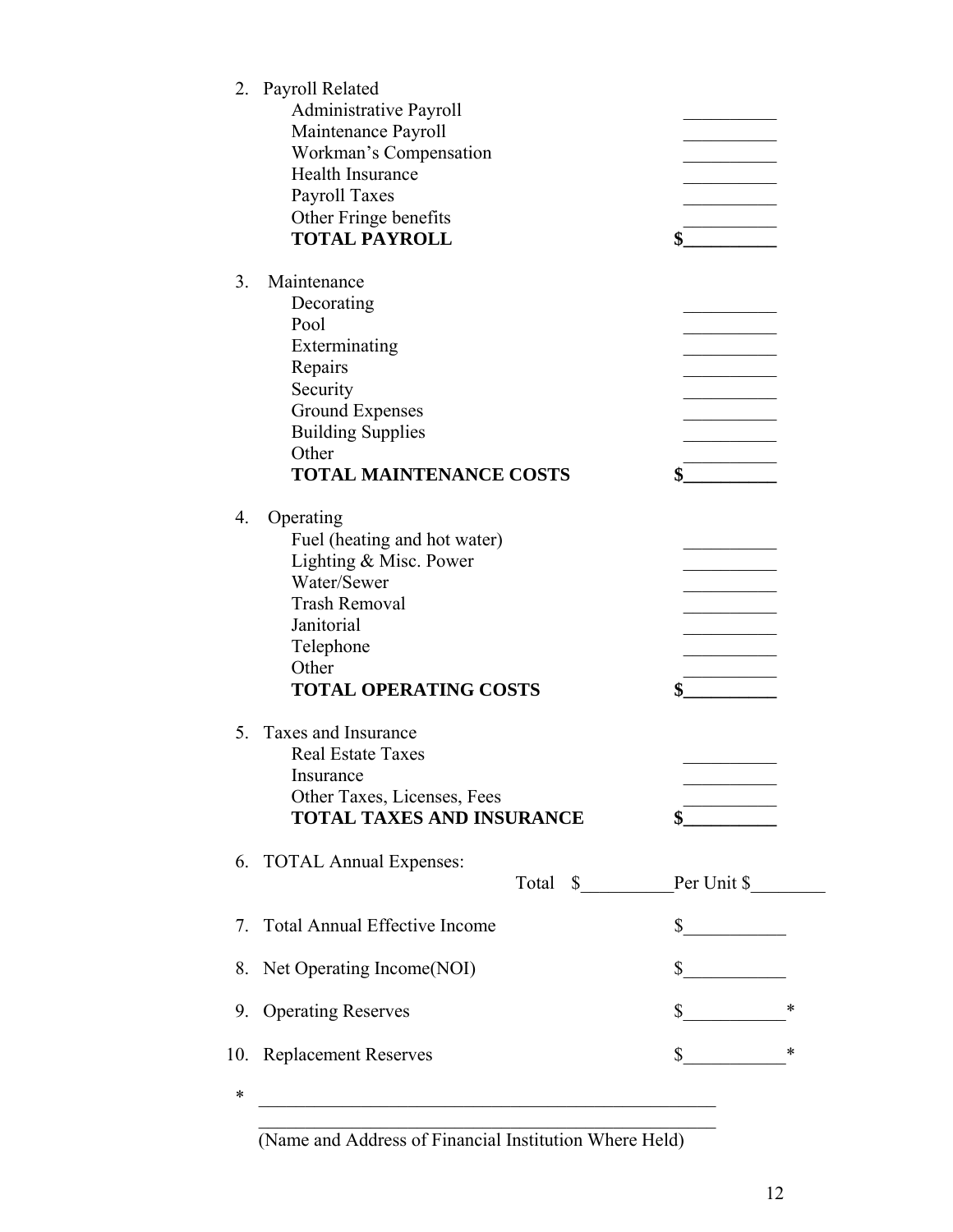13

| 11. Cash Flow Before Debt Service                                                                | \$            |
|--------------------------------------------------------------------------------------------------|---------------|
| 12. 1 <sup>st</sup> Mortgage Debt Service: (Source)                                              | $\mathbb{S}$  |
| 13. 2 <sup>nd</sup> Mortgage Debt Service: (Source)                                              | $\mathbb{S}$  |
| 14. Other Debt Service: (Source)                                                                 | $\mathbb{S}$  |
| 15. Total Debt Service                                                                           | \$            |
| 16. Cash Flow                                                                                    | \$            |
| 17. Total HOME Loan Amount                                                                       | \$            |
| 18. Owner Equity                                                                                 | S             |
| Ratios<br>• Debt Coverage Ratio(DCR)<br>(cannot be less than 1.10)<br>• HOME Loan to Value Ratio | $\frac{0}{0}$ |

#### Formulas

- Net Operating Income divided by (Total Debt Service Plus Replacement Reserve) =**Debt Coverage Ratio (DCR)**
- •• HOME Loan percent of development appraised value **= HOME Loan to Value Ratio**
- ••• Net Operating Income less (Total Debt Service Plus Replacement Reserve) =**Cash Flow**

| <b>Annual Expense/Income Information Verification</b>                       |             |  |  |  |
|-----------------------------------------------------------------------------|-------------|--|--|--|
| <b>CERTIFIED CORRECT</b> (Applicant or Authorized Representative)           | <b>DATE</b> |  |  |  |
| ADFA APPROVAL (ADFA Approval Official)                                      | <b>DATE</b> |  |  |  |
| Check if all commitment letters are enclosed from lending/financing sources |             |  |  |  |

#### **All Applicants must complete the Pro Forma attached hereto as Form A and attach it to the application at TAB #7.**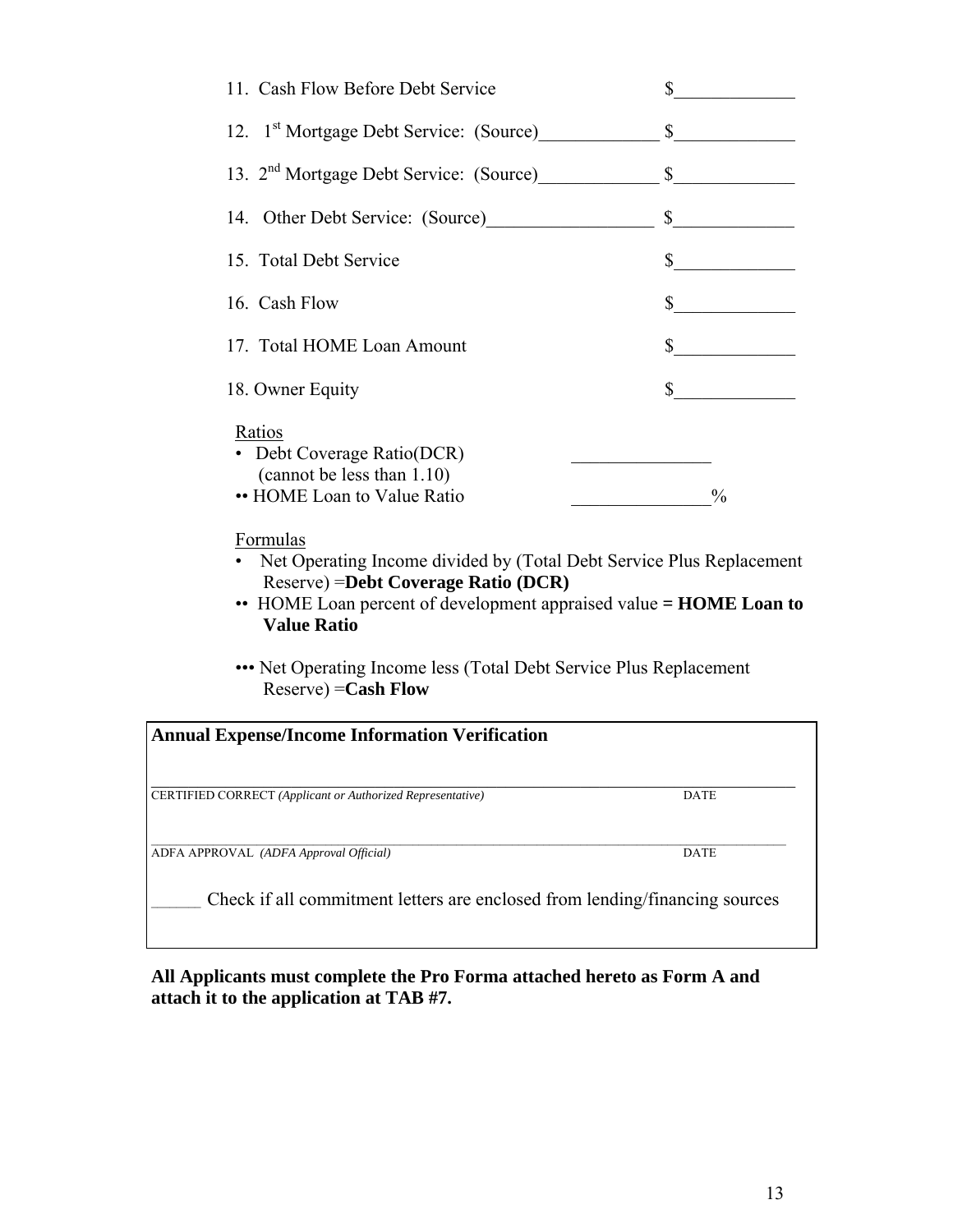## **XIX. SOURCE OF FUNDS (GRANTS AND OTHER FUNDS)**

**Is any portion of the source of funds for the development financed directly or indirectly with federal, state or local government funds? Yes\_\_\_\_\_\_ No\_\_\_\_\_\_\_\_** 

**If yes, then check the type and list the amount.** 

| Tax-Exempt Financing \$                              |                             | <b>HOME Funds</b>                      |               |
|------------------------------------------------------|-----------------------------|----------------------------------------|---------------|
| <b>CDBG</b> Financing                                | $\degree$                   | <b>CDBG</b> Grant                      | \$            |
| <b>Federal Home Loan</b><br><b>Bank</b>              | $\frac{1}{2}$               | <b>UDAG</b> Grant/<br><b>Financing</b> | $\sim$ $\sim$ |
| <b>HODAG Financing</b>                               | $\sim$                      | <b>HODAG</b> Grant                     | $\mathbf{s}$  |
| <b>USDA 515 Financing</b>                            | $\frac{\text{S}}{\text{S}}$ | <b>State Grant</b>                     | $\sim$        |
| <b>Rental Rehabilitation</b><br><b>Grant Funding</b> | $\sim$                      | <b>Local Grant</b>                     | $\mathbf{s}$  |
| <b>Other</b>                                         | \$                          | <b>Other</b>                           |               |

## **XX. CREDIT ENHANCEMENT OR PRIVATE PLACEMENT**

**(For Tax-Exempt Bond Applicants Only)** 

Will the permanent financing have any type of credit enhancement? Yes\_\_\_\_\_\_\_\_\_\_ No\_\_\_\_\_\_\_

If yes, list type of enhancement(s):  $\qquad \qquad$ 

**If not, attach an Investor Letter from the Qualified Investor as defined in IX(F) of the 2005 Guidelines for Allocating Tax-Exempt Multi-Family Private Activity Volume Cap.** 

**Is Taxable Bond Financing Used? \_\_\_\_\_\_\_\_ Amount \$ \_\_\_\_\_\_\_\_\_\_\_\_\_\_** 

**If Tax-Exempt financing is used, list the percentage of the tax-exempt financing to the total cost of development: \_\_\_\_\_\_\_\_\_\_\_%** 

## **XXI. NOTIFICATION OF LOCAL OFFICIAL** (Provide a letter from the highest

elected official in which the development shall be located stating that he or she approves of the development.)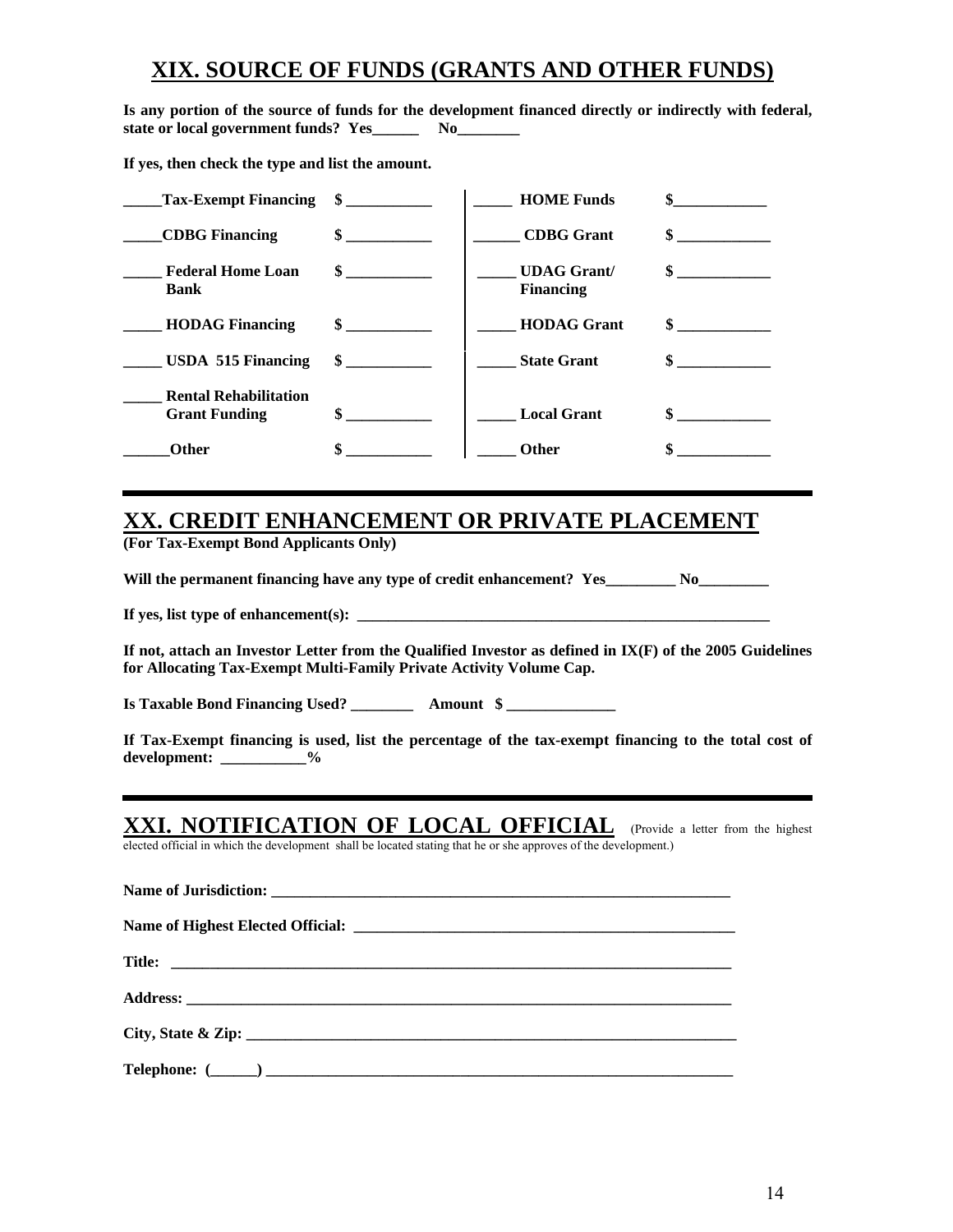# **XXII. SOURCE OF FUNDS (CONSTRUCTION AND PERMANENT FINANCING**

#### **Construction Financing Information:**

| <b>SOURCE OF FUNDS,</b><br><b>CONTACT PERSON AND</b><br><b>TELEPHONE NUMBER</b> | <b>AMOUNT OF FUNDS</b> |
|---------------------------------------------------------------------------------|------------------------|
|                                                                                 | \$                     |
|                                                                                 | \$                     |
| 3.                                                                              | \$                     |
| TOTAL SOURCE OF FUNDS FOR CONSTRUCTION                                          | \$                     |

#### **Permanent Financing Information:**

| NAME OF LENDER OR SOURCE,<br><b>CONTACT PERSON AND</b><br><b>TELEPHONE NUMBER</b> | <b>AMOUNT</b><br><b>OF FUNDS</b> | <b>INTEREST</b><br><b>RATE</b> | AMORT.<br><b>PERIOD</b><br>(MONTHS) | <b>LOAN</b><br><b>TERM</b><br>(MONTHS) | <b>ANNUAL DEBT</b><br><b>SERVICE</b> |
|-----------------------------------------------------------------------------------|----------------------------------|--------------------------------|-------------------------------------|----------------------------------------|--------------------------------------|
| <b>First Mortgage</b>                                                             | \$                               |                                |                                     |                                        | \$                                   |
| <b>HOME</b> (Second Mortgage)                                                     | \$                               |                                |                                     |                                        | $\boldsymbol{\$}$                    |
| <b>Third Mortgage</b>                                                             | \$                               |                                |                                     |                                        | \$                                   |
| <b>Equity (describe)</b>                                                          | \$                               |                                |                                     |                                        | \$                                   |
| <b>Proceeds from Federal Low-Income</b><br><b>Housing Tax Credits</b>             | \$                               |                                |                                     |                                        | \$                                   |
| <b>Proceeds from State Low-Income</b><br><b>Housing Tax Credits</b>               | \$                               |                                |                                     |                                        | \$                                   |
| <b>Proceeds from Historic Tax Credits</b>                                         | \$                               |                                |                                     |                                        | \$                                   |
| Other                                                                             | \$                               |                                |                                     |                                        | \$                                   |
| <b>Totals</b>                                                                     | \$                               |                                |                                     |                                        | \$                                   |

**Attach copies of financing commitment letters or letters of interest from each funding source at TAB 4.**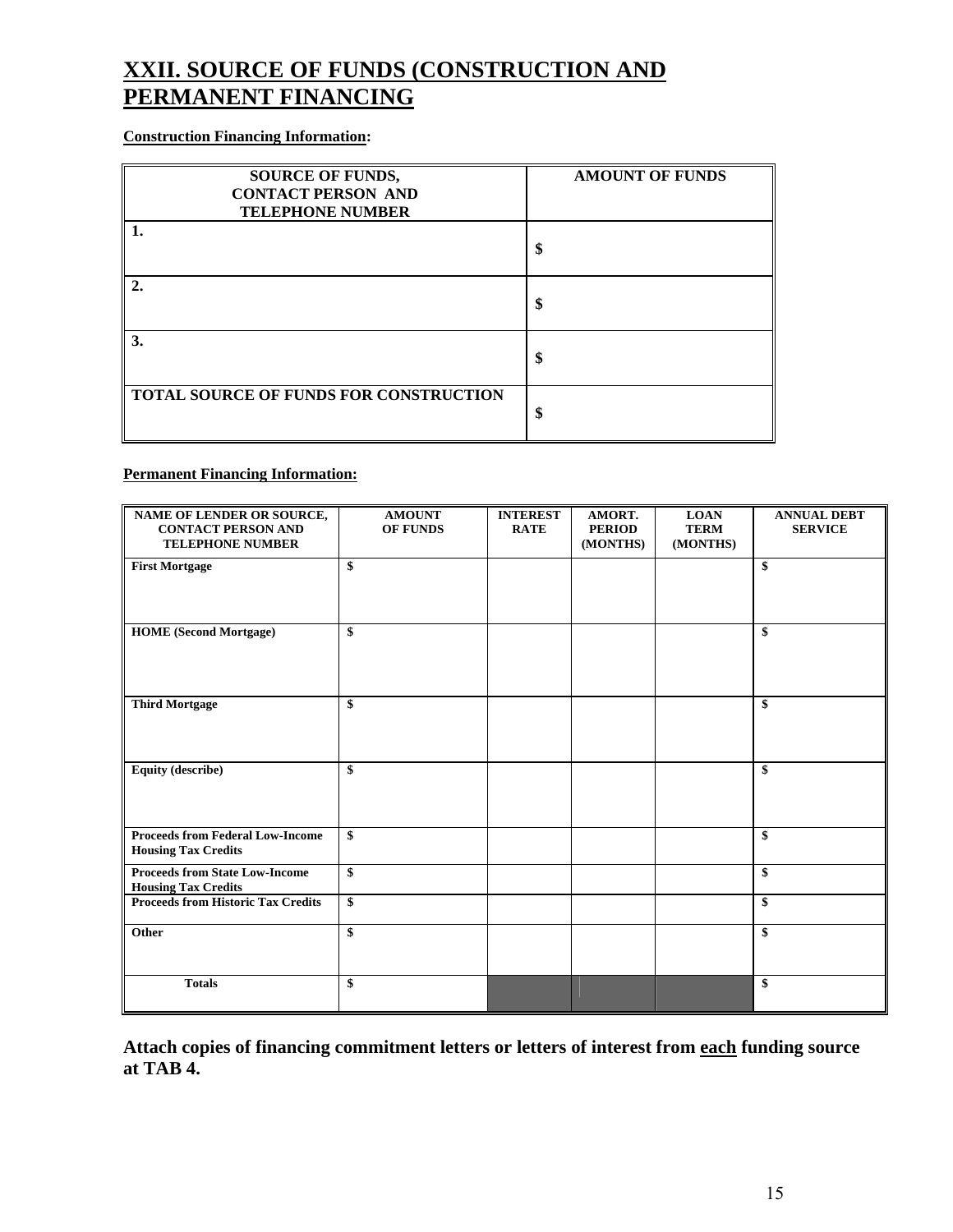|                                                           |                             |                                              | <b>Eligible Basis by Credit Type</b>                  |                                                       |
|-----------------------------------------------------------|-----------------------------|----------------------------------------------|-------------------------------------------------------|-------------------------------------------------------|
| <b>ITEMIZED COST</b>                                      | $HOME$ ****<br><b>FUNDS</b> | <b>TOTAL</b><br><b>ACTUAL</b><br><b>COST</b> | 4% LIHTC<br>30% PV<br><b>ELIGIBLE</b><br><b>BASIS</b> | 9% LIHTC<br>70% PV<br><b>ELIGIBLE</b><br><b>BASIS</b> |
| To Purchase Land & Buildings                              |                             |                                              |                                                       |                                                       |
| <b>Purchase of Land</b>                                   |                             |                                              |                                                       |                                                       |
| <b>Purchase of Existing Structures</b>                    |                             |                                              |                                                       |                                                       |
| Other:                                                    |                             |                                              |                                                       |                                                       |
|                                                           |                             |                                              |                                                       |                                                       |
| <b>For Site Work</b>                                      |                             |                                              |                                                       |                                                       |
| <b>Site Work</b>                                          |                             |                                              |                                                       |                                                       |
| <b>Off Site Improvement</b>                               |                             |                                              |                                                       |                                                       |
| <b>Demolition</b>                                         |                             |                                              |                                                       |                                                       |
| Other:                                                    |                             |                                              |                                                       |                                                       |
|                                                           |                             |                                              |                                                       |                                                       |
| For Rehabilitation and New                                |                             |                                              |                                                       |                                                       |
| Construction                                              |                             |                                              |                                                       |                                                       |
| <b>New Building</b>                                       |                             |                                              |                                                       |                                                       |
| <b>Rehabilitation</b>                                     |                             |                                              |                                                       |                                                       |
| <b>Accessory Building</b>                                 |                             |                                              |                                                       |                                                       |
| <b>General Requirements</b>                               |                             |                                              |                                                       |                                                       |
| <b>Contractor Overhead</b>                                |                             |                                              |                                                       |                                                       |
| <b>Contractor Profit</b>                                  |                             |                                              |                                                       |                                                       |
| Other:                                                    |                             |                                              |                                                       |                                                       |
|                                                           |                             |                                              |                                                       |                                                       |
| <b>For Contingency</b>                                    |                             |                                              |                                                       |                                                       |
| <b>Construction Contingency</b>                           |                             |                                              |                                                       |                                                       |
| Other:                                                    |                             |                                              |                                                       |                                                       |
|                                                           |                             |                                              |                                                       |                                                       |
| For Architectural & Engineering Fees                      |                             |                                              |                                                       |                                                       |
| <b>Architect Fee - Design</b>                             |                             |                                              |                                                       |                                                       |
| <b>Architect Fee - Supervision</b>                        |                             |                                              |                                                       |                                                       |
| <b>Legal Attorney</b>                                     |                             |                                              |                                                       |                                                       |
| <b>Consultant or Processing Agent</b>                     |                             |                                              |                                                       |                                                       |
| <b>Engineering Fees</b>                                   |                             |                                              |                                                       |                                                       |
| <b>Other Fees:</b>                                        |                             |                                              |                                                       |                                                       |
| <b>Other Fees:</b>                                        |                             |                                              |                                                       |                                                       |
| <b>Other Fees:</b>                                        |                             |                                              |                                                       |                                                       |
|                                                           |                             |                                              |                                                       |                                                       |
| <b>For Interim Costs</b><br><b>Construction Insurance</b> |                             |                                              |                                                       |                                                       |
| <b>Construction Interest</b>                              |                             |                                              |                                                       |                                                       |
| <b>Construction Loan Origin. Fee</b>                      |                             |                                              |                                                       |                                                       |
|                                                           |                             |                                              |                                                       |                                                       |
| <b>Construction Loan Credit</b><br><b>Enhancement</b>     |                             |                                              |                                                       |                                                       |
| <b>Real Estate Taxes</b>                                  |                             |                                              |                                                       |                                                       |
|                                                           |                             |                                              |                                                       |                                                       |
| <b>For Financing Fees and Expenses</b>                    |                             |                                              |                                                       |                                                       |
| <b>Bond Premium</b>                                       |                             |                                              |                                                       |                                                       |
| <b>Credit Report</b>                                      |                             |                                              |                                                       |                                                       |
| <b>Permanent Loan Origin. Fee</b>                         |                             |                                              |                                                       |                                                       |
| <b>Permanent Loan Credit</b>                              |                             |                                              |                                                       |                                                       |
| <b>Enhancement</b>                                        |                             |                                              |                                                       |                                                       |
| <b>Cost of Issue/Underwriters</b>                         |                             |                                              |                                                       |                                                       |
| <b>Discount</b>                                           |                             |                                              |                                                       |                                                       |
| <b>Title and Recording</b>                                |                             |                                              |                                                       |                                                       |
| <b>Bond Counsel's Fee</b>                                 |                             |                                              |                                                       |                                                       |
| Other:                                                    |                             |                                              |                                                       |                                                       |
| Other:                                                    |                             |                                              |                                                       |                                                       |
|                                                           |                             |                                              |                                                       |                                                       |
| <b>Subtotal</b>                                           |                             |                                              |                                                       |                                                       |
|                                                           |                             |                                              |                                                       |                                                       |

**\*\* Complete Form RD 1924-13, found at Attachment N, and submit at TAB #20. \*\*\*\* Break out HOME Fund assistance from Total Actual Cost.**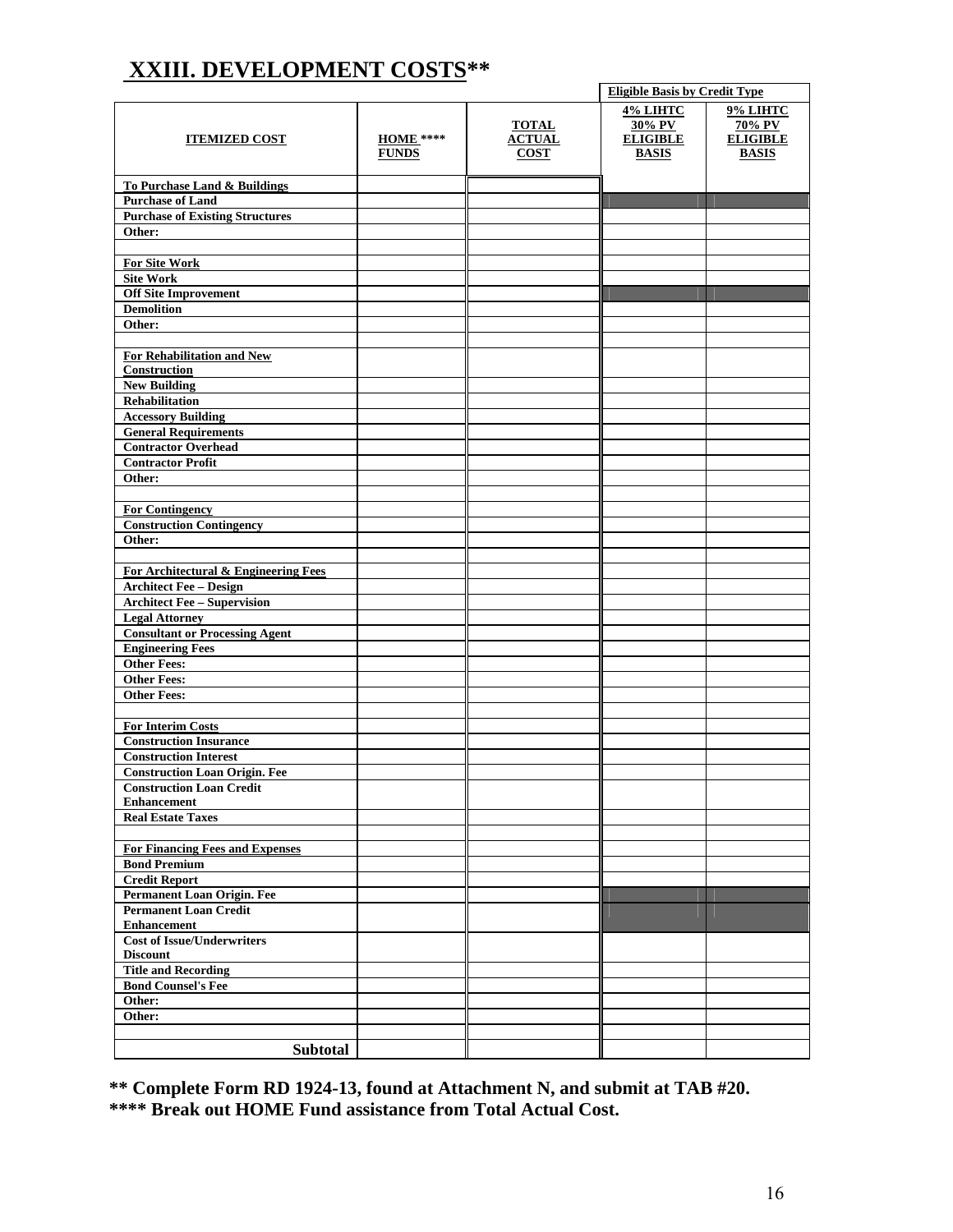|                                                                      |                             |                                              | <b>Eligible Basis by Credit Type</b>                  |                                                       |
|----------------------------------------------------------------------|-----------------------------|----------------------------------------------|-------------------------------------------------------|-------------------------------------------------------|
| <b>ITEMIZED COST</b>                                                 | <b>HOME</b><br><b>FUNDS</b> | <b>TOTAL</b><br><b>ACTUAL</b><br><b>COST</b> | 4% LIHTC<br>30% PV<br><b>ELIGIBLE</b><br><b>BASIS</b> | 9% LIHTC<br>70% PV<br><b>ELIGIBLE</b><br><b>BASIS</b> |
| <b>For Soft Cost</b>                                                 |                             |                                              |                                                       |                                                       |
| <b>Property Appraisal (Feasibility)</b><br><b>Market Study</b>       |                             |                                              |                                                       |                                                       |
| <b>Environmental Report</b>                                          |                             |                                              |                                                       |                                                       |
| <b>Tax Credit Fees</b>                                               |                             |                                              |                                                       |                                                       |
| <b>Compliance/Monitoring Fee</b>                                     |                             |                                              |                                                       |                                                       |
| Lease-Up Expense & Marketing                                         |                             |                                              |                                                       |                                                       |
| Other:                                                               |                             |                                              |                                                       |                                                       |
| <b>For Syndication Costs</b>                                         |                             |                                              |                                                       |                                                       |
| <b>Organizational (Partnership)</b>                                  |                             |                                              |                                                       |                                                       |
| <b>Bridge Loan Fees &amp; Expenses</b>                               |                             |                                              |                                                       |                                                       |
| <b>Tax Opinion</b>                                                   |                             |                                              |                                                       |                                                       |
| Other:                                                               |                             |                                              |                                                       |                                                       |
| <b>For Developer/Consultant Fees</b>                                 |                             |                                              |                                                       |                                                       |
| <b>Developer's Overhead</b>                                          |                             |                                              |                                                       |                                                       |
| Dev Fee % Cons Fee<br>$\frac{0}{0}$<br><b>Total</b><br>$\frac{0}{0}$ |                             |                                              |                                                       |                                                       |
| Other:                                                               |                             |                                              |                                                       |                                                       |
| <b>For Development Reserves</b>                                      |                             |                                              |                                                       |                                                       |
| <b>Lease-Up Reserve</b>                                              |                             |                                              |                                                       |                                                       |
| <b>Replacement Reserve</b>                                           |                             |                                              |                                                       |                                                       |
| <b>Operating Reserve</b><br>Other:                                   |                             |                                              |                                                       |                                                       |
| <b>Subtotal</b>                                                      |                             |                                              |                                                       |                                                       |
| Subtotal from previous page                                          |                             |                                              |                                                       |                                                       |
| 30% Adjustment for high cost                                         |                             |                                              |                                                       |                                                       |
| area (QCTs and DDAs)                                                 |                             |                                              |                                                       |                                                       |
|                                                                      |                             |                                              |                                                       |                                                       |
| Total                                                                |                             |                                              |                                                       |                                                       |
| Less portion of federal grant used                                   |                             |                                              |                                                       |                                                       |
| to finance qualifying development                                    |                             |                                              |                                                       |                                                       |
| cost. List grants                                                    |                             |                                              |                                                       |                                                       |
| Less amount of non-qualified                                         |                             |                                              |                                                       |                                                       |
| non-recourse financing                                               |                             |                                              |                                                       |                                                       |
| Less amount of non-qualified                                         |                             |                                              |                                                       |                                                       |
| units of higher quality                                              |                             |                                              |                                                       |                                                       |
| Less non-qualifying excess                                           |                             |                                              |                                                       |                                                       |
| portion of higher quality units                                      |                             |                                              |                                                       |                                                       |
| <b>Less Historic Tax Credit</b>                                      |                             |                                              |                                                       |                                                       |
| (Residential Portion Only)                                           |                             |                                              |                                                       |                                                       |
| <b>Total Eligible Basis</b>                                          |                             |                                              |                                                       |                                                       |
| <b>Multiplied by the Applicable</b>                                  |                             |                                              |                                                       |                                                       |
| <b>Fraction</b>                                                      |                             |                                              |                                                       |                                                       |
| <b>Total Qualified Basis</b>                                         |                             |                                              |                                                       |                                                       |
| <b>Multiplied by Applicable</b>                                      |                             |                                              |                                                       |                                                       |
| Percentage                                                           |                             |                                              |                                                       |                                                       |
| <b>TOTAL AMOUNT OF TAX</b>                                           |                             |                                              |                                                       |                                                       |
| <b>CREDITS REQUESTED</b>                                             |                             |                                              |                                                       |                                                       |
| <b>TOTAL AMOUNT OF STATE</b>                                         |                             |                                              |                                                       |                                                       |
| <b>TAX CREDITS REQUESTED</b>                                         |                             |                                              |                                                       |                                                       |
| (20% OF FEDERAL)                                                     |                             |                                              |                                                       |                                                       |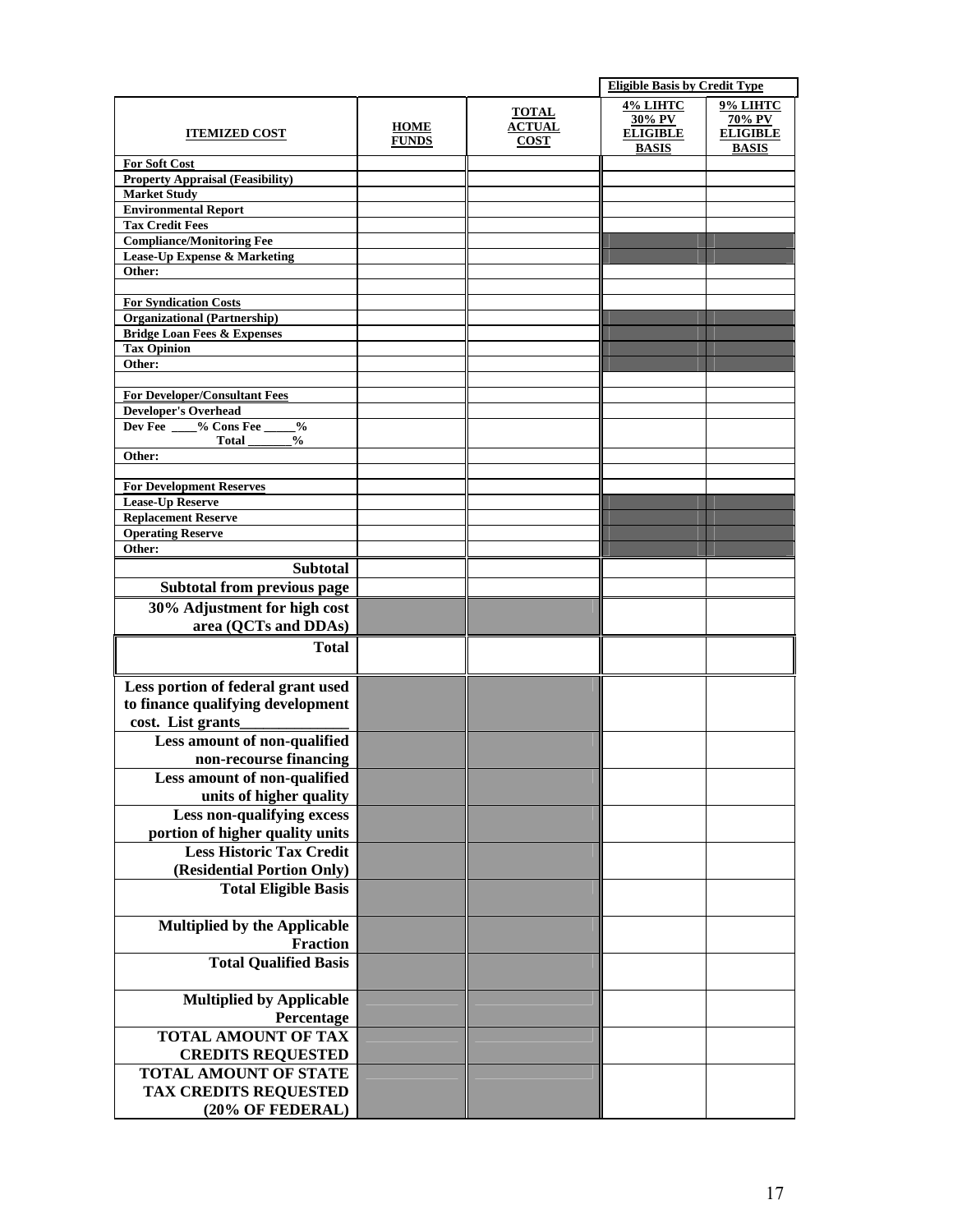**PLEASE NOTE: The actual amount of credit for the development is determined by the Housing Credit Agency. If the development is eligible for Historic Tax Credit, include a complete breakdown of the determination of eligible basis for the Historic Credit with the application. If the development's basis has been adjusted because it is in a higher cost or qualified census tract, the actual deduction for the item(s) must be adjusted by multiplying the amount by 130%. This does not apply to Historic Tax Credits.** 

**(For HOME Applicants) Submit the following to support this proposed budget: copies of general contracts, estimates or sworn statements at TAB #26.** 

**\*When used for new construction, HOME funds may be used to fund an initial operating deficit reserve, which is a reserve to meet any shortfall in development income during the period of development rent-up (not to exceed 18 months) and which may only be used to pay operating expenses, reserve for replacement payments and debt service. Any HOME funds placed in an operating deficit reserve that remain unexpended when the reserve terminates must be returned to the Authority.** 

#### **XXIV. SYNDICATION INFORMATION** (Provide information below concerning syndication

and estimated proceeds from sale of Housing Credits and State Housing Credits if utilizing as source of funds)

| <b>Annual allocation amounts for:</b>                                                                                                                                                                                         |                          |                                                                                                                                                                                                                                                                                                                                                                                                         |  |
|-------------------------------------------------------------------------------------------------------------------------------------------------------------------------------------------------------------------------------|--------------------------|---------------------------------------------------------------------------------------------------------------------------------------------------------------------------------------------------------------------------------------------------------------------------------------------------------------------------------------------------------------------------------------------------------|--|
| <b>Federal Low-Income Housing Credits</b>                                                                                                                                                                                     |                          | $\frac{1}{2}$                                                                                                                                                                                                                                                                                                                                                                                           |  |
| <b>State Low-Income Housing Credits</b><br><b>Historic Rehabilitation Tax Credits</b>                                                                                                                                         |                          | $\frac{\frac{1}{2} + \frac{1}{2} + \frac{1}{2} + \frac{1}{2} + \frac{1}{2} + \frac{1}{2} + \frac{1}{2} + \frac{1}{2} + \frac{1}{2} + \frac{1}{2} + \frac{1}{2} + \frac{1}{2} + \frac{1}{2} + \frac{1}{2} + \frac{1}{2} + \frac{1}{2} + \frac{1}{2} + \frac{1}{2} + \frac{1}{2} + \frac{1}{2} + \frac{1}{2} + \frac{1}{2} + \frac{1}{2} + \frac{1}{2} + \frac{1}{2} + \frac{1}{2} + \frac{1}{2} + \frac$ |  |
|                                                                                                                                                                                                                               |                          | <u> 1989 - Johann Barn, mars and de Brasilia (b. 1989)</u>                                                                                                                                                                                                                                                                                                                                              |  |
| <b>Total Tax Credit Equity expected to be raised:</b>                                                                                                                                                                         |                          | the control of the control of the control of                                                                                                                                                                                                                                                                                                                                                            |  |
| <b>Type of Offering:</b>                                                                                                                                                                                                      | <b>Type of Investor:</b> |                                                                                                                                                                                                                                                                                                                                                                                                         |  |
| <b>Public</b>                                                                                                                                                                                                                 | Individuals              |                                                                                                                                                                                                                                                                                                                                                                                                         |  |
| <b>Private</b>                                                                                                                                                                                                                | <b>Corporations</b>      |                                                                                                                                                                                                                                                                                                                                                                                                         |  |
| Name of Tax Credit Fund:                                                                                                                                                                                                      |                          |                                                                                                                                                                                                                                                                                                                                                                                                         |  |
| <b>Equity/Syndicator Entity:</b>                                                                                                                                                                                              |                          |                                                                                                                                                                                                                                                                                                                                                                                                         |  |
| Name: Name and the second contract of the second contract of the second contract of the second contract of the second contract of the second contract of the second contract of the second contract of the second contract of |                          |                                                                                                                                                                                                                                                                                                                                                                                                         |  |
|                                                                                                                                                                                                                               |                          | Contact:                                                                                                                                                                                                                                                                                                                                                                                                |  |
|                                                                                                                                                                                                                               |                          |                                                                                                                                                                                                                                                                                                                                                                                                         |  |
|                                                                                                                                                                                                                               |                          |                                                                                                                                                                                                                                                                                                                                                                                                         |  |
| <b>Phone/Fax #:</b>                                                                                                                                                                                                           |                          |                                                                                                                                                                                                                                                                                                                                                                                                         |  |

**Describe when equity will be paid into the development (i.e. at time of what events) and how much will be paid in at each event:** 

| <b>EVENT</b> | <b>AMOUNT OF TAX</b><br><b>CREDIT EQUITY PAID</b><br>TO THE DEVELOPMENT |
|--------------|-------------------------------------------------------------------------|
|              | Φ<br>۸D                                                                 |
|              | Φ                                                                       |
|              | Φ<br>м                                                                  |
|              | ₼<br>۰D                                                                 |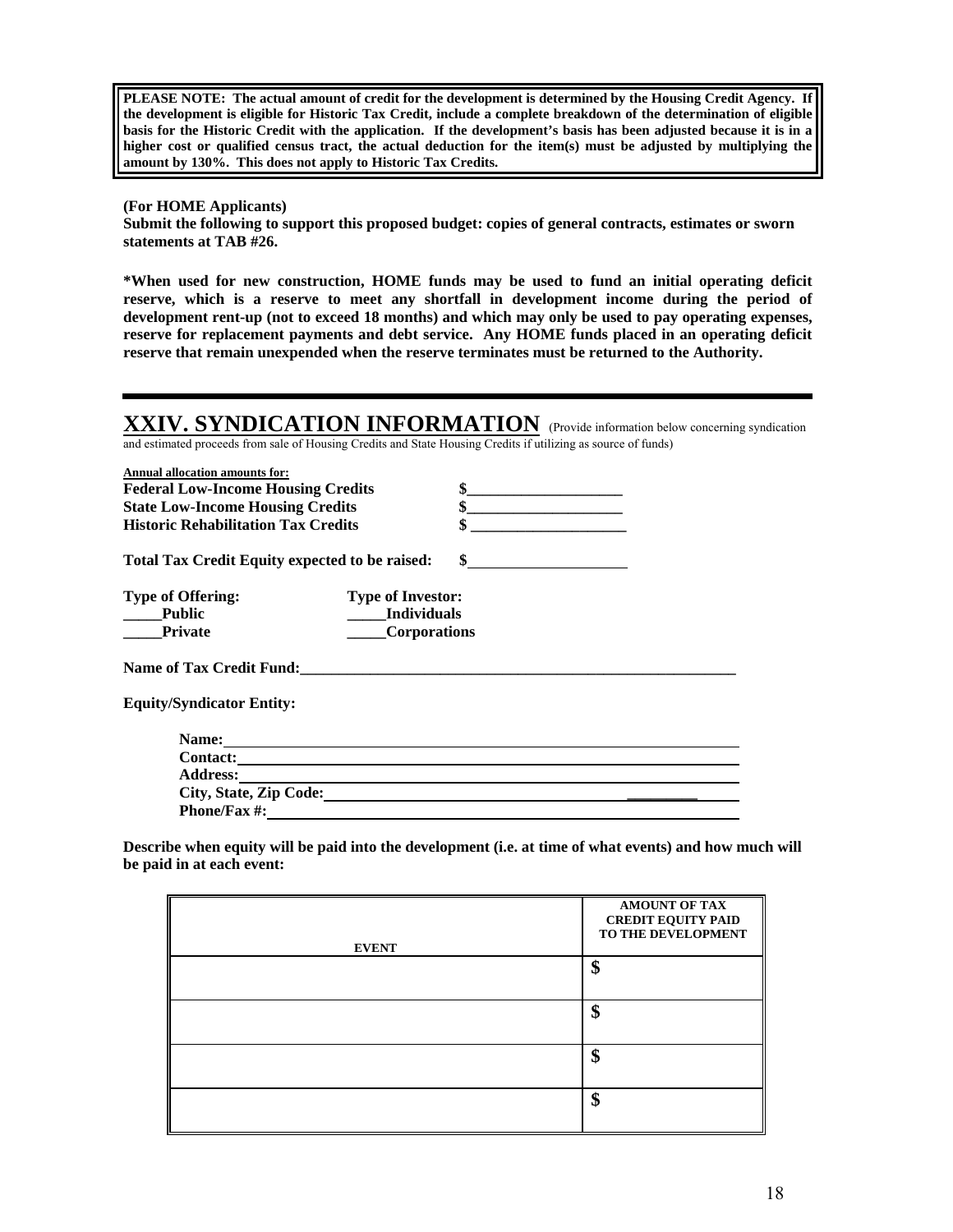## **XXV. NON-PROFIT DETERMINATION**

**Articles of Incorporation and IRS documentation of status must be attached with Application.**

**Pursuant to Section 42(h)(5) of the Internal Review Code, the non-profit organization involved in the development must: (1) own an interest in the development; (2) must materially participate in the development and operation of the development throughout the compliance period; and (3) not be affiliated with or controlled by a for-profit organization. Within the meaning of IRC 469(h), "a (nonprofit) shall be treated as materially participating in an activity only if the (nonprofit) is involved in the operations of the activity on a basis which is regular, continuous, and substantial."** 

| $501(c)(3)$ Organization               | $501(c)(4)$ Organization | <b>Exempt purposes</b><br>includes fostering of |
|----------------------------------------|--------------------------|-------------------------------------------------|
|                                        |                          | <b>Low-Income Housing</b>                       |
| Exempt from tax under Section $501(a)$ | Other:                   |                                                 |

**(1) Identify the ownership interest in the development by the non-profit organization involved:** 

**\_\_\_\_\_\_\_\_\_\_\_\_\_\_\_\_\_\_\_\_\_\_\_\_\_\_\_\_\_\_\_\_\_\_\_\_\_\_\_\_\_\_\_\_\_\_\_\_\_\_\_\_\_\_\_\_\_\_\_\_\_\_\_\_\_\_\_\_\_\_\_\_\_\_\_\_\_\_\_\_\_ \_\_\_\_\_\_\_\_\_\_\_\_\_\_\_\_\_\_\_\_\_\_\_\_\_\_\_\_\_\_\_\_\_\_\_\_\_\_\_\_\_\_\_\_\_\_\_\_\_\_\_\_\_\_\_\_\_\_\_\_\_\_\_\_\_\_\_\_\_\_\_\_\_\_\_\_\_\_\_\_\_** 

- **(2) Submit at TAB #13, an original, signed statement from an authorized official of the nonprofit organization stating that the non-profit organization is not affiliated with or controlled by a for-profit organization.**
- **(3) Submit at TAB #13, an original, signed statement from an authorized official of the nonprofit organization that details the non-profit organization's participation in the development and operation of the development, how that participation will be "regular, continuous, and substantial" and how it will be maintained throughout the compliance period.**
- **(4) Submit at TAB #13, a list the names of Board Members for the non-profit organization.**
- **(5) Submit at TAB #13, a list of all paid, full time staff and sources of funds for annual operating expenses and current programs.**

#### **(HOME APPLICANTS COMPLETE THE FOLLOWING)**

**Federal Labor Standards (Davis-Bacon):** 

**If the development to be constructed/rehabilitated contains 12 or more HOME assisted units, the federal labor standards provisions regarding the payment of prevailing wage rates as determined by the Department of Labor apply.** 

#### **Contractor Licensing:**

**Must have contractor licensed by State for developments over twenty thousand dollars (\$20,000). (Attachment 12, License)** 

**Does the general contractor have experience?** 

| -<br>-- | ÷ |
|---------|---|
|---------|---|

**Special Needs Populations:** 

**Identify any development features designed to serve populations with special housing needs, including persons with disabilities, the elderly, or large families (units with 3 or more bedrooms). This could include design features, occupancy preferences, etc.** 

#### **Building and Energy Standards:**

**Describe the construction and energy standards that will be used for the development. Upon completion, all units must meet Section 8 Housing Quality Standards or local codes, if applicable. Development costs greater than \$25,000/unit must meet all local codes, rehabilitation standards, zoning ordinances, and the Cost Effective Energy Standards (24 CFR Part 39). New construction developments must meet all local codes, building standards, zoning ordinances, and the Model Energy Code published by the Council of American Building Officials and the State Energy Code.**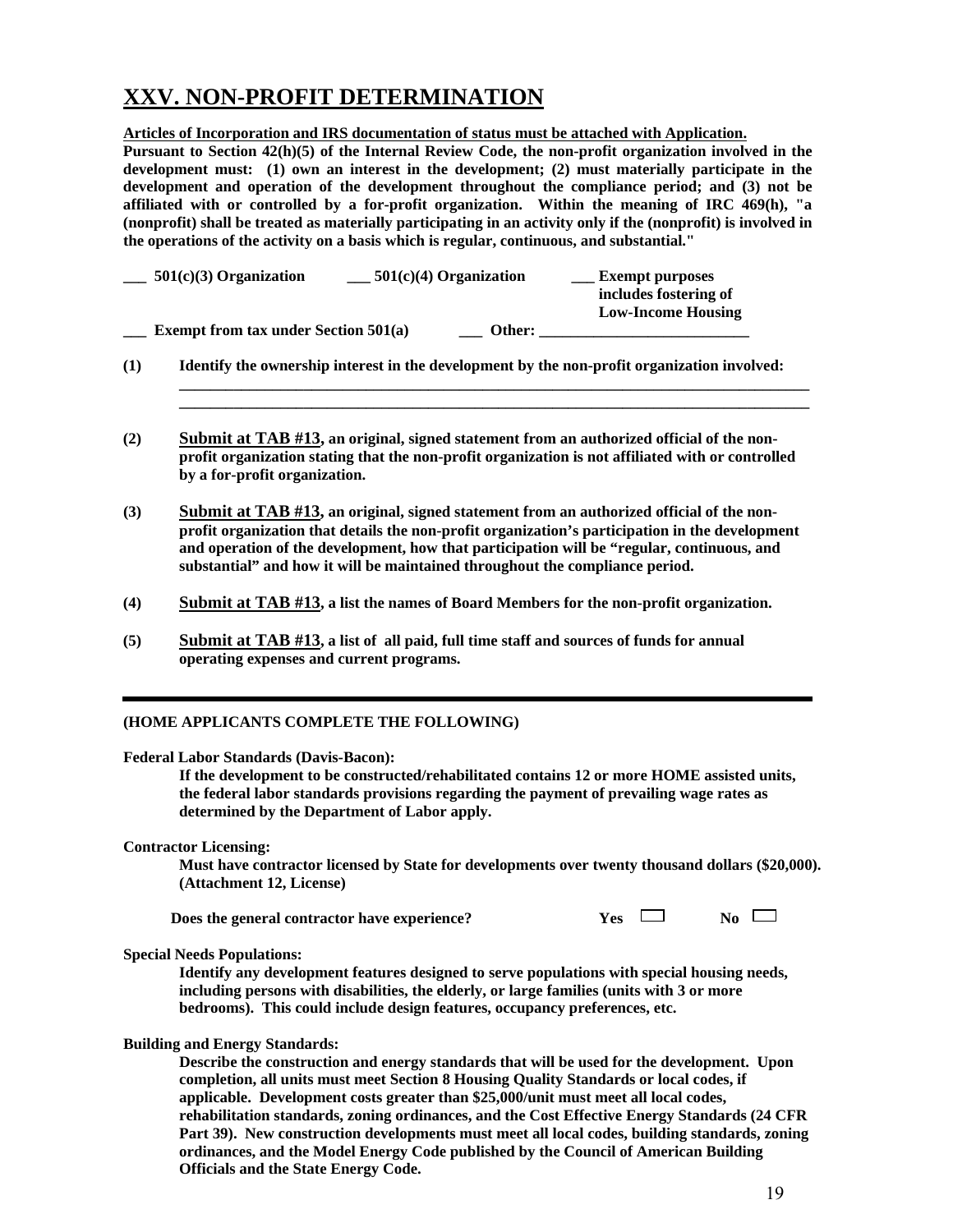# **XXVI. DEVELOPMENT TEAM INFORMATION**

Each development team member must submit a cover letter describing its participation in the development along with a copy of its resume listing qualifications, experience, previous experience with the low-income housing tax credit program, address and telephone number. The development team member with the requisite minimum experience must identify the development and describe its role in achieving the minimum experience. In addition, the applicant, consultant, and each development must separately identify any existing contract or indebtedness it has with ADFA and any prior delinquent, defaulted, or foreclosed upon contract, loan, or other indebtedness it has with ADFA.

**For HOME Applicants: The Owner's financial statements, including income statements and balance sheets, must be provided. (NOTE: If the development contains a small number of units to be rehabilitated, several of the following team members may not be applicable.)** 

| State: <u>Zip Code:</u>                                 |                       |
|---------------------------------------------------------|-----------------------|
|                                                         | Fax Number:           |
|                                                         | Architect: Architect: |
|                                                         |                       |
|                                                         |                       |
| State: <u>Zip Code: Zip Contract Contract Community</u> |                       |
|                                                         |                       |
|                                                         |                       |
| *Contact Person:                                        |                       |
|                                                         |                       |
|                                                         |                       |
|                                                         |                       |
|                                                         |                       |
|                                                         |                       |
|                                                         |                       |
|                                                         |                       |
| <b>Phone Number:</b> The Mumber:                        |                       |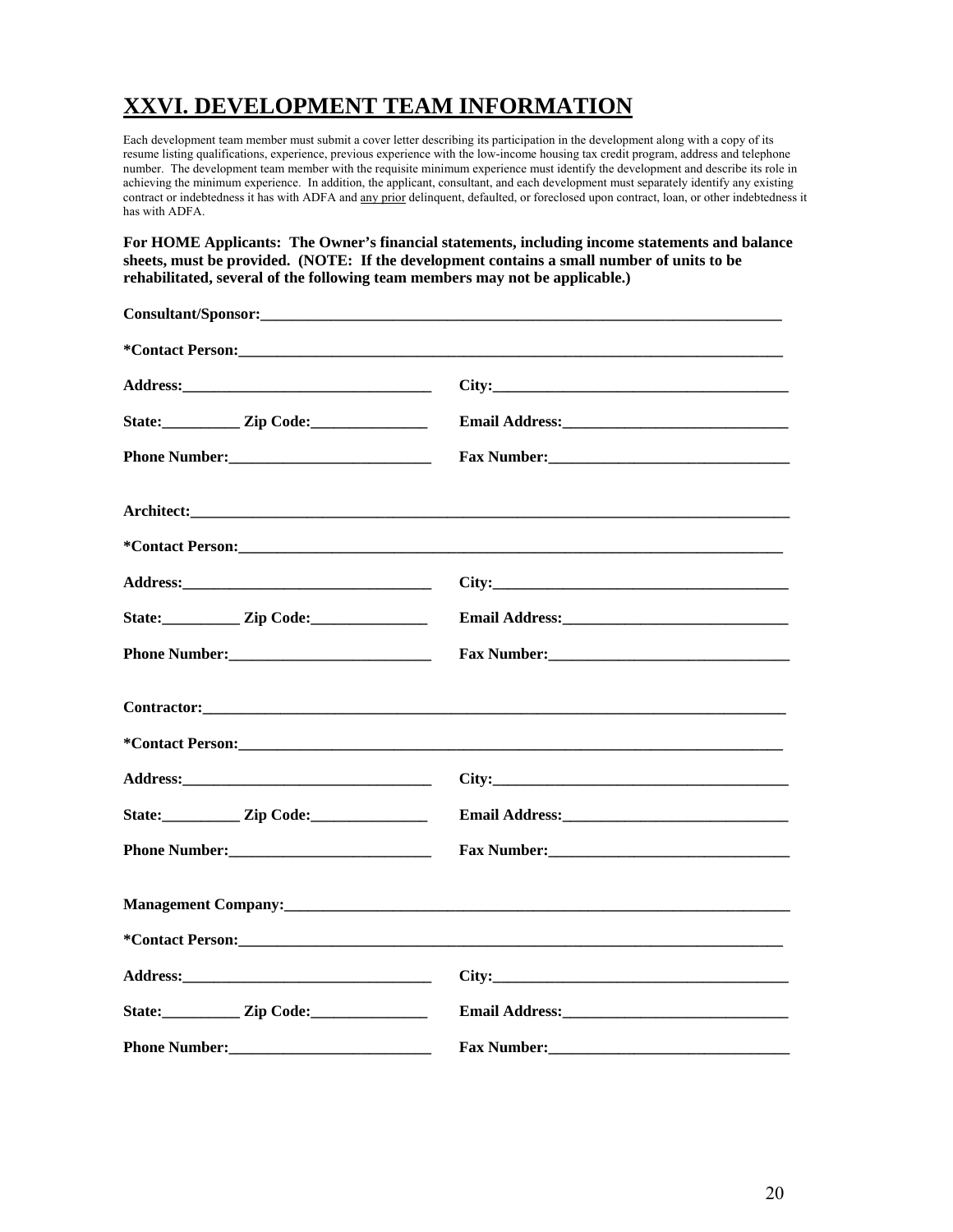| State: <u>Zip Code:</u>                                                                                                                                                                                                              |  |
|--------------------------------------------------------------------------------------------------------------------------------------------------------------------------------------------------------------------------------------|--|
|                                                                                                                                                                                                                                      |  |
|                                                                                                                                                                                                                                      |  |
|                                                                                                                                                                                                                                      |  |
|                                                                                                                                                                                                                                      |  |
|                                                                                                                                                                                                                                      |  |
|                                                                                                                                                                                                                                      |  |
|                                                                                                                                                                                                                                      |  |
|                                                                                                                                                                                                                                      |  |
|                                                                                                                                                                                                                                      |  |
|                                                                                                                                                                                                                                      |  |
|                                                                                                                                                                                                                                      |  |
|                                                                                                                                                                                                                                      |  |
| *Contact Person: <u>and the set of the set of the set of the set of the set of the set of the set of the set of the set of the set of the set of the set of the set of the set of the set of the set of the set of the set of th</u> |  |
|                                                                                                                                                                                                                                      |  |
|                                                                                                                                                                                                                                      |  |
|                                                                                                                                                                                                                                      |  |

\*Contact person for all ADFA correspondence and contact regarding this development.

Please list any direct or indirect, financial or other interest a member of the development team may have with another member of the development team. List "NONE" if there are no identity of interest.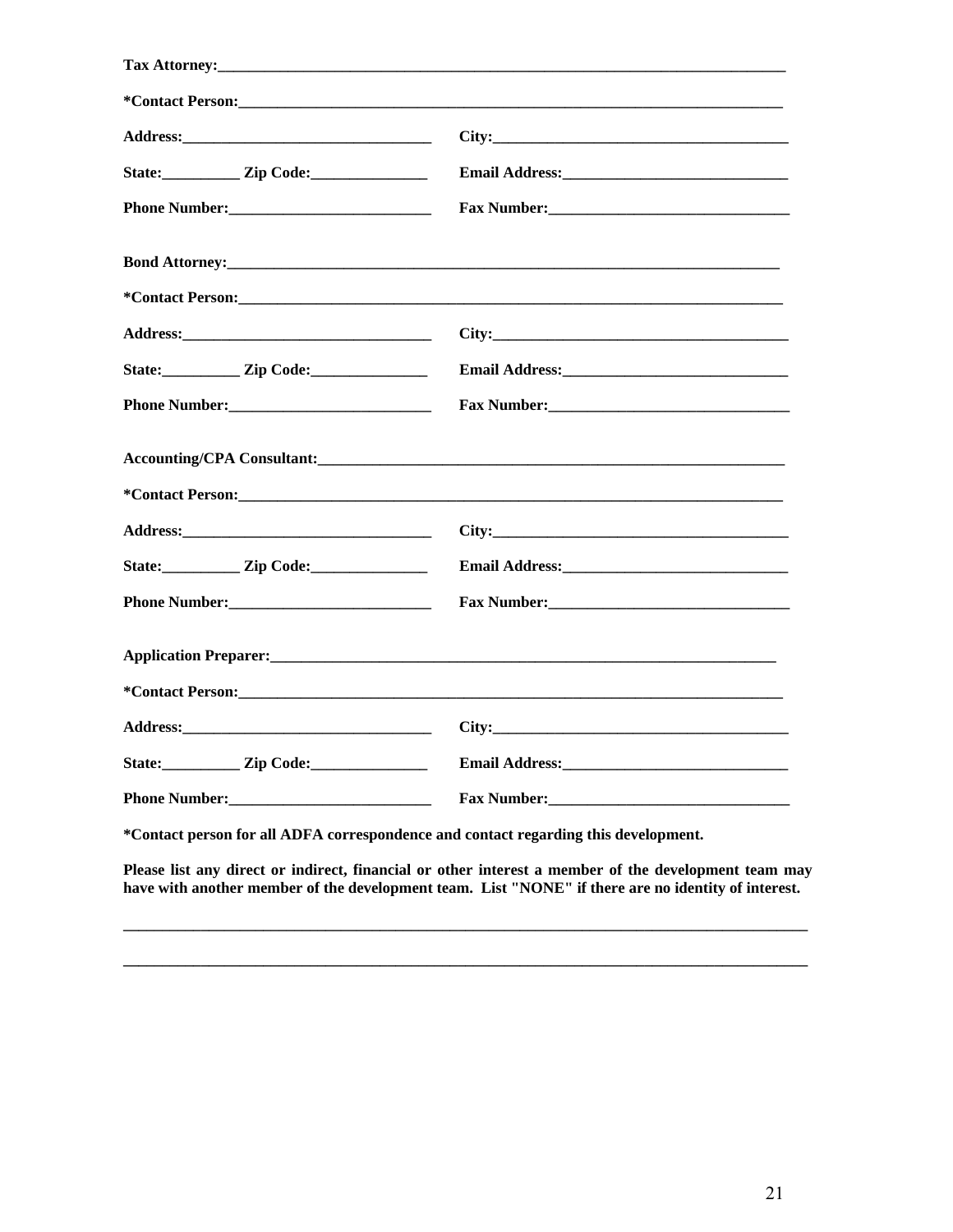# **XXVII. DEVELOPMENT TIMELINE**

**Fill in completion or anticipated completion dates for all development tasks listed. Make sure the dates are realistic.** 

| <b>Task</b>                                 | <b>Completion Date</b> |
|---------------------------------------------|------------------------|
| SITE/DEVELOPMENT START UP                   |                        |
| Option/Contract                             |                        |
| Site Acquisition                            |                        |
| Zoning Approval                             |                        |
| Plans and Bid Specs                         |                        |
| Site Analysis                               |                        |
| <b>Initial Closing (HOME Applicants)</b>    |                        |
| Closing and Transfer of Property            |                        |
| <b>FINANCING</b>                            |                        |
| <b>Construction Loan</b>                    |                        |
| Loan Application                            |                        |
| <b>Conditional Commitment</b>               |                        |
| Firm Commitment                             |                        |
| <b>Permanent Loan</b>                       |                        |
| Loan Application                            |                        |
| <b>Conditional Commitment</b>               |                        |
| <b>Firm Commitment</b>                      |                        |
| <b>Other Loans and Grants (Type/Source)</b> |                        |
| Application                                 |                        |
| Award                                       |                        |
| <b>CONSTRUCTION/IMPLEMENTATION</b>          |                        |
| <b>Construction Contract Awarded</b>        |                        |
| Pre-Construction Conference (HOME)          |                        |
| <b>Applicants</b> )                         |                        |
| <b>Construction starts</b>                  |                        |
| Stage 1 completed (HOME Applicants)         |                        |
| Stage 2 completed (HOME Applicants)         |                        |
| Stage 3 completed (HOME Applicants)         |                        |
| <b>Marketing Begins</b>                     |                        |
| <b>Construction Completed</b>               |                        |
| Occupancy/Rent-up Begins                    |                        |
| <b>Full Occupancy Obtained</b>              |                        |
| Tax Credit Placed in Service Date           |                        |
| <b>EXPENDITURE OF FUNDS</b>                 |                        |
| (HOME Applicants)                           |                        |
| 25%                                         |                        |
| 50%                                         |                        |
| 75%                                         |                        |
| 100%                                        |                        |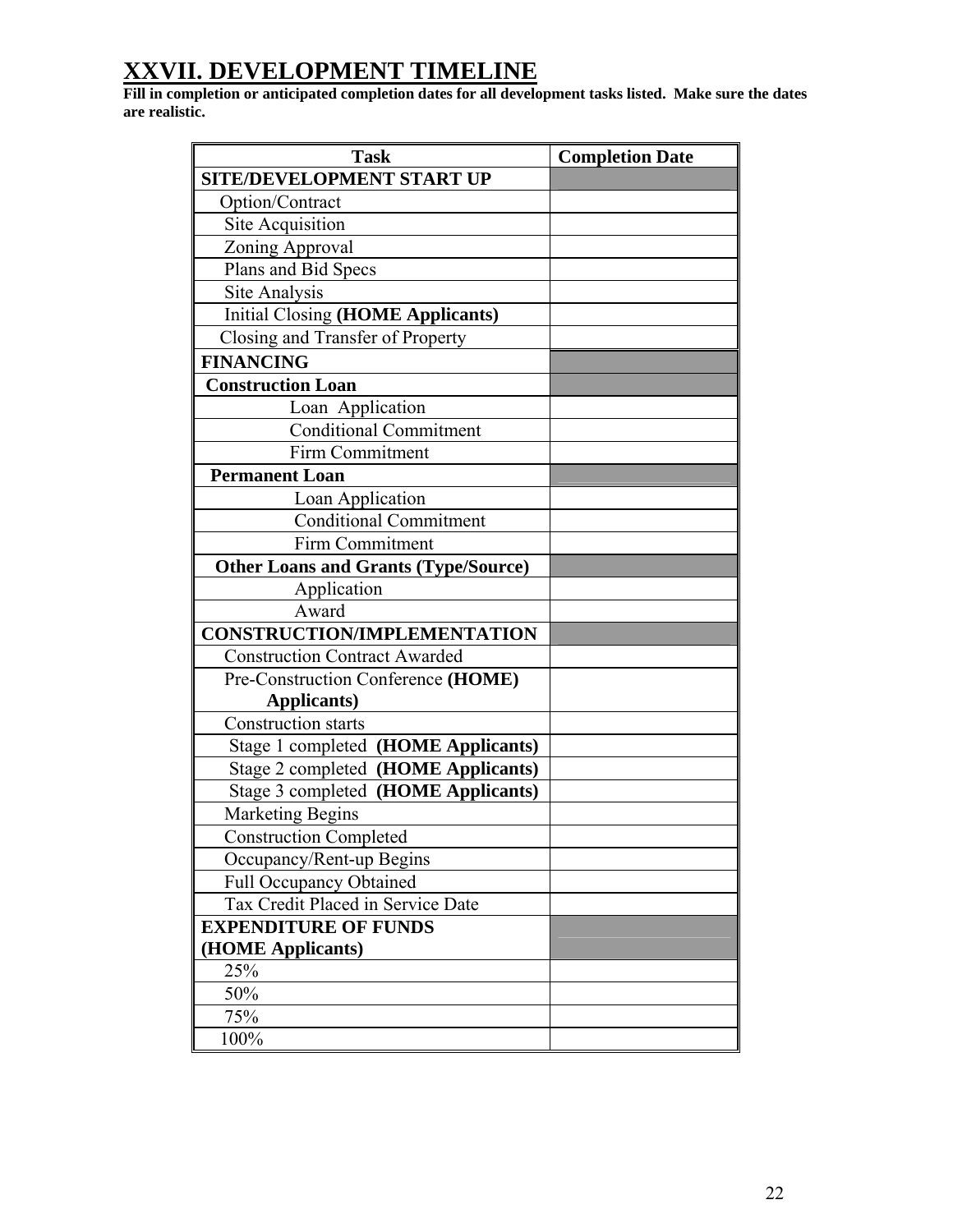## **XXVIII. APPLICATION & OTHER FEES**

**Regardless of the funding decisions, the application fees are non-refundable. The Application fee must be included with the Application.** 

**Make all checks payable to: ARKANSAS DEVELOPMENT FINANCE AUTHORITY** 

**LIHTC Applicants Only:** 

| Developments, four (4) units or less          | \$300.00 |
|-----------------------------------------------|----------|
| Non-Profit Sponsor [more than four(4) units]  | \$300.00 |
| For Profit Sponsor [more than four (4) units] | \$500.00 |

**Reservation Fee A Reservation Fee equal to \$100.00 per unit will be required at time of reservation.** 

**Allocation Fee An Allocation Fee equal to \$100.00 per unit will be required at time of allocation of credits.** 

**Monitoring Fee A one-time fee of six percent (6%) of the total annual allocation will be required at the time of the allocation of the Housing Credits only.** 

**Tax-Exempt Multi-Family Volume Cap** 

 **\_\_\_\_\_\_\_\_\_ All Developments \$500.00** 

**See additional fees outlined in the 2005 Guidelines for Allocating Multi-Family Tax-Exempt Private Activity Volume Cap**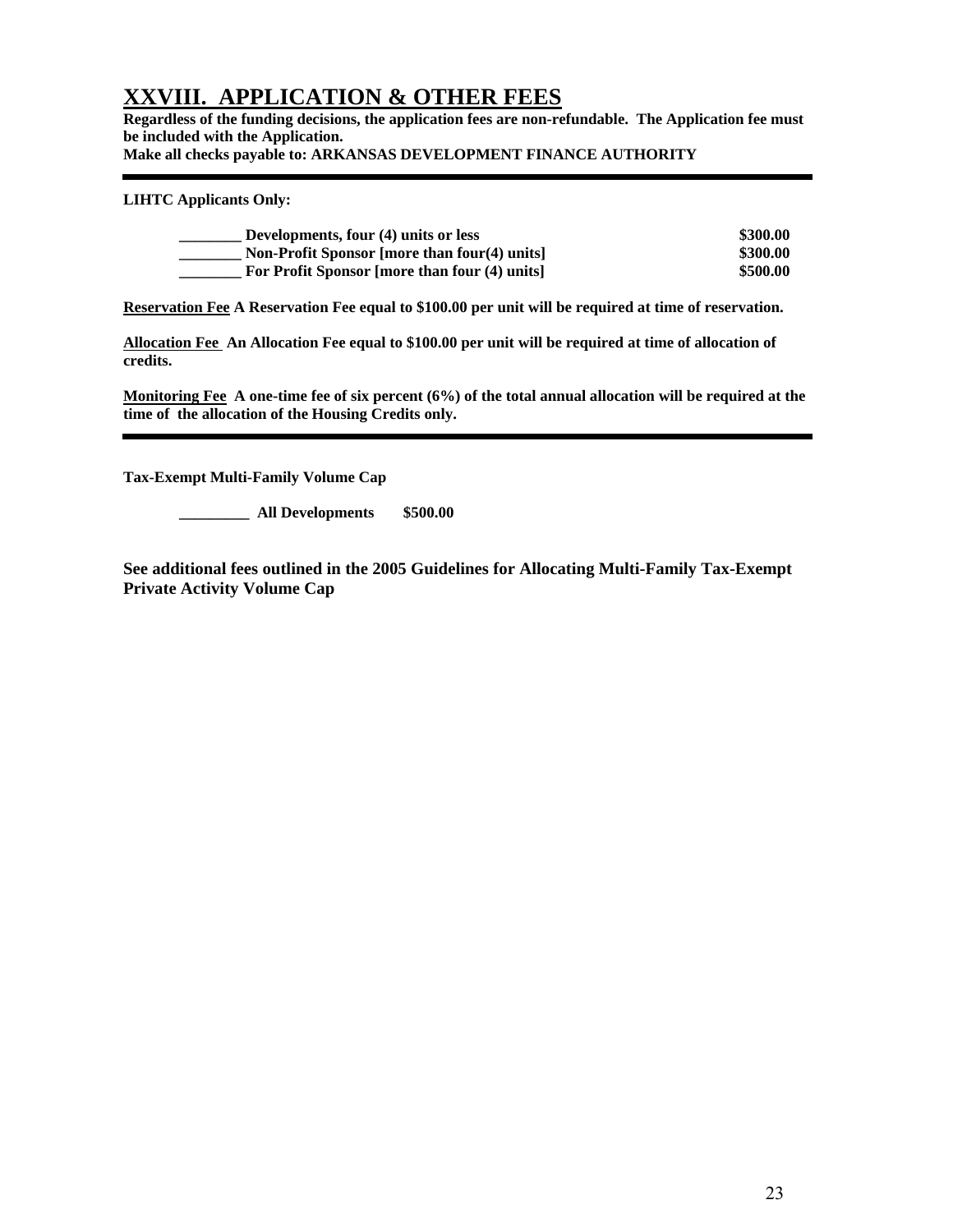# **XXIX. SIGNATURE PAGE LIHTC/Tax Exempt Bond Applicants**

**The undersigned is responsible for ensuring that the development consists or will consist of a qualified Low-Income building or buildings as defined in the Internal Revenue Code, Section 42, and will satisfy all applicable requirements of federal tax law in the acquisition, rehabilitation or construction and operation of the development to receive the Low-Income housing credit.** 

**The undersigned is responsible for calculations and figures relating to the determination of the eligible basis for the building and understands and agrees that the amount of the credit is calculated by reference to the figure submitted with this application, as to the eligible basis and qualified basis of the development and individual buildings.** 

**The undersigned hereby makes application to the Authority for reservation, carryover allocation or allocation of housing credit dollar amounts as listed in the application. The undersigned agrees that the Arkansas Development Finance Authority will at all times be indemnified and held harmless against all losses, costs, damages, expenses and liabilities whatsoever nature or kind (including, but not limited to attorney's fees, litigation and court costs, amounts paid in settlement and amounts paid to discharge judgment, any loss from judgment from Internal Revenue Service) directly or indirectly resulting from, arising out of, or related to acceptance, consideration and approval or disapproval of such allocation request.** 

**The undersigned agrees the taxpayer/owner will not apply for relief pursuant to Section 42(h)(6)(I) of the Internal Revenue Code, in that, the Authority will have no duty or obligation to present a "qualified**  contract" to the taxpayer/owner as contemplated in Sections  $42(h)(6)(E)(i)(II)$  and  $42(h)(6)(F)$  of the **Internal Revenue Code.** 

**The undersigned, if applying for tax-exempt private activity volume cap bonds to be issued by the Authority for the benefit of the development, covenants that the borrower/user of the bonds' proceeds will, by the earlier of:** 

- **1) within six months after the date on which the development is placed in service; or**
- **2) at the time of submission of the development's cost certification for the issuance of IRS Form 8609**

**execute and submit to the Authority a certificate that designates the manner in which the proceeds of the bonds were applied to expenditures. The undersigned certifies that the borrower/user of the bonds' proceeds will execute a separate document at bond closing which declares this covenant.** 

**THE UNDERSIGNED BEING DULY AUTHORIZED, hereby represents and certifies that the foregoing statements and information, to the best of his/her knowledge, is true, complete and accurately describes the proposed development.** 

**IN WITNESS WHEREOF, the owner has caused this document to be duly executed in its name on the \_\_\_\_\_\_\_\_\_\_\_\_\_ day of \_\_\_\_\_\_\_\_\_\_\_\_\_\_\_\_\_\_\_\_\_\_, 20 \_\_\_\_\_\_\_.** 

 **(Legal Name of Owner – Printed)** 

**\_\_\_\_\_\_\_\_\_\_\_\_\_\_\_\_\_\_\_\_\_\_\_\_\_\_\_\_\_\_\_\_\_\_\_\_\_\_\_\_\_\_\_\_\_** 



**By: \_\_\_\_\_\_\_\_\_\_\_\_\_\_\_\_\_\_\_\_\_\_\_\_\_\_\_\_\_\_\_\_\_\_\_\_\_\_\_\_\_\_\_\_\_** 

 **(Title)**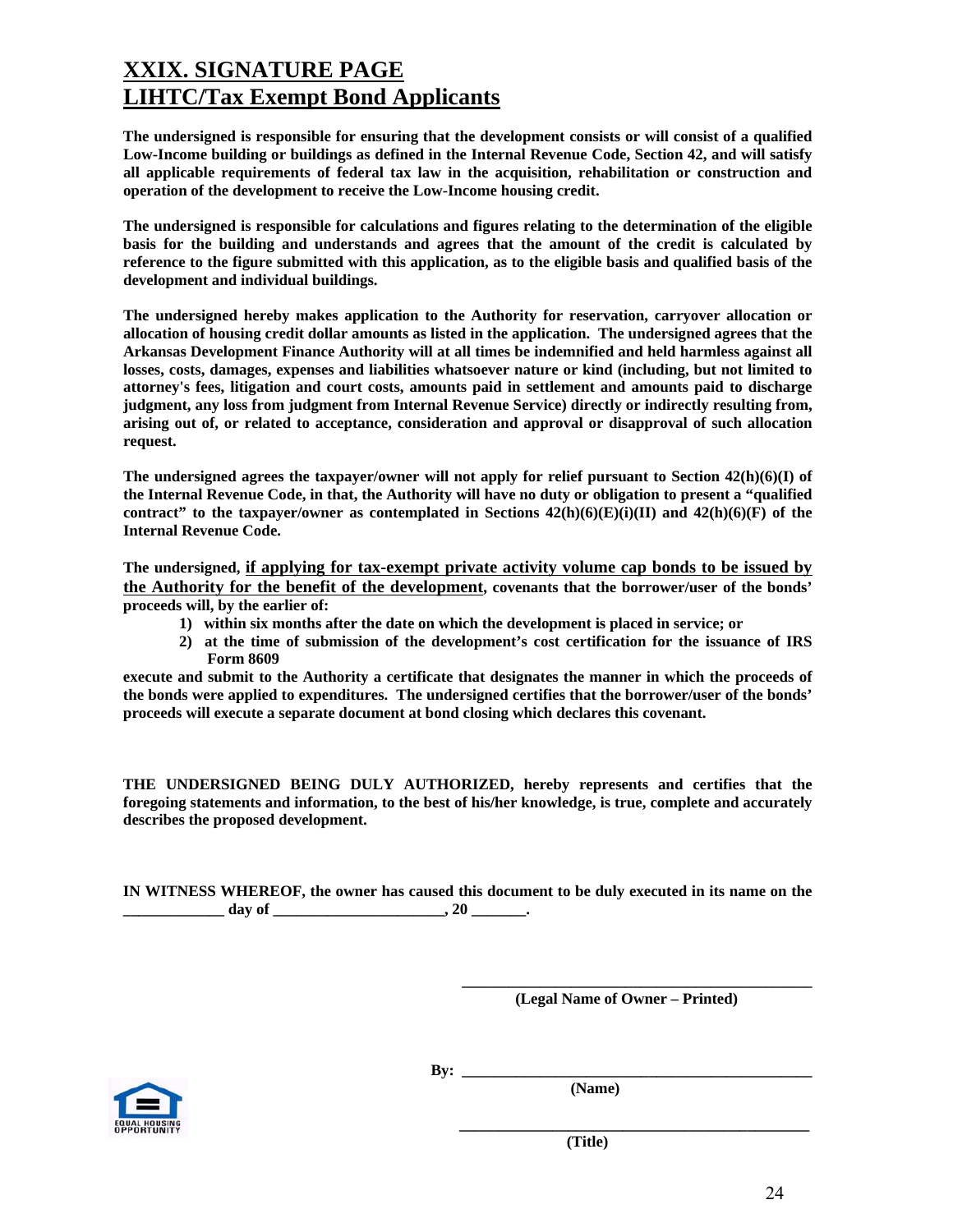## **XXX. CERTIFICATION HOME Program Applicants**

**The undersigned is responsible for ensuring that the development complies with Title II of the National Affordable Housing Act of 1990, and the HOME Investment Partnerships Program regulations at 24 CFR Part 92. The undersigned is also responsible for ensuring that the development or program complies with administrative rules that the Arkansas Development Finance Authority (the "Authority") may promulgate to govern the Program.** 

**The undersigned hereby agrees that, to the greatest extent feasible, opportunities for training and employment arising in connection with the planning and implementation of any development under any program of the Authority shall be given to minority individuals and women.** 

**The undersigned hereby agrees that, to the greatest extent feasible, and consistent with Arkansas and Federal Law, contracts for work to be performed in connection with any development funded by the Authority shall be made available and awarded to businesses, including but not limited to those in the fields of finance, consulting, design, architecture, marketing, construction, property management or maintenance, which are owned, in whole or in part, by minority individuals and/or women.** 

**The undersigned hereby agrees that any development under any program of the Authority shall be affirmatively marketed and available for occupancy by all persons regardless of race, national origin, religion, creed, sex, age, handicap, or family status. The undersigned will document the actions taken to affirmatively further fair housing.** 

**The undersigned hereby agrees that the implementation of any development under any program of the Authority shall minimize the involuntary displacement of low-income households. Your signature on this application indicates your receipt of this statement and your agreement to comply with the Authority's non-displacement in housing policy. The undersigned further agrees to conform to the policy in every phase of the planning, implementation and operation.** 

**Your signature will indicate your receipt of this statement and agreement to comply with the Authority's equal employment opportunity and non-discrimination policies.** 

**Your signature will also indicate your understanding that the Authority's willingness to issue a commitment to you for HOME Program funds is conditioned upon your agreement to comply with these policies.** 

**The undersigned, as an essential part of the application for allocation for HOME Program funds hereby certifies that the information contained herein is true to the best of the undersigned's knowledge and belief. Falsification of information supplied in this application may disqualify the development for HOME Program funds. The information given by the undersigned may be subject to verification by the Authority.** 

**The undersigned hereby agrees that the undersigned is legally able to operate in the State of Arkansas and that the undersigned is in good standing with the Arkansas Secretary of State.** 

**The undersigned has caused this document to be duly executed in its name on this \_\_\_\_\_\_\_ day of**   $\overline{\phantom{a}}$ , 20

 **\_\_\_\_\_\_\_\_\_\_\_\_\_\_\_\_\_\_\_\_\_\_\_\_\_\_\_\_\_\_\_\_\_\_\_\_\_** 

**Legal Name of Applicant Name** Name

**\_\_\_\_\_\_\_\_\_\_\_\_\_\_\_\_\_\_\_\_\_\_\_\_\_\_\_\_\_\_\_\_\_ By:\_\_\_\_\_\_\_\_\_\_\_\_\_\_\_\_\_\_\_\_\_\_\_\_\_\_\_\_\_\_\_\_\_\_\_\_\_** 

*Title*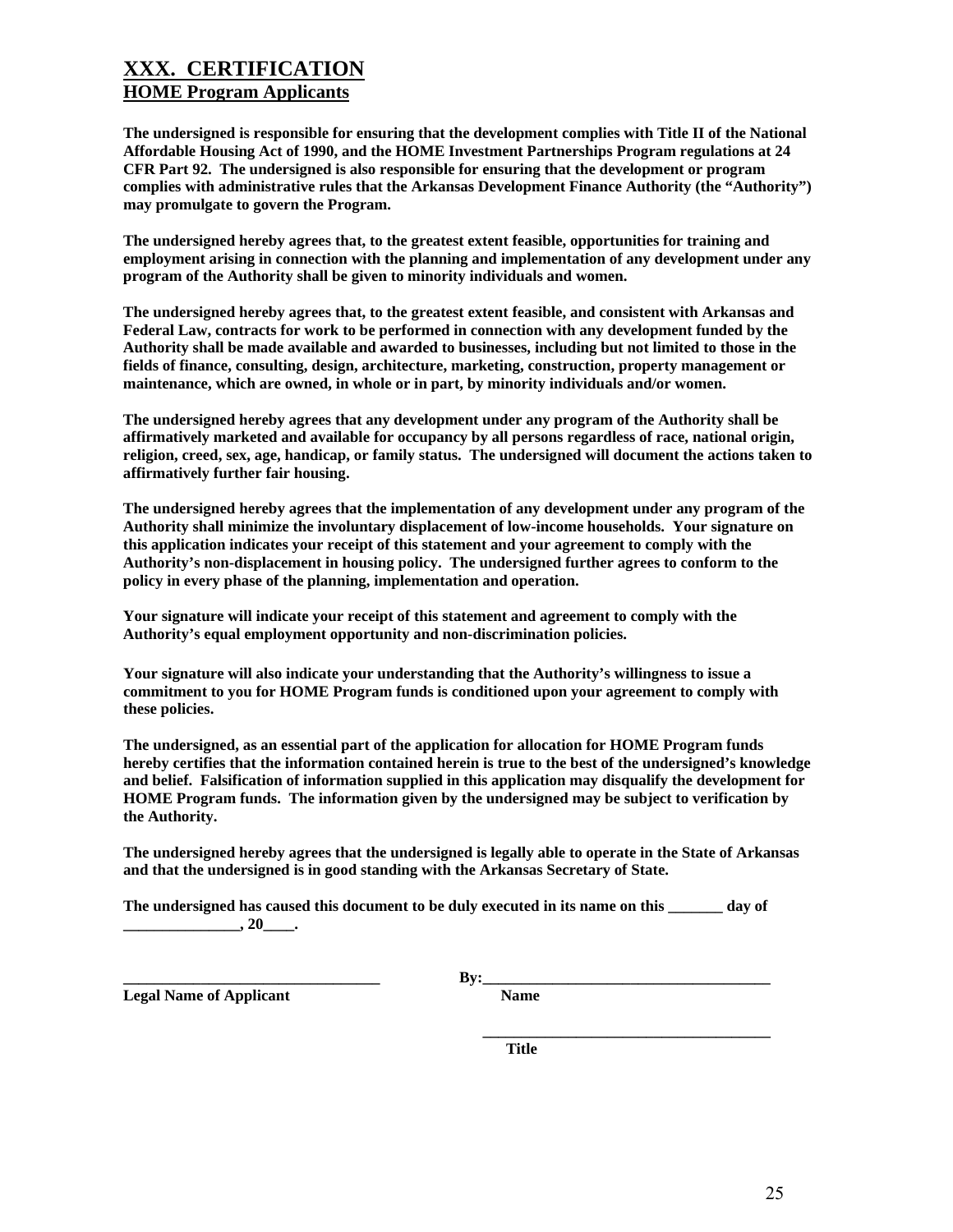## **REQUIRED FORMS**

# **FORMS FOR ALL APPLICANTS TO COMPLETE:**

## **FORMS FOR LIHTC & BOND PROGRAM APPLICANTS:**

## **FORMS FOR HOME PROGRAM APPLICANTS:**

| Homeownership Assistance/ |  |
|---------------------------|--|
|                           |  |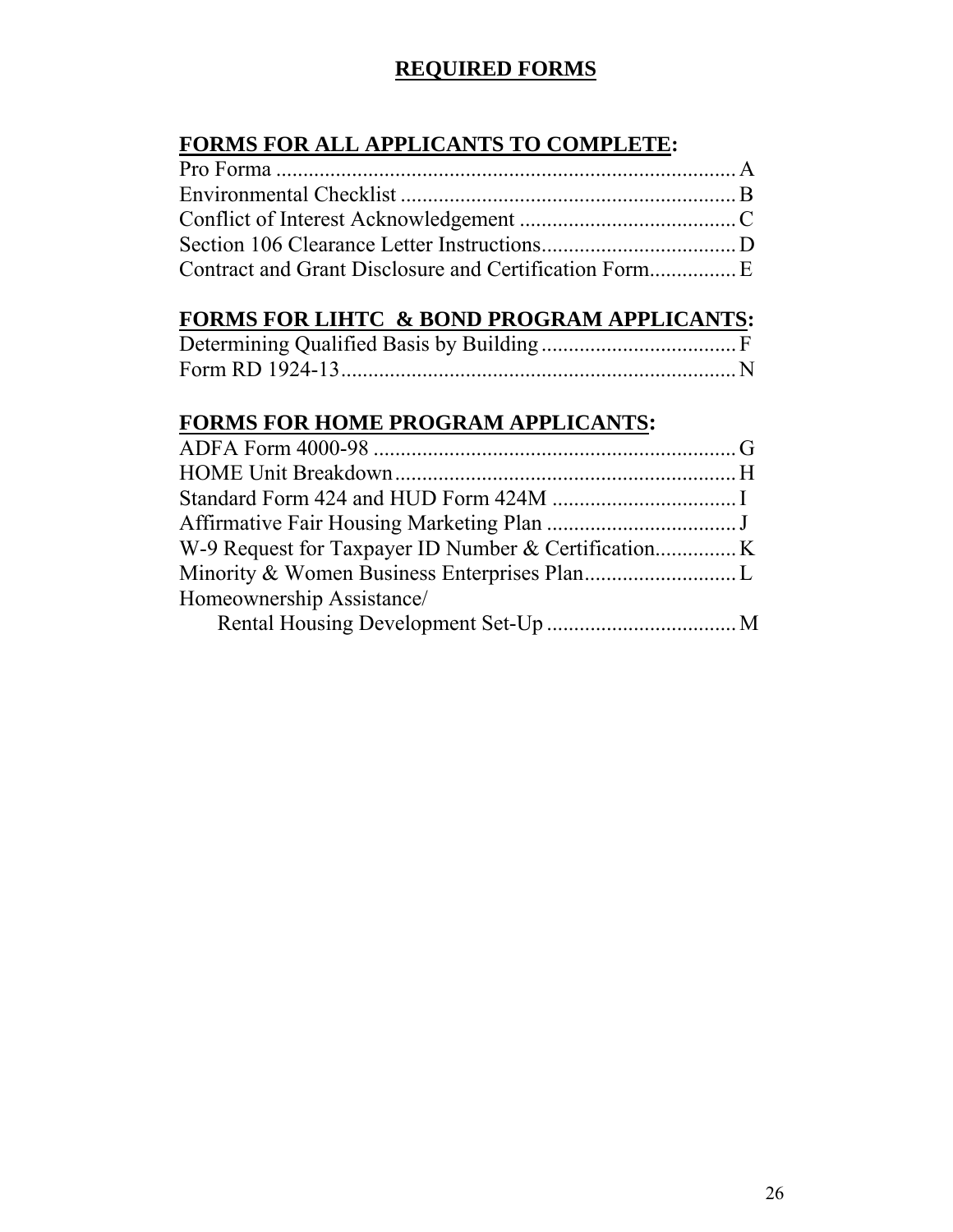# **ATTACHMENT A – PRO FORMA**

## **ALL APPLICANTS MUST COMPLETE THE FOLLOWING:**

**(Applicant may attach a similar Pro Forma as long as all information from this form is included)** 

## **PRO FORMA**

|                                             | 1  | $\overline{2}$ | $\mathbf{3}$ | $\overline{\mathbf{4}}$ | 5  | $6\phantom{1}6$ | $\overline{7}$ | 8  | 9  | 10 |
|---------------------------------------------|----|----------------|--------------|-------------------------|----|-----------------|----------------|----|----|----|
| <b>Annual Effective</b><br><b>Income</b>    |    |                |              |                         |    |                 |                |    |    |    |
| -(Annual Expenses)                          |    |                |              |                         |    |                 |                |    |    |    |
| Net Operating Income<br>(NOI)               |    |                |              |                         |    |                 |                |    |    |    |
| -(Operating Reserves)                       |    |                |              |                         |    |                 |                |    |    |    |
| -(Replacement<br>Reserves)                  |    |                |              |                         |    |                 |                |    |    |    |
| Cash Flow Before Debt<br>Service            |    |                |              |                         |    |                 |                |    |    |    |
| -(1 <sup>st</sup> Mortgage Debt<br>Service) |    |                |              |                         |    |                 |                |    |    |    |
| -(2 <sup>nd</sup> Mortgage Debt<br>Service) |    |                |              |                         |    |                 |                |    |    |    |
| -(Other Debt Service)                       |    |                |              |                         |    |                 |                |    |    |    |
| -(Other Debt Service)                       |    |                |              |                         |    |                 |                |    |    |    |
| Cash Flow After Debt<br>Service             |    |                |              |                         |    |                 |                |    |    |    |
|                                             | 11 | 12             | 13           | 14                      | 15 | 16              | 17             | 18 | 19 | 20 |
| <b>Annual Effective</b>                     |    |                |              |                         |    |                 |                |    |    |    |

|                                             | . . | . . | . . | . . | $\ddot{\phantom{0}}$ | $\cdot$ | . . | ▪ | ▪ | $ \vee$ |
|---------------------------------------------|-----|-----|-----|-----|----------------------|---------|-----|---|---|---------|
| <b>Annual Effective</b><br><b>Income</b>    |     |     |     |     |                      |         |     |   |   |         |
| -(Annual Expenses)                          |     |     |     |     |                      |         |     |   |   |         |
|                                             |     |     |     |     |                      |         |     |   |   |         |
| Net Operating Income<br>(NOI)               |     |     |     |     |                      |         |     |   |   |         |
| -(Operating Reserves)                       |     |     |     |     |                      |         |     |   |   |         |
| -(Replacement<br>Reserves)                  |     |     |     |     |                      |         |     |   |   |         |
| Cash Flow Before Debt<br>Service            |     |     |     |     |                      |         |     |   |   |         |
| -(1 <sup>st</sup> Mortgage Debt<br>Service) |     |     |     |     |                      |         |     |   |   |         |
| -(2 <sup>nd</sup> Mortgage Debt<br>Service) |     |     |     |     |                      |         |     |   |   |         |
| -(Other Debt Service)                       |     |     |     |     |                      |         |     |   |   |         |
| -(Other Debt Service)                       |     |     |     |     |                      |         |     |   |   |         |
| Cash Flow After Debt<br>Service             |     |     |     |     |                      |         |     |   |   |         |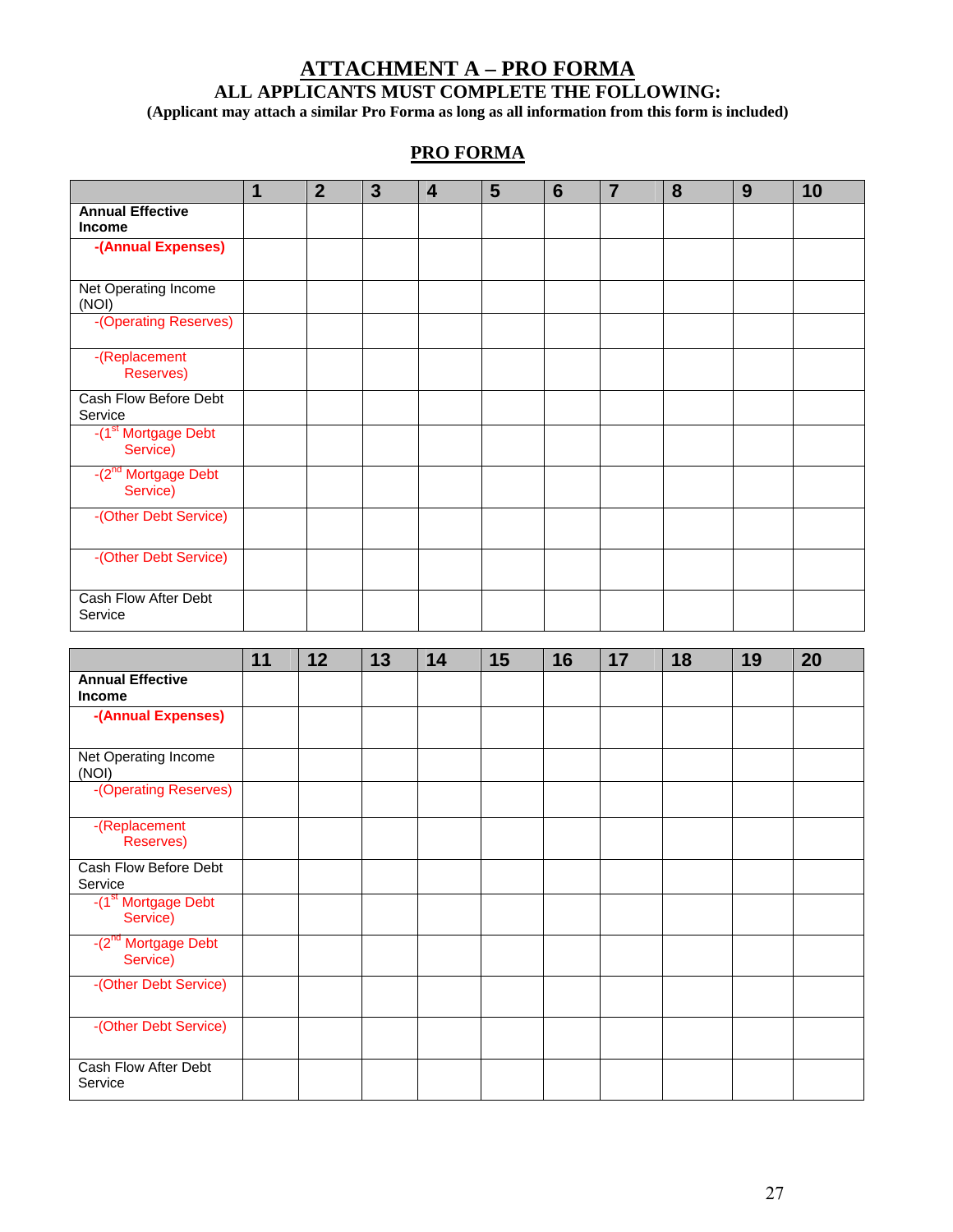#### **ATTACHMENT B ENVIRONMENTAL CHECKLIST ENVIRONMENTAL ASSESSMENT CHECKLIST**

These Forms are available on ADFA's website at www.state.ar.us/adfa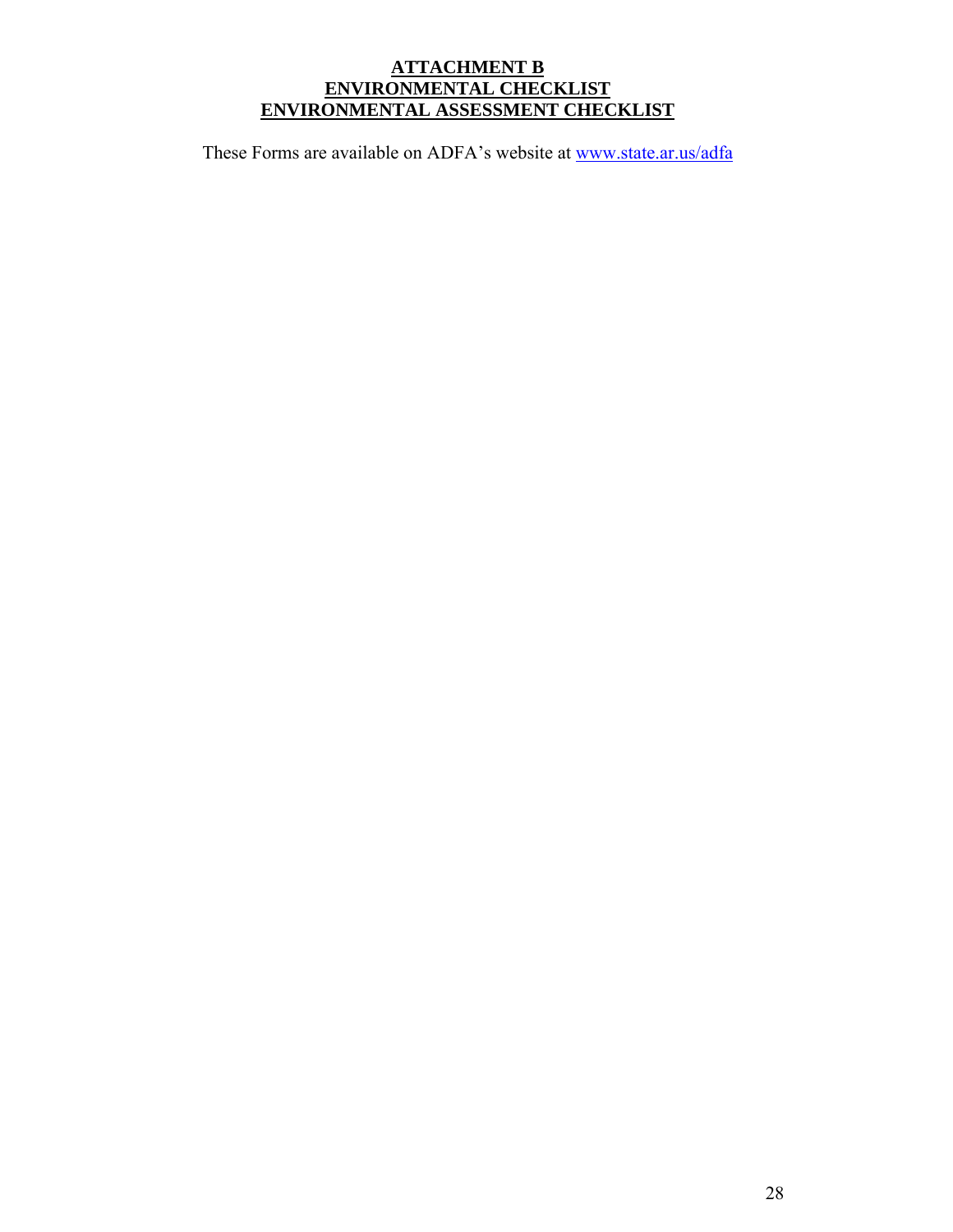#### **ATTACHMENT C CONFLICT OF INTEREST ACKNOWLEDGMENT**

Arkansas Development Finance Authority has adopted the following conflict of interest policy:

1. The conflict of interest provisions apply to any person(s) who is an employee, agent or officer of ADFA. Persons listed here, during their tenure or for two (2) years thereafter, are prohibited from the following:

Self-dealings to get a development funded and completed. Gaining a financial interest or benefit from the participant development. Gaining a financial interest in a contract, subcontract or agreement.

2. No officer or employee of ADFA may occupy a participating development unit.

It is the policy of ADFA to prohibit the lending of ADFA allocated funds as well as the participation in the Single Family HomeToOwn program to ADFA employees or appointed officials.

If a conflict of interest arises or is in effect as of the date of adoption of this policy, immediately disclosure by the owner, developer, sponsor, ADFA employee, agent, officer, elected/appointed official to ADFA's President is required so that the conflict can be discussed and possibly resolved.

As the owner/developer of a participant development funded by any program administered by ADFA, I hereby agree to comply with ADFA's Conflict of Interest Policy as stated above.

 $\mathcal{L}_\mathcal{L} = \{ \mathcal{L}_\mathcal{L} = \{ \mathcal{L}_\mathcal{L} = \{ \mathcal{L}_\mathcal{L} = \{ \mathcal{L}_\mathcal{L} = \{ \mathcal{L}_\mathcal{L} = \{ \mathcal{L}_\mathcal{L} = \{ \mathcal{L}_\mathcal{L} = \{ \mathcal{L}_\mathcal{L} = \{ \mathcal{L}_\mathcal{L} = \{ \mathcal{L}_\mathcal{L} = \{ \mathcal{L}_\mathcal{L} = \{ \mathcal{L}_\mathcal{L} = \{ \mathcal{L}_\mathcal{L} = \{ \mathcal{L}_\mathcal{$ 

Development Name:

Owner/Developer

 $\mathcal{L}_\text{max}$  , where  $\mathcal{L}_\text{max}$  and  $\mathcal{L}_\text{max}$ 

Date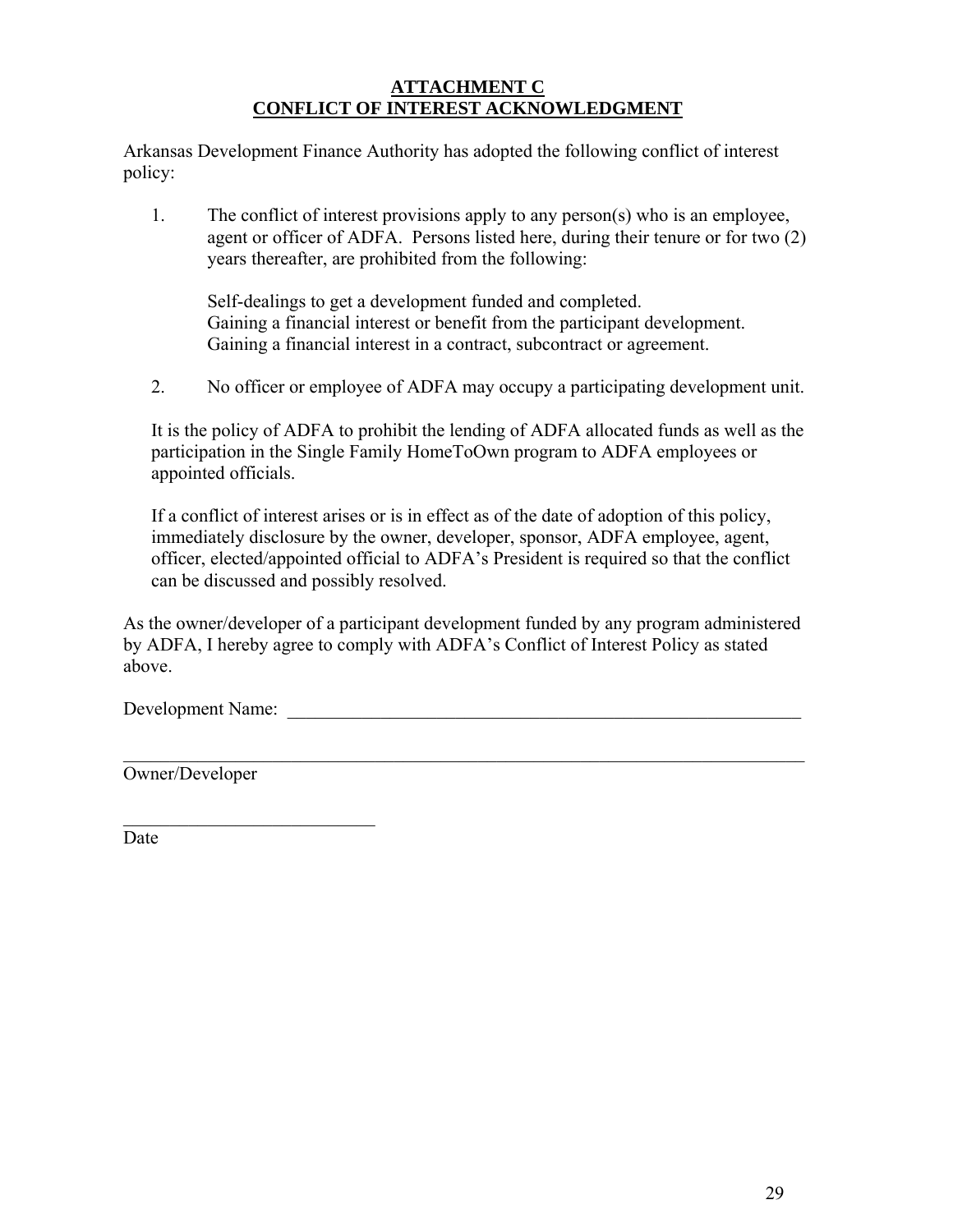#### **ATTACHMENT D INSTRUCTIONS FOR OBTAINING A SECTION 106 CLEARANCE LETTER**

You must include a Section 106 Clearance Letter regarding the proposed development site to ADFA at the time you submit your application. The purpose of the clearance letter is to ensure the proposed site does not have architectural, historical or archeological significance that could delay or interfere with the proposed development.

The letter should be addressed to:

Mr. George McCluskey Senior Archeologist The Department of Arkansas Heritage 1500 Tower Building 323 Center Street Little Rock, Arkansas 72201

The letter must include the following information:

- 1. A 7.5 minute 1:24,000 scale U.S.G.S. topographic map clearing delineating the development area.
- 2. Description of the Development detailing all aspects of the proposed development.
- 3. The location, age, and photographs of structures (if any) to be renovated, removed, demolished, or abandoned as a result of this development.
- 4. Photographs of any structures 50 years old or older on property directly adjacent to the development area.

The review will take approximately four (4) weeks. If you have any questions, you may contact Laura Tucker at ADFA at 501.682.5927 or George McCluskey at Dept. AR Heritage at 501.324.9880.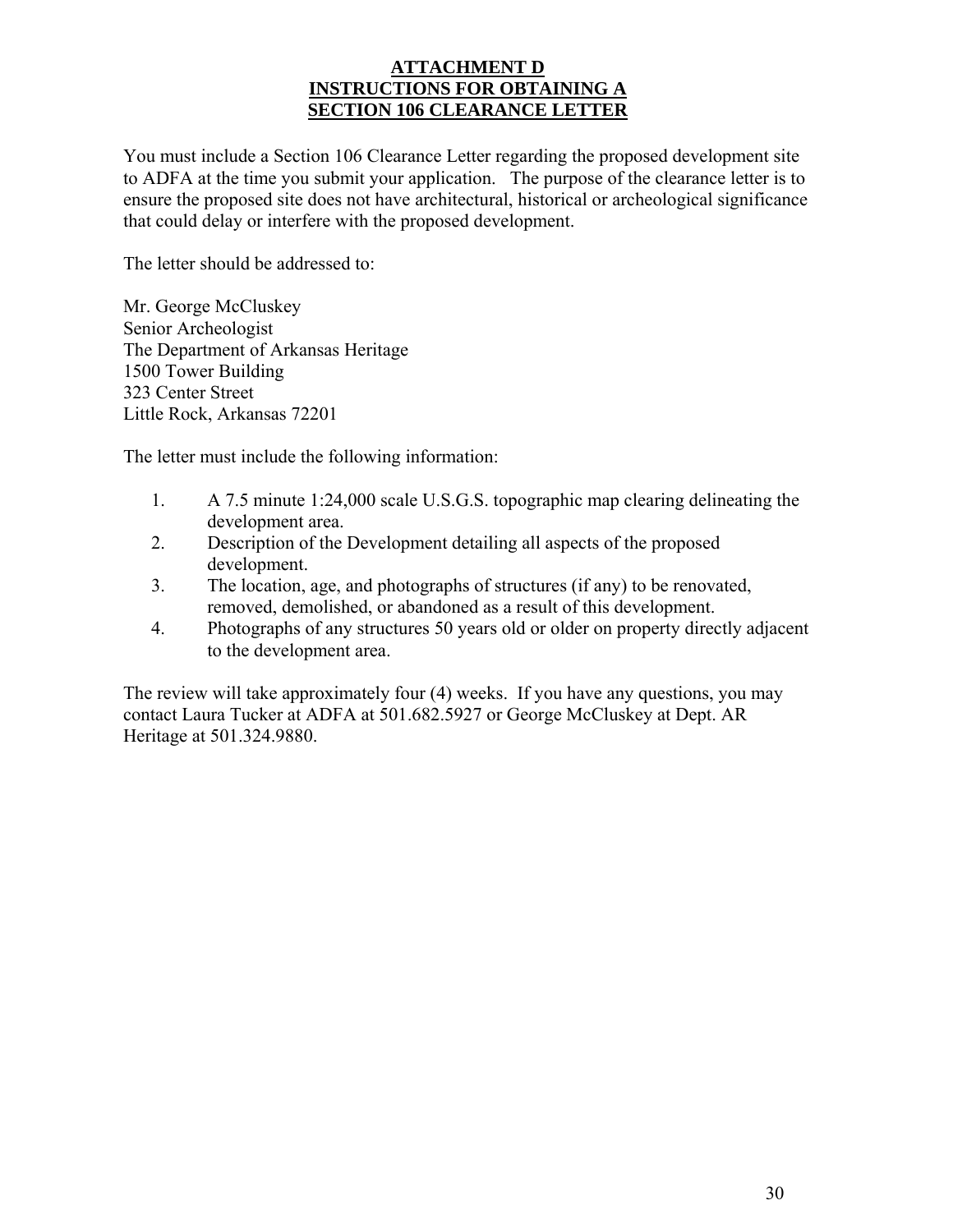#### **ATTACHMENT E**

## **CONTRACT AND GRANT DISCLOSURE AND CERTIFICATION FORM**

| Failure to complete all of the following information may result in a delay in obtaining a contract, lease, purchase agreement, or grant award with any Arkansas State Agency.                                                              |                                         |                  |                                                                           |                                      |                  |                            |          |                                                                                                                                 |  |  |
|--------------------------------------------------------------------------------------------------------------------------------------------------------------------------------------------------------------------------------------------|-----------------------------------------|------------------|---------------------------------------------------------------------------|--------------------------------------|------------------|----------------------------|----------|---------------------------------------------------------------------------------------------------------------------------------|--|--|
| <b>SOCIAL SECURITY NUMBER</b>                                                                                                                                                                                                              |                                         |                  | <b>FEDERAL ID NUMBER</b>                                                  | <b>SUBCONTRACTOR:</b>                |                  | <b>SUBCONTRACTOR NAME:</b> |          |                                                                                                                                 |  |  |
| <b>TAXPAYER ID#:</b><br>----<br>$---$                                                                                                                                                                                                      | <b>OR</b>                               |                  | ----<br>IS THIS FOR:                                                      | $\Box$ Yes $\Box$ No                 |                  |                            |          |                                                                                                                                 |  |  |
| <b>TAXPAYER ID NAME:</b>                                                                                                                                                                                                                   |                                         |                  |                                                                           | Goods?                               |                  | Both?<br>$\Box$ Services?  |          |                                                                                                                                 |  |  |
| YOUR LAST NAME:<br><b>FIRST NAME:</b><br>M.I.:                                                                                                                                                                                             |                                         |                  |                                                                           |                                      |                  |                            |          |                                                                                                                                 |  |  |
| <b>ADDRESS:</b>                                                                                                                                                                                                                            |                                         |                  |                                                                           |                                      |                  |                            |          |                                                                                                                                 |  |  |
| CITY:                                                                                                                                                                                                                                      |                                         |                  | <b>STATE:</b>                                                             |                                      | <b>ZIP CODE:</b> | <b>COUNTRY:</b>            |          |                                                                                                                                 |  |  |
| AS A CONDITION OF OBTAINING, EXTENDING, AMENDING, OR RENEWING A CONTRACT, LEASE, PURCHASE AGREEMENT,<br>OR GRANT AWARD WITH ANY ARKANSAS STATE AGENCY, THE FOLLOWING INFORMATION MUST BE DISCLOSED:                                        |                                         |                  |                                                                           |                                      |                  |                            |          |                                                                                                                                 |  |  |
| For Individuals*                                                                                                                                                                                                                           |                                         |                  |                                                                           |                                      |                  |                            |          |                                                                                                                                 |  |  |
| Indicate below if: you, your spouse or the brother, sister, parent, or child of you or your spouse is a current or former: member of the General Assembly, Constitutional Officer, State Board or Commission Member, or State<br>Employee: |                                         |                  |                                                                           |                                      |                  |                            |          |                                                                                                                                 |  |  |
| Position Held                                                                                                                                                                                                                              |                                         | Mark $(\sqrt{})$ | Name of Position of Job Held                                              |                                      |                  | For How Long?              |          | What is the person(s) name and how are they related to you?<br>[i.e., Jane Q. Public, spouse, John Q. Public, Jr., child, etc.] |  |  |
|                                                                                                                                                                                                                                            | Current                                 | Former           | [senator, representative, name of board/<br>commission, data entry, etc.] | To<br>From<br>MM/Y<br>MM/Y<br>Y<br>Y |                  | Person's Name(s)           | Relation |                                                                                                                                 |  |  |
| General Assembly                                                                                                                                                                                                                           |                                         |                  |                                                                           |                                      |                  |                            |          |                                                                                                                                 |  |  |
| <b>Constitutional Officer</b>                                                                                                                                                                                                              |                                         |                  |                                                                           |                                      |                  |                            |          |                                                                                                                                 |  |  |
| <b>State Board or Commission</b><br>Member                                                                                                                                                                                                 |                                         |                  |                                                                           |                                      |                  |                            |          |                                                                                                                                 |  |  |
| State Employee                                                                                                                                                                                                                             |                                         |                  |                                                                           |                                      |                  |                            |          |                                                                                                                                 |  |  |
| None of the above applies                                                                                                                                                                                                                  |                                         |                  |                                                                           |                                      |                  |                            |          |                                                                                                                                 |  |  |
|                                                                                                                                                                                                                                            | F o r<br>Entity<br>$(Business)*$<br>a n |                  |                                                                           |                                      |                  |                            |          |                                                                                                                                 |  |  |
| Indicate below if ony of the following narons, owner to proper bold ony position of control or bold ony sympethic interest of 100/ or overtee in the online mamber of the Cancel Assembly, Constitutional Officer, State Board             |                                         |                  |                                                                           |                                      |                  |                            |          |                                                                                                                                 |  |  |

Indicate below if any of the following persons, current or former, hold any position of control or hold any ownership interest of 10% or greater in the entity: member of the General Assembly, Constitutional Officer, State or Commission Member, State Employee, or the spouse, brother, sister, parent, or child of a member of the General Assembly, Constitutional Officer, State Board or Commission Member, or State Employee. Position of control means the power to direct the purchasing policies or influence the management of the entity.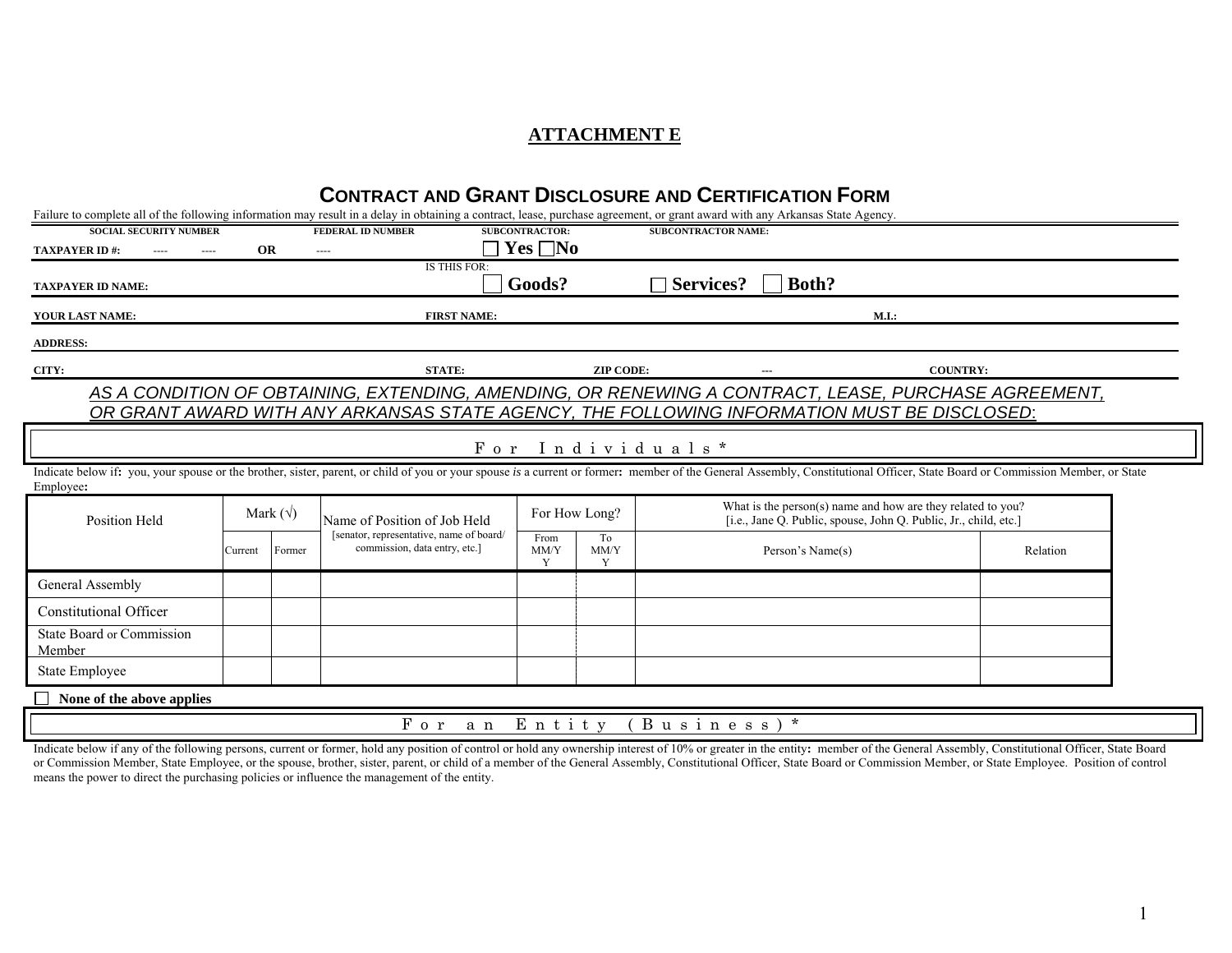| Position Held                       |         | Mark $(\sqrt{})$ | Name of Position of Job Held                                             |              | For How Long? | What is the person(s) name and what is his/her $\%$ of ownership interest and/or what is<br>his/her position of control? |                               |                        |  |
|-------------------------------------|---------|------------------|--------------------------------------------------------------------------|--------------|---------------|--------------------------------------------------------------------------------------------------------------------------|-------------------------------|------------------------|--|
|                                     | Current | Former           | [senator, representative, name of<br>board/commission, data entry, etc.] | From<br>MM/Y | To<br>MM/Y    | Person's Name(s)                                                                                                         | Ownership<br>Interest $(\% )$ | Position of<br>Control |  |
| <b>General Assembly</b>             |         |                  |                                                                          |              |               |                                                                                                                          |                               |                        |  |
| Constitutional Officer              |         |                  |                                                                          |              |               |                                                                                                                          |                               |                        |  |
| State Board or Commission<br>Member |         |                  |                                                                          |              |               |                                                                                                                          |                               |                        |  |
| State Employee                      |         |                  |                                                                          |              |               |                                                                                                                          |                               |                        |  |

**None of the above applies** 

## **Contract and Grant Disclosure and Certification Form**

Failure to make any disclosure required by Governor's Executive Order 98-04, or any violation of any rule, requlation, or policy adopted pursuant to that Order, shall *be a material breach of the terms of this contract. Any contractor, whether an individual or entity, who fails to make the required disclosure or who violates any rule, regulation, or policy shall be subject to all legal remedies available to the agency.*

As an additional condition of obtaining, extending, amending, or renewing a contract with a *state agency* I agree as follows:

- **1. Prior to entering into any agreement with any subcontractor, prior or subsequent to the contract date, I will require the subcontractor to complete a** CONTRACT AND GRANT DISCLOSURE AND CERTIFICATION FORM**. Subcontractor shall mean any person or entity with whom I enter an agreement whereby I assign or otherwise delegate to the person or entity, for consideration, all, or any part, of the performance required of me under the terms of my contract with the state agency.**
- 2. I will include the following language as a part of any agreement with a subcontractor:

 *Failure to make any disclosure required by Governor's Executive Order 98-04, or any violation of any rule, regulation, or policy adopted pursuant to that Order, shall be a material breach of the terms of this subcontract. The party who fails to make the required disclosure or who violates any rule, regulation, or policy shall be subject to all legal remedies available to the contractor.*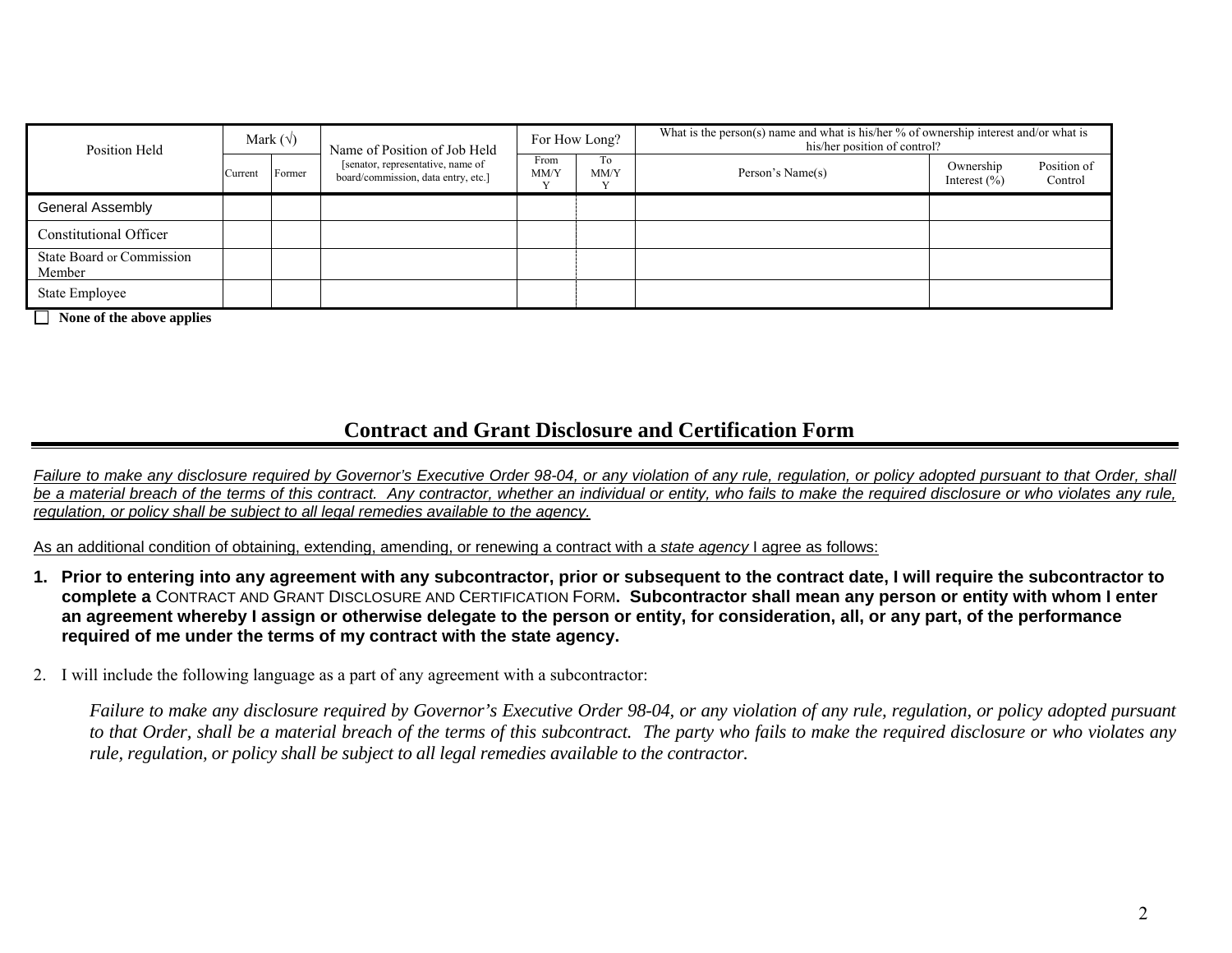3. No later than ten (10) days after entering into any agreement with a subcontractor, whether prior or subsequent to the contract date, I will mail a copy of the **CONTRACT AND GRANT DISCLOSURE AND CERTIFICATION FORM** completed by the subcontractor and a statement containing the dollar amount of the subcontract to the state agency.

| I certify under penalty of perjury, to the best of my knowledge and belief, all of the above information is true and correct and that I agree to the | subcontractor disclosure conditions stated herein. |                      |                          |
|------------------------------------------------------------------------------------------------------------------------------------------------------|----------------------------------------------------|----------------------|--------------------------|
| Signature                                                                                                                                            | Title                                              |                      | Date                     |
| <b>Vendor Contact Person</b>                                                                                                                         | Title                                              |                      | Phone No.                |
| <b>Agency use only</b><br>Agency<br>Agency<br>Number<br>Name                                                                                         | Agency<br><b>Contact Person</b>                    | Contact<br>Phone No. | Contract<br>or Grant No. |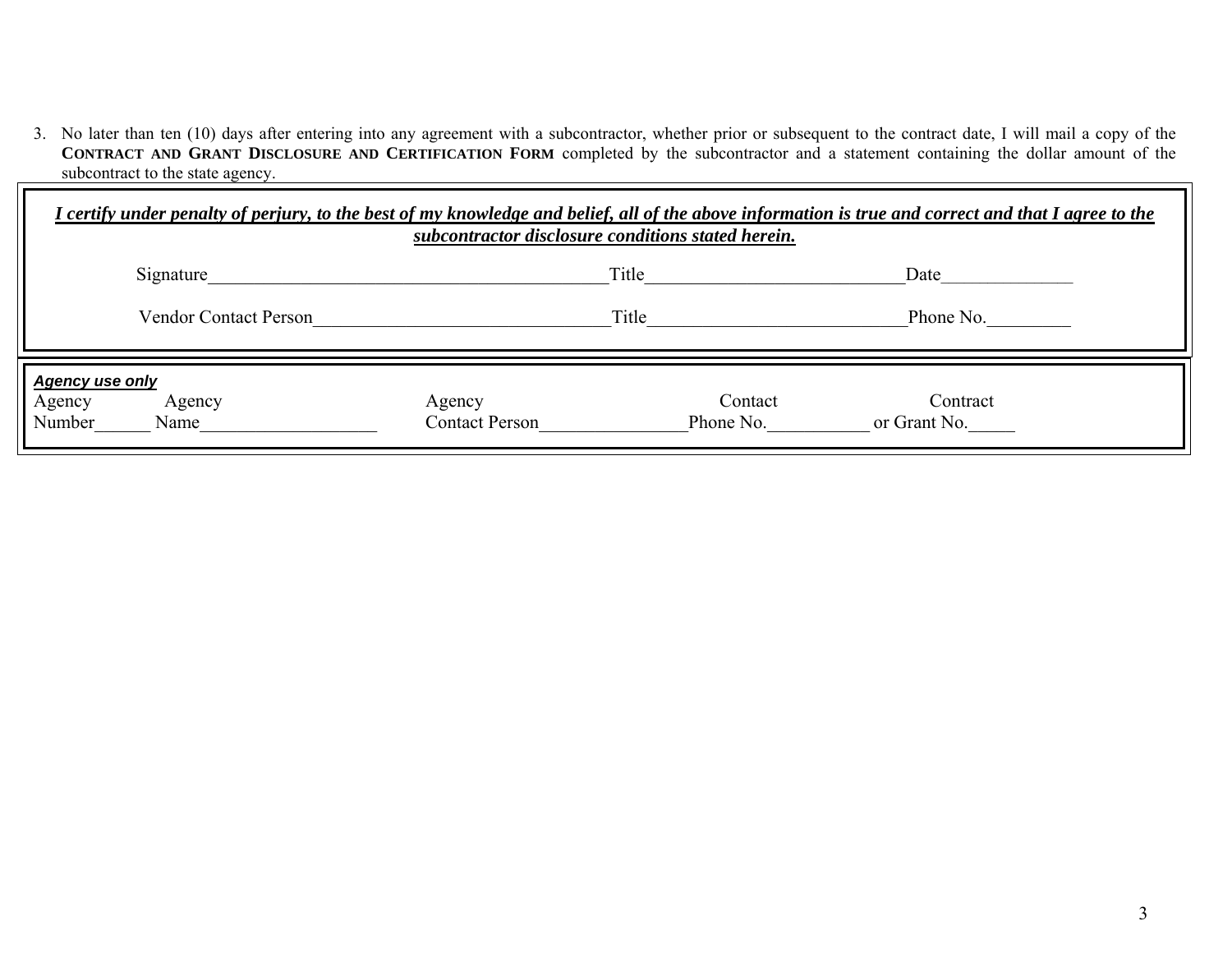## **ATTACHMENT F XXXI. DETERMINING QUALIFIED BASIS ON A BUILDING-BY-BUILDING BASIS**

**(For LIHTC Applicants Only) (Qualified basis must be determined on a building-by-building basis. Complete the section below. Building Addresses are required.** 

| <b>Address</b><br>(Must be completed) | <b>Eligible Basis</b><br>30% PV | <b>Application</b><br><b>Fraction</b> | <b>Qualified</b><br><b>Basis</b> | <b>Eligible Basis</b><br>70% PV | <b>Applicable</b><br>Fraction | <b>Qualified</b><br><b>Basis</b> | <b>High Cost</b><br><b>Credit Area</b> | <b>Placed in</b><br><b>Service Date</b> |
|---------------------------------------|---------------------------------|---------------------------------------|----------------------------------|---------------------------------|-------------------------------|----------------------------------|----------------------------------------|-----------------------------------------|
| 1.                                    |                                 |                                       |                                  |                                 |                               |                                  | Yes<br>$\sqrt{N_0}$                    |                                         |
| $\overline{2}$ .                      |                                 |                                       |                                  |                                 |                               |                                  | Yes<br>$\sqrt{N_0}$                    |                                         |
| 3.                                    |                                 |                                       |                                  |                                 |                               |                                  | Yes<br>$\sqrt{N_0}$                    |                                         |
| $\boldsymbol{4}$ .                    |                                 |                                       |                                  |                                 |                               |                                  | $\frac{\text{Yes}}{\text{No}}$         |                                         |
| $\overline{5}$ .                      |                                 |                                       |                                  |                                 |                               |                                  | Yes<br>$\sqrt{N_0}$                    |                                         |
| 6.                                    |                                 |                                       |                                  |                                 |                               |                                  | Yes<br>$\sqrt{N_0}$                    |                                         |
| 7.                                    |                                 |                                       |                                  |                                 |                               |                                  | Yes<br>$\sqrt{\phantom{a}}$ No         |                                         |
| $\overline{\mathbf{8}}$ .             |                                 |                                       |                                  |                                 |                               |                                  | Yes<br>$\sqrt{N_0}$                    |                                         |
| 9.                                    |                                 |                                       |                                  |                                 |                               |                                  | $Y$ es<br>$\sqrt{N_0}$                 |                                         |
| 10.                                   |                                 |                                       |                                  |                                 |                               |                                  | $Y$ es<br>$\sqrt{N_0}$                 |                                         |
| <b>Totals</b>                         |                                 |                                       |                                  |                                 |                               |                                  |                                        |                                         |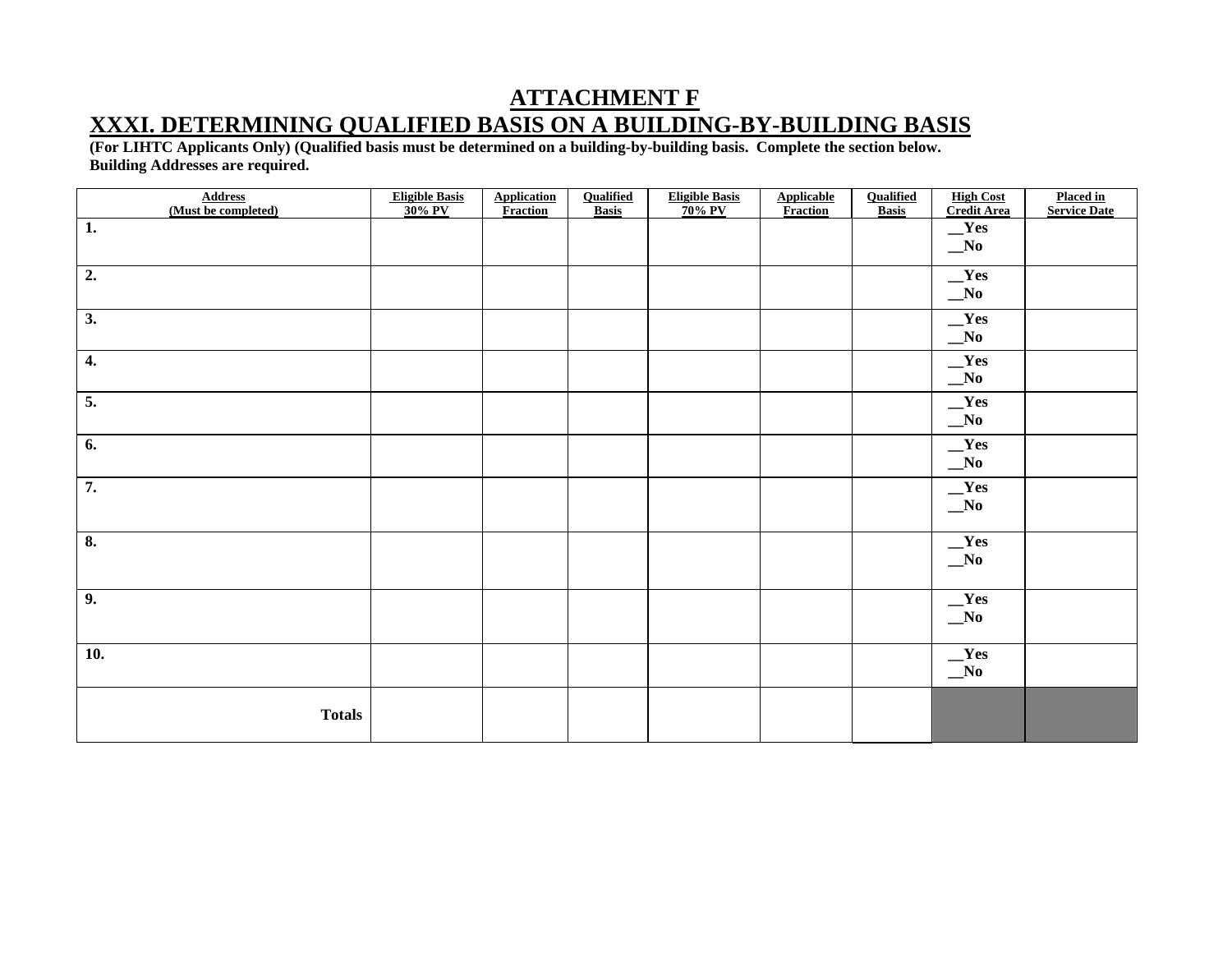#### **ATTACHMENT G– ADFA FORM 4000-98**

#### **ALL BLOCKS MUST BE COMPLETED OR YOUR APPLICATION WILL BE RETURNED AND SUBJECT TO REJECTION**

| <b>HOME ASSISTANCE</b>                                                                                                                                                                                                                                                                                                                                                                                                                                                                                                                                                                                                                                                                                                                                                                            |
|---------------------------------------------------------------------------------------------------------------------------------------------------------------------------------------------------------------------------------------------------------------------------------------------------------------------------------------------------------------------------------------------------------------------------------------------------------------------------------------------------------------------------------------------------------------------------------------------------------------------------------------------------------------------------------------------------------------------------------------------------------------------------------------------------|
|                                                                                                                                                                                                                                                                                                                                                                                                                                                                                                                                                                                                                                                                                                                                                                                                   |
| 2. Planning & Development District:<br><u> 1989 - Johann John Stone, mars eta bainar eta erroman eta erroman erroman erroman erroman erroman erroman er</u>                                                                                                                                                                                                                                                                                                                                                                                                                                                                                                                                                                                                                                       |
| \$<br>(Maximum Amount \$400,000 per application)                                                                                                                                                                                                                                                                                                                                                                                                                                                                                                                                                                                                                                                                                                                                                  |
| \$<br>Maximum Amount per unit \$40,000.00)                                                                                                                                                                                                                                                                                                                                                                                                                                                                                                                                                                                                                                                                                                                                                        |
| \$<br><u> 1980 - Jan Barbara Barbara, manazarta da kasas da kasas da kasas da kasas da kasas da kasas da kasas da kasa</u>                                                                                                                                                                                                                                                                                                                                                                                                                                                                                                                                                                                                                                                                        |
| $\frac{0}{0}$<br>8. Rental activity type<br>New Construction<br>Rehabilitation<br>Reconstruction<br>9. Income of Population Served<br>30% of area median income or below<br>31% to 51% of area median income<br>51% to 80% of area median income<br>County(ies) Served<br>Above 80% of area median income<br>10. Certification of Chief Elected Local Official or Chairman of the Board<br>To the best of my knowledge and belief, all data contained in this application is true and correct<br>and its submission has been duly authorized by the governing body. I understand that if the<br>application is found to contain significant misinformation or deviates significantly from the<br>integrity of the HOME application process, this application will be returned and could result in |
| Signature: Title: Title: Title: Name: Name: 2014                                                                                                                                                                                                                                                                                                                                                                                                                                                                                                                                                                                                                                                                                                                                                  |
|                                                                                                                                                                                                                                                                                                                                                                                                                                                                                                                                                                                                                                                                                                                                                                                                   |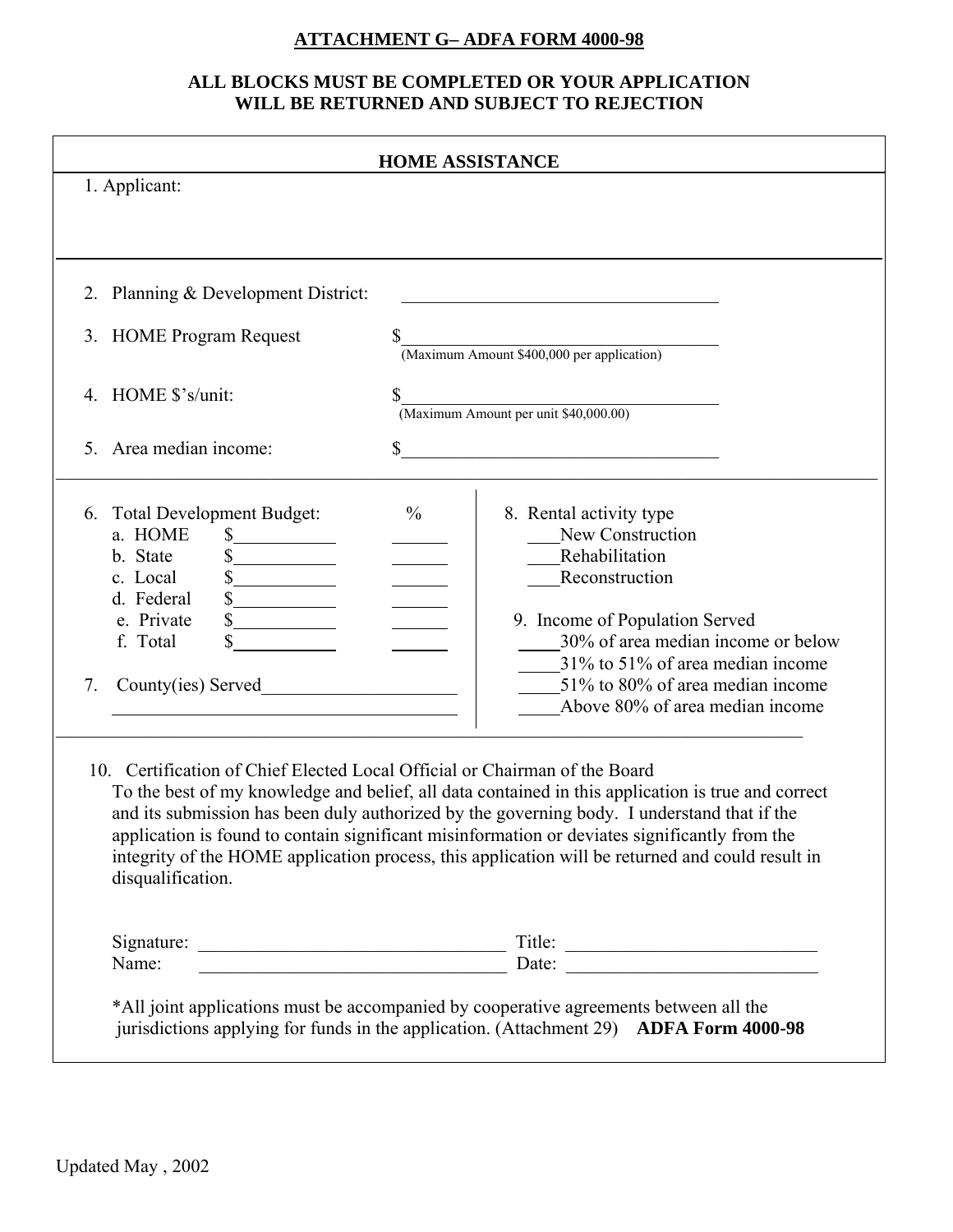## **ATTACHMENT H – HOME UNIT BREAKDOWN**

## **For All HOME Applicants**

Describe the proposed development including number, size, and if applicable, age and condition of units. Other development amenities should also be described. Describe the role of each activity undertaken by the developer, owner, applicant, etc. **(Attach extra sheet)**

| <b>TYPE OF UNIT</b>                                                                                                                                                                                                                        | <b>NUMBER UNITS</b><br><b>CURRENTLY</b> | <b>NUMBER</b><br><b>UNITS</b><br><b>AFTER</b><br><b>COMPLETION</b> | <b>NUMBER HOME</b><br><b>ASSISTED UNITS</b> |
|--------------------------------------------------------------------------------------------------------------------------------------------------------------------------------------------------------------------------------------------|-----------------------------------------|--------------------------------------------------------------------|---------------------------------------------|
| Number of units reserved for<br>households equal to or less than 50%<br>of the county median income, adjusted<br>for family size.<br>(At least 20% of the HOME-assisted<br>units must be reserved tenants at 50%<br>county median income.) |                                         |                                                                    |                                             |
| Number of units initially reserved for<br>households between 50%-60% of the<br>county median income, adjusted for<br>family size.                                                                                                          |                                         |                                                                    |                                             |
| Number of market rate units for<br>households.                                                                                                                                                                                             |                                         |                                                                    |                                             |
| <b>Total Residential Units</b>                                                                                                                                                                                                             |                                         |                                                                    |                                             |
| Summary: Total number of units                                                                                                                                                                                                             | Total number of HOME assisted units     | Floating _______ or Fixed ____                                     |                                             |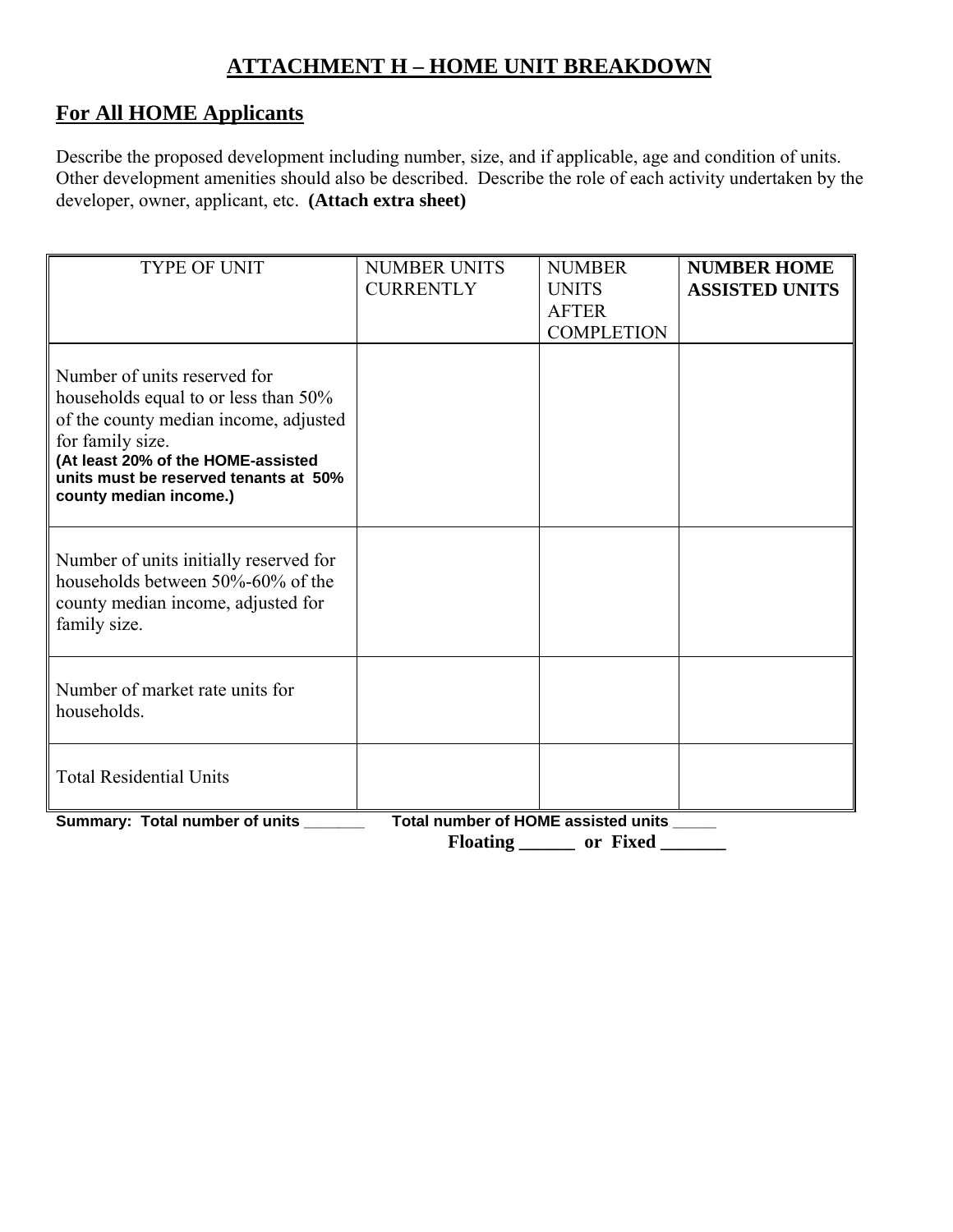## **ATTACHMENT I STANDARD FORM 424 AND HUD FORM 424M**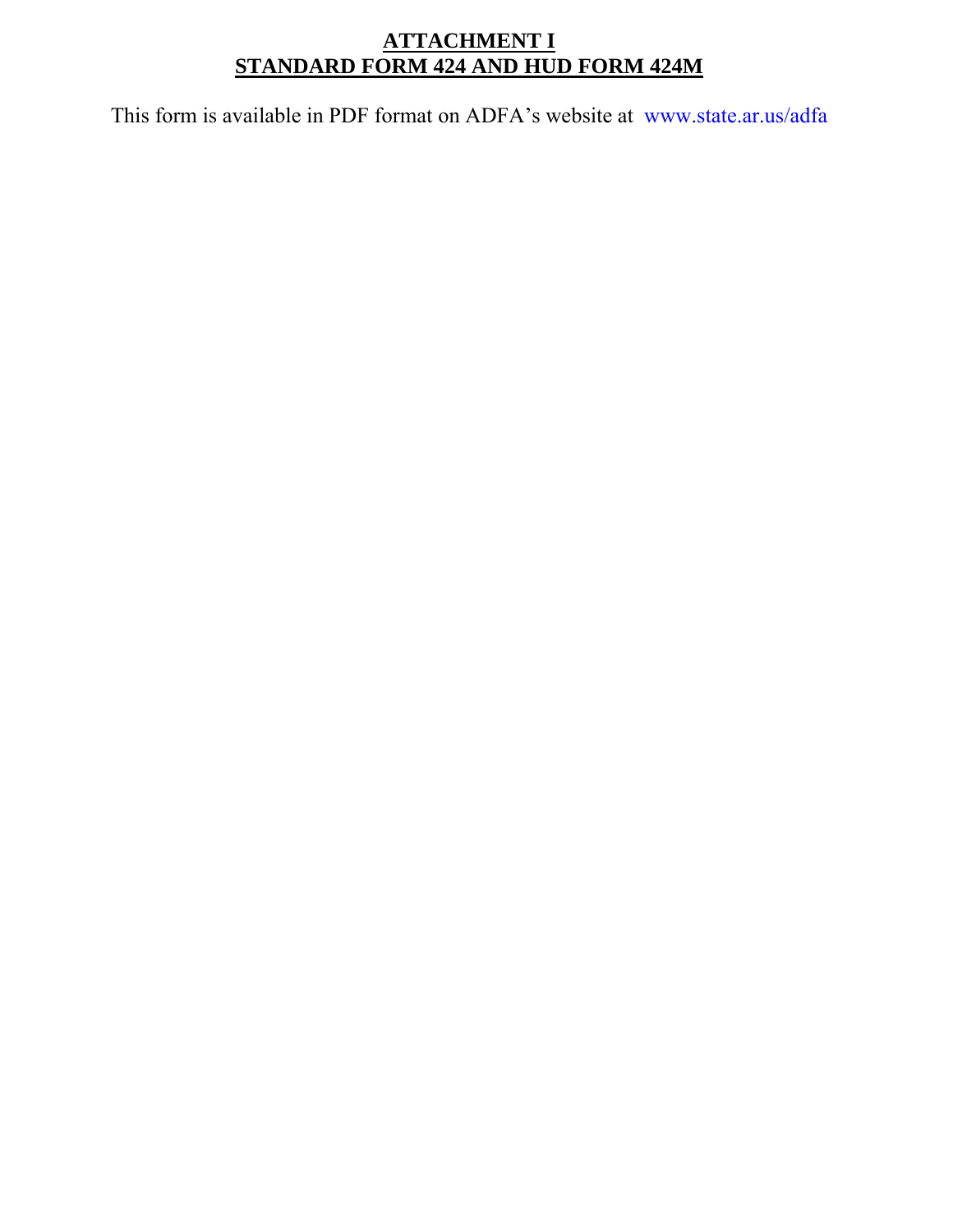# **ATTATCHMENT J AFFIRMATIVE FAIR HOUSING MARKETING PLAN**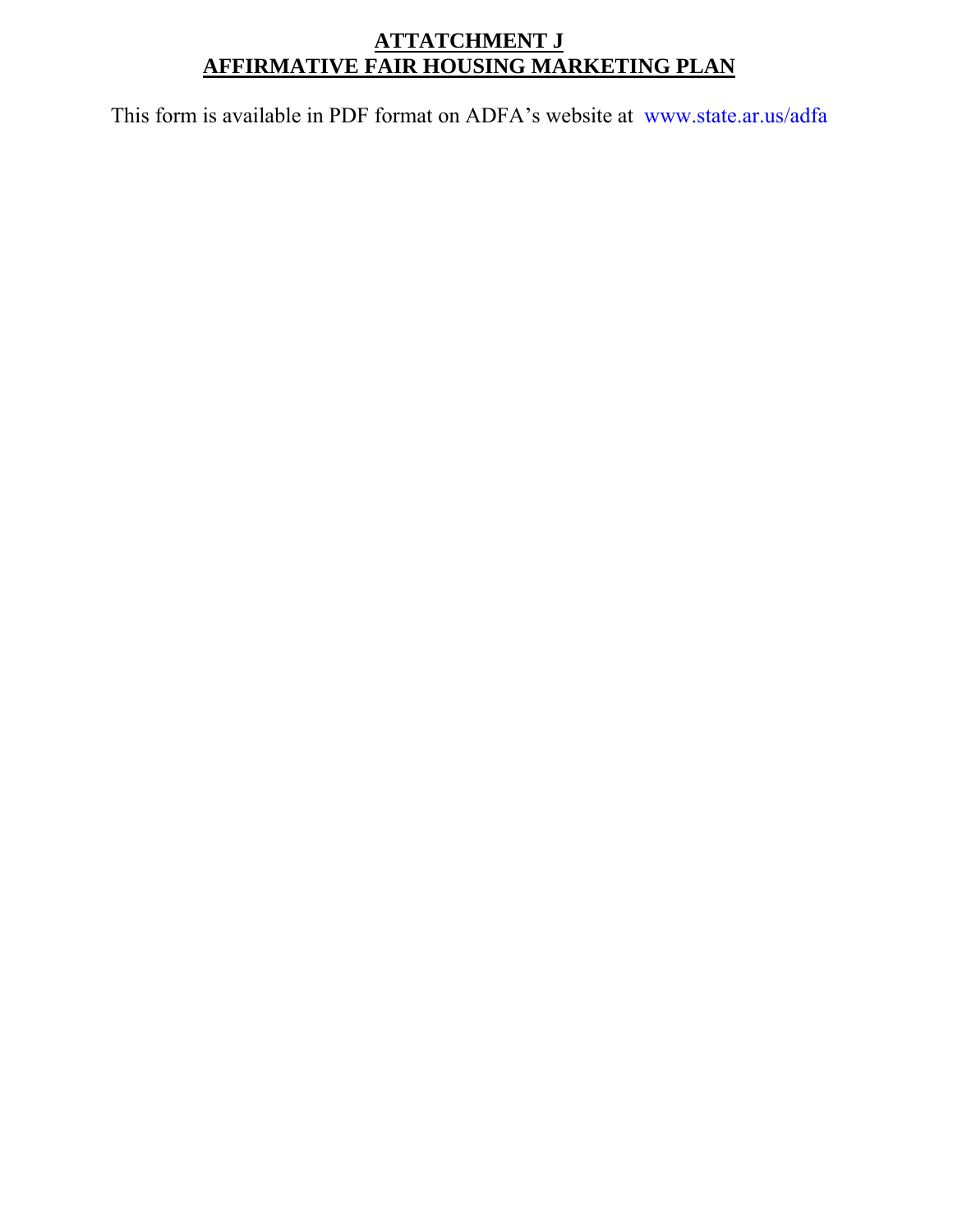## **ATTACHMENT K W-9 REQUEST FOR TAXPAYER ID NUMBER & CERTIFICATION**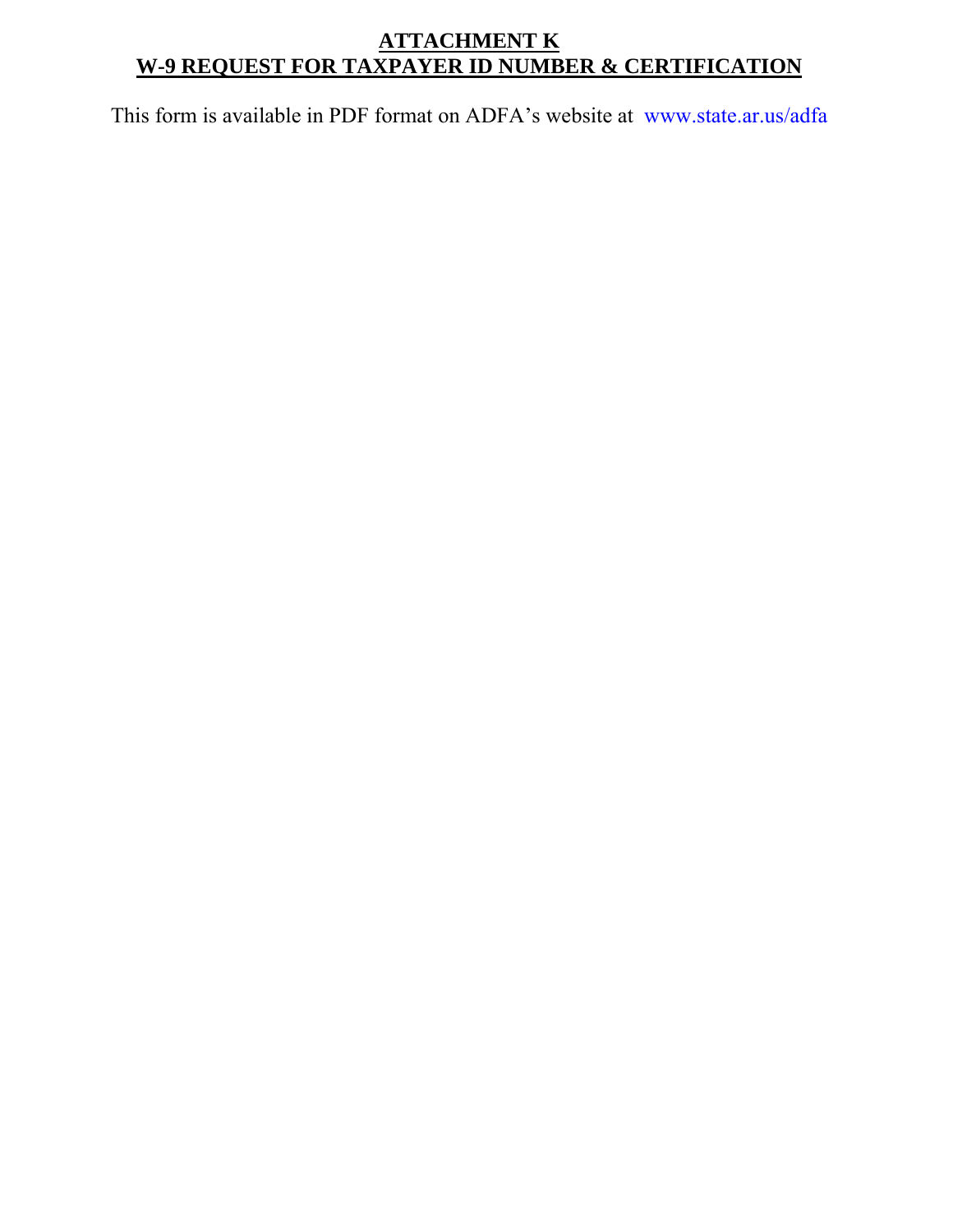## **ATTACHMENT L MINORITY & WOMEN BUSINESS ENTERPRISES PLAN**

|                          |                                                    |                                                                                                                       | Street Address:                                                                                                                                                                                                                                                                                                                                                                |
|--------------------------|----------------------------------------------------|-----------------------------------------------------------------------------------------------------------------------|--------------------------------------------------------------------------------------------------------------------------------------------------------------------------------------------------------------------------------------------------------------------------------------------------------------------------------------------------------------------------------|
| $\overline{\text{City}}$ | ST                                                 | $\overline{Zip}$                                                                                                      |                                                                                                                                                                                                                                                                                                                                                                                |
|                          |                                                    |                                                                                                                       | Telephone: FAX: FAX:                                                                                                                                                                                                                                                                                                                                                           |
| year.                    |                                                    |                                                                                                                       | Policy Statement: The above agency (organization) is committed to fully support all possible participation of firms owned and<br>operated by Arkansas Minority Business and Women Business Enterprises by establishing a goal to procure contracted goods<br>and services from Arkansas Minority Business and Women Business Enterprises when expending HOME funds each fiscal |
|                          |                                                    | <u> 1989 - Johann John Stein, mars an deutscher Stein und der Stein und der Stein und der Stein und der Stein und</u> | is the Procurement Officer                                                                                                                                                                                                                                                                                                                                                     |
| Name (please print)      |                                                    |                                                                                                                       | to be responsible for administering this<br>compliance plan.                                                                                                                                                                                                                                                                                                                   |
|                          |                                                    | Name of highest elected official (mayor, county , judge or chairman of the board of a non-profit)                     |                                                                                                                                                                                                                                                                                                                                                                                |
| Name                     |                                                    | Title                                                                                                                 |                                                                                                                                                                                                                                                                                                                                                                                |
| Signature                |                                                    | Date                                                                                                                  |                                                                                                                                                                                                                                                                                                                                                                                |
|                          |                                                    | Supervisor of Procurement Officer Name - (person with oversight responsibility)                                       |                                                                                                                                                                                                                                                                                                                                                                                |
|                          |                                                    |                                                                                                                       |                                                                                                                                                                                                                                                                                                                                                                                |
|                          |                                                    |                                                                                                                       |                                                                                                                                                                                                                                                                                                                                                                                |
|                          | Strategies and Procedures to Comply with MBE & WBE |                                                                                                                       |                                                                                                                                                                                                                                                                                                                                                                                |

Procedures and initiatives that you should consider are as follows: (We are not suggesting that this form be followed verbatim because you may already had a system in place which accomplished the same thing. However, it is required that you implement these procedures and document initiatives to interact with MBE and WBE businesses.)

| Projected Date<br>Procedures or Initiatives<br>are to be Implemented | Actual<br>Date<br>Implemented |     |                                                                                                                                                                                                                                 |
|----------------------------------------------------------------------|-------------------------------|-----|---------------------------------------------------------------------------------------------------------------------------------------------------------------------------------------------------------------------------------|
|                                                                      |                               | (1) | Utilize Office of State Purchasing of the Department of Finance and<br>Administration and Minority Business Development/AIDC, MBE &<br>WBE Directories and develop a local list of MBEs/WBEs to use in<br>specific communities. |
|                                                                      |                               | (2) | Attend and/or participate in local Economic Development Meetings at<br>during the fiscal year in which HOME funds are<br>least once annually<br>used to seek minority vendors.                                                  |
|                                                                      |                               | (3) | Provide names and addresses of local minority business to Minority<br>Business Development Division/AIDC and the Office of State<br>Purchasing, which are not on their lists.                                                   |
|                                                                      |                               | (4) | Work with local organizations to seek MBE and WBE to purchase<br>products, services, <i>i.e.</i> , churches, NAACP, Business and Professional<br>Women's Association, Chamber of Commerce, related organization, etc.           |
|                                                                      |                               | (5) | Hold monthly meetings with appropriate staff to discuss<br>accomplishments and promote increased efforts to utilize MBE and WBE.                                                                                                |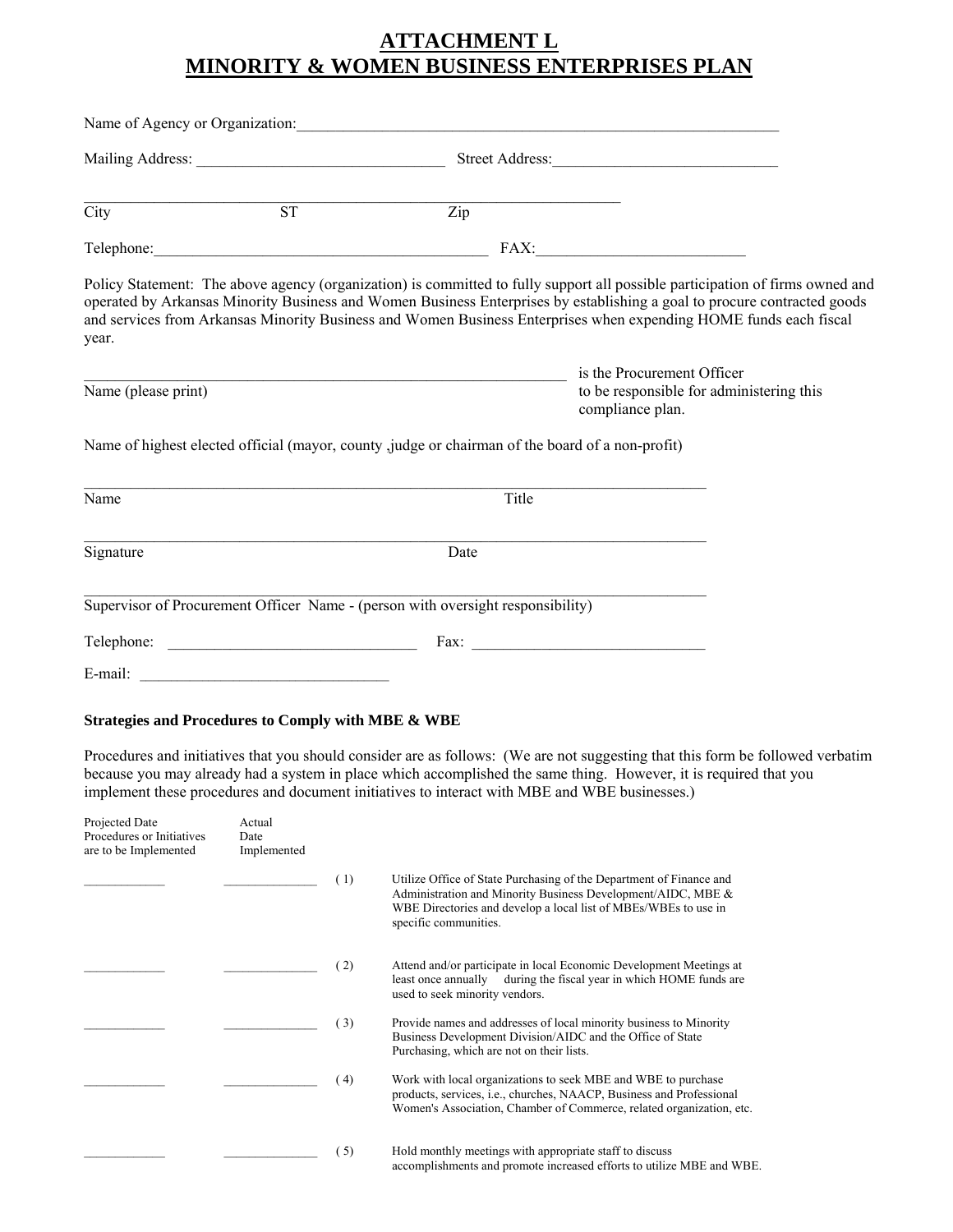|                                               | (6)  | Develop list of common goods and services that known MBE and<br>WBE can provide, i.e., contractors, lenders, realtors, legal consul-<br>tants, specialty contractors such as plumbers, electricians, roofers,<br>landscapers, etc., and discuss with staff regularly. |
|-----------------------------------------------|------|-----------------------------------------------------------------------------------------------------------------------------------------------------------------------------------------------------------------------------------------------------------------------|
|                                               | (7)  | Have available for MBEs and WBEs a list of products and services<br>normally let to bid.                                                                                                                                                                              |
|                                               | (8)  | Publish statement of public policy and commitment to affirmative<br>marketing to MBEs/WBEs in the print media of widest local circulation.<br>Retain copy in file.                                                                                                    |
|                                               | (9)  | Place ads or announcements in local print and/or electronic media to<br>market and promote contract and business opportunities for<br>MBEs/WBEs. Clip and retain copy in file.                                                                                        |
|                                               | (10) | Notify MBEs/WBEs by direct mail of all awards or agreements for<br>developments involving five or more units. Describe activity and<br>number of units to be developed giving name, address of owner,<br>manager or sponsor.                                          |
| <b>MBE/WBE Purchasing Goals in Dollars</b>    | (11) | Include any other procedures that the agency deems necessary to<br>comply with the goals and objectives of the compliance plan.                                                                                                                                       |
| Projected Total HOME Funds to be Expended: \$ |      |                                                                                                                                                                                                                                                                       |
|                                               |      |                                                                                                                                                                                                                                                                       |
| Actual Total HOME Funds Expended: \$          |      |                                                                                                                                                                                                                                                                       |
|                                               |      |                                                                                                                                                                                                                                                                       |
|                                               |      |                                                                                                                                                                                                                                                                       |
|                                               |      |                                                                                                                                                                                                                                                                       |
|                                               |      |                                                                                                                                                                                                                                                                       |
|                                               |      |                                                                                                                                                                                                                                                                       |
|                                               |      |                                                                                                                                                                                                                                                                       |
|                                               |      |                                                                                                                                                                                                                                                                       |
|                                               |      |                                                                                                                                                                                                                                                                       |
|                                               |      |                                                                                                                                                                                                                                                                       |
|                                               |      |                                                                                                                                                                                                                                                                       |
|                                               |      |                                                                                                                                                                                                                                                                       |
|                                               |      |                                                                                                                                                                                                                                                                       |
|                                               |      |                                                                                                                                                                                                                                                                       |
|                                               |      |                                                                                                                                                                                                                                                                       |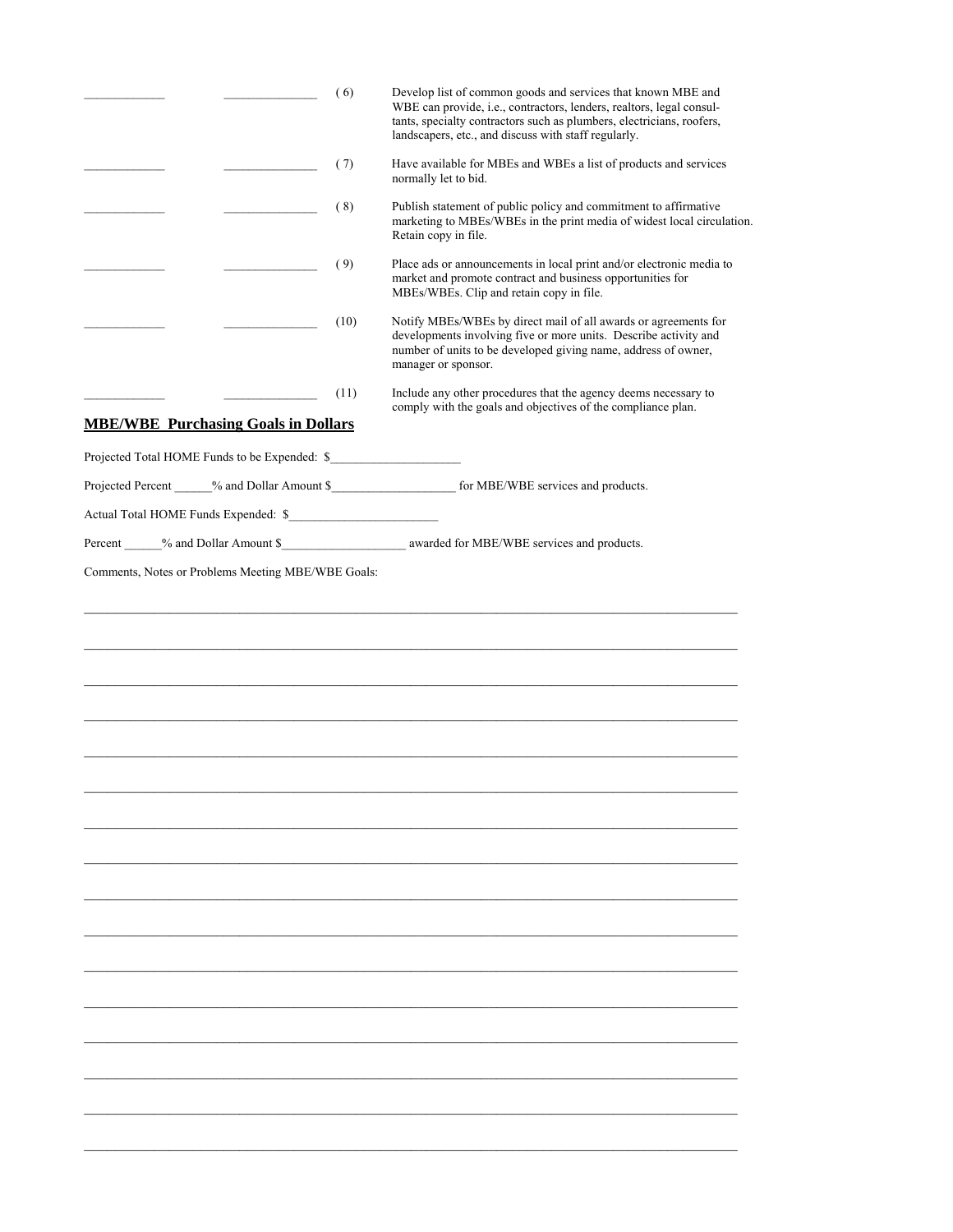#### **ATTACHMENT M HOMEOWNERSHIP ASSISTANCE/RENTAL HOUSING DEVELOPMENT SET-UP**